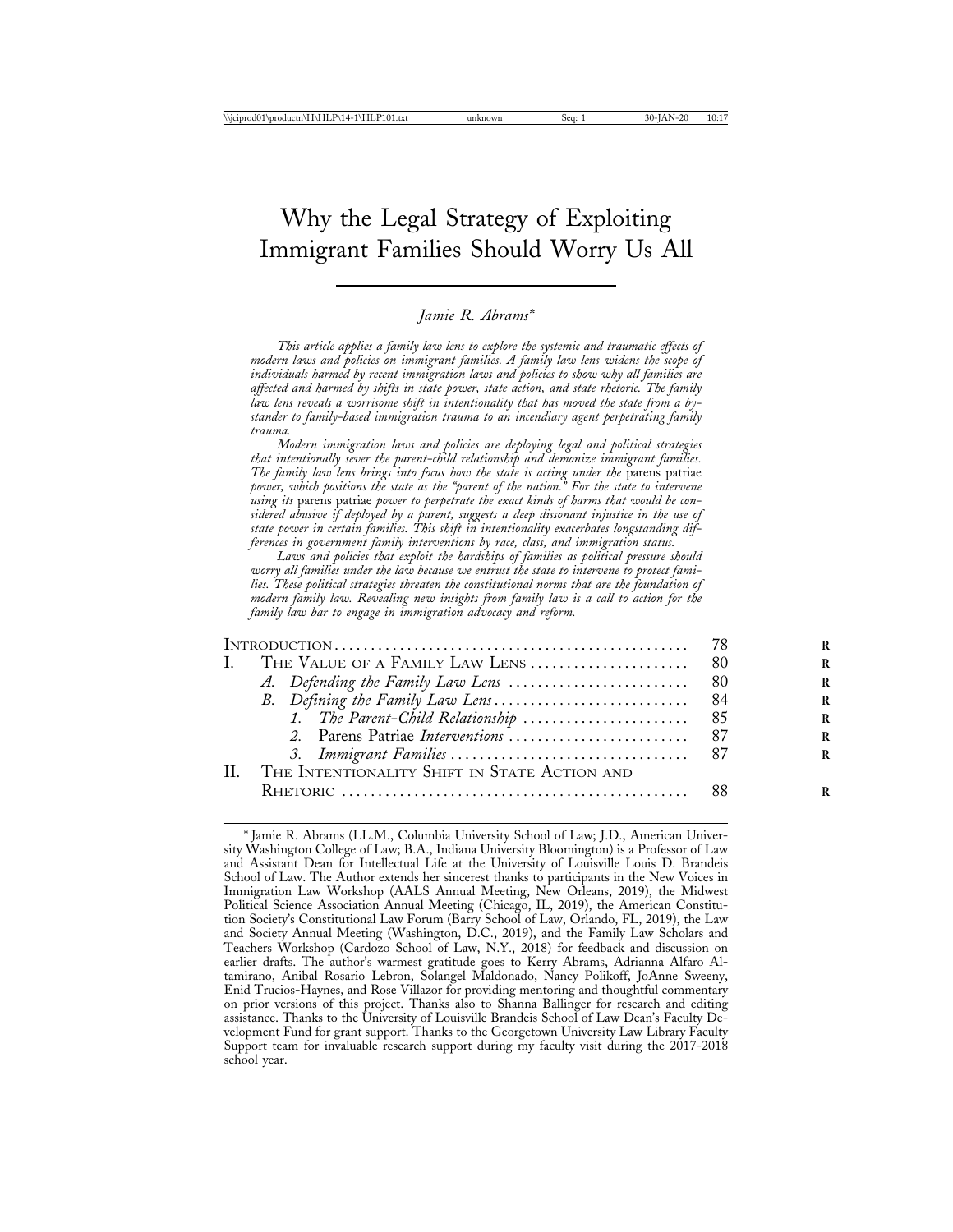|      | "Immigration Blame" Fuels President Trump's Victory<br>A.           | 88  |
|------|---------------------------------------------------------------------|-----|
|      | The Rhetorical Demonizing of Immigrant Families<br>В.               | 91  |
|      | C.                                                                  | 93  |
| III. | MAPPING THE INTENTIONALITY SHIFT ON TO IMMIGRANT                    |     |
|      |                                                                     | 94  |
|      | The Intentionality Shift Targets Existing Stratifications and<br>A. |     |
|      | Vulnerabilities in Immigrant Families                               | 94  |
|      | Parent-Child Relationships<br>$1_{\cdot}$                           | 95  |
|      | Spousal Relationships<br>2.                                         | 97  |
|      | Vulnerability Theory<br>3.                                          | 98  |
|      | The Intentionality Shift Harms Substantially More Families.<br>В.   | 99  |
| IV.  | IMMIGRATION BLAME BECOMES LAW AND POLICY                            | 101 |
|      | The Separation of Parents and Children at the Border<br>A.          | 102 |
|      | $\mathcal{I}$ .                                                     | 102 |
|      | The Intentionality Shift<br>2.                                      | 103 |
|      | The Harms of Family Separation<br>3.                                | 106 |
|      | Backlashes and Legal Challenges to Family Separation<br>4.          | 111 |
|      | The Intentionality Shift of Deportations and Detentions<br>В.       | 115 |
|      | C. Harms to Pregnant Women                                          | 119 |
| V.   | THE CONSTITUTIONAL DISSONANCE OF HARMFUL FAMILY                     |     |
|      |                                                                     | 121 |
|      | VI. VALUING ALL FAMILIES UNDER THE LAW                              | 124 |
|      | A. Preventative Strategies: Imposing a Family Impact Review         | 124 |
|      |                                                                     | 125 |
|      |                                                                     | 129 |
|      |                                                                     |     |

#### **INTRODUCTION**

This article applies a family law lens to show why all families are affected and harmed by modern shifts in state power, action, and rhetoric affecting immigrant families.1 Modern immigration laws and policies, such as the separation of parents and children at the border,<sup>2</sup> the dismantling of  $DACA<sup>3</sup>$ , the detention of pregnant women,<sup>4</sup> and the militarization of the Southern Border<sup>5</sup> reflect an intentionality shift moving the state from a by-

<sup>1</sup> *See generally* JOANNA DREBY, EVERYDAY ILLEGAL: WHEN POLICIES UNDERMINE IM-MIGRANT FAMILIES 52 (2015) (explaining how deportation threats not only harm immigrant communities but also undermine the wellbeing of immigrant families).<br>
<sup>2</sup> See infra Section IV.A.1.<br>
<sup>3</sup> See infra Section V.B.<br>
<sup>4</sup> See infra Section IV.C.<br>
<sup>5</sup> See, e.g., James Laporta, *Donald Trump Signs Authorization* 

*Force as Migrant Caravan Approaches, Document Reveals*, NEWSWEEK (Nov. 21, 2018), https:// www.newsweek.com/donald-trump-memo-migrant-caravan-border-troops-1226945 [https:// perma.cc/DWE7-WRNC] (quoting Trump, "[A]nybody throwing stones, rocks, like they did to Mexico and the Mexican military, Mexican police, where they badly hurt police and soldiers of Mexico, we will consider that a firearm. We're not going to put up with that. They want to throw rocks at our military, our military fights back. I told them to consider it a rifle."); Cecilia Menj´ıvar & Daniel Kanstroom, *Introduction* – *Immigrant "Illegality"*, *in* CONSTRUCTING IM-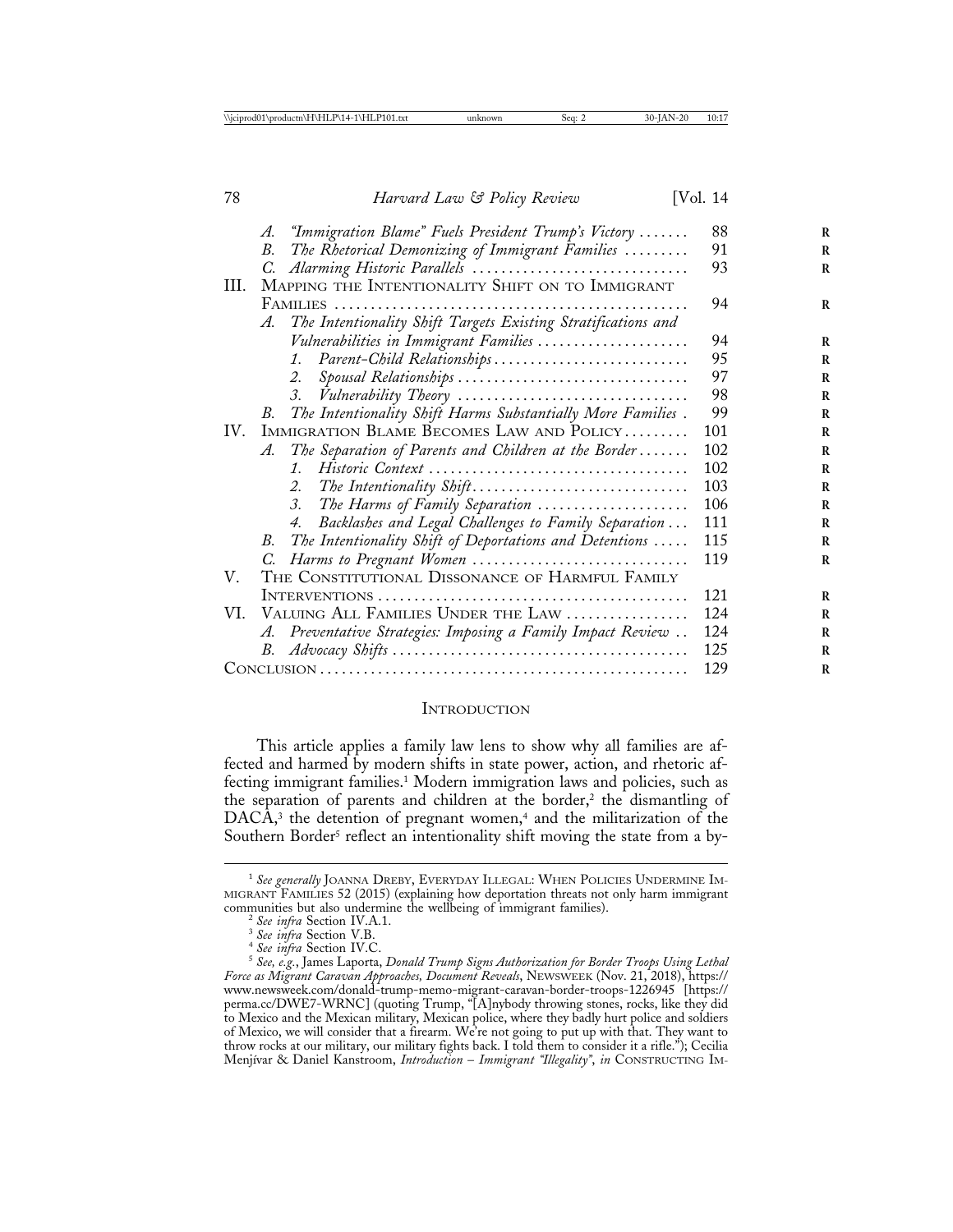stander to family-based immigration trauma to an incendiary agent perpetrating family trauma as political strategy.6

The use of state power to destabilize families undermines the constitutional privacy and autonomy protections to which all families are entitled. This intentionality shift continues and expands deep longstanding disparities in government family interventions by race, class, and immigration status.7 Exploiting the vulnerabilities of families as political pressure undermines family relationships and demonizes immigrant communities.<sup>8</sup>

Part I explains the value of a family law lens and the fundamental constitutional protections to which families are entitled. Part II describes the intentionality shift in state action. It explores how "immigration blame" is a central piece of the Trump administration's political strategy, including demonizing immigrant family relationships.

Part III examines the lived realities and vulnerabilities of mixed-status immigrant families particularly. This exploration puts in context how laws and policies map on to immigrant families more broadly. This contextualization then expands the lens beyond the direct targets of President Trump's policies to include a far broader constituency harmed by state action.

Part IV examines the harms of state interventions, including the family separation policy, the interior orders, and the treatment of pregnant women. Part V concludes that it is constitutionally dissonant for the state to use its powers to intervene in families for intentional harm, not merely as a bystander to collateral consequences of immigration laws and policies on existing stratifications and vulnerabilities. If the state perpetrates the exact harms that would cause the state to invoke its constitutional *parens patriae* power to intervene in a family were it perpetrated by a parent (e.g., neglect, mistreatment, inflicting toxic stress, sexual assault, failure to obtain medical care), then it must also be improper for the federal government's treatment

MIGRANT "ILLEGALITY": CRITIQUES, EXPERIENCES, AND RESPONSES 13 (Cecilia Menjívar & Daniel Kanstroom eds., 2014) (describing how Southern Border security relies on "hightech surveillance, 650 miles of walls and fences, the deployment of National Guard soldiers, and dramatic increases in spending, calculated at about \$10 billion in the ten years post-9/11, tripling the pre-9/11 budget"); MATTHEW LONGO, THE POLITICS OF BORDERS 113 (2018) (quoting an official with the Department of Homeland Security stating "Before it used to be migrants coming across the border, and making sure they move in a humanitarian way. Now the shift is moving toward securing the border. . .").

<sup>&</sup>lt;sup>6</sup> See, e.g., ADAM ISACSON, MAUREEN MEYER & ADELINE HITE, WASH. OFFICE ON LATIN AM., WOLA REPORT: THE ZERO TOLERANCE POLICY 5-12 (2018) (concluding that Trump administration officials expected family separation to deter future migration).

<sup>&</sup>lt;sup>7</sup> See generally Tanya Washington, *Throwing Black Babies Out With the Bathwater: A Child-Centered Challenge to Same-Sex Adoption Bans,* 6 HASTINGS RACE & POVERTY L.J. 1 (2008) (documenting the underlying racial disparities in the larger child welfare crisis); *see also* Tonya L. Brito, *The Welfarization of Family Law*, 48 U. KAN. L. REV. 229, 246 (2000) (explaining that, for parents receiving welfare, "parental autonomy is not automatic" and "parents are not afforded broad authority over their children's upbringing").

are not afforded broad authority over their children's upbringing"). <sup>8</sup> *See, e.g.*, Andres Oppenheimer, *Trump is Exploiting Illegal Immigration, Rather than Trying to Stop It*, MIAMI HERALD (Oct. 24, 2018, 5:26 PM), https://www.miamiherald.com/ news/local/news-columns-blogs/andres-oppenheimer/article220544550.html [https:// perma.cc/NE4F-K292].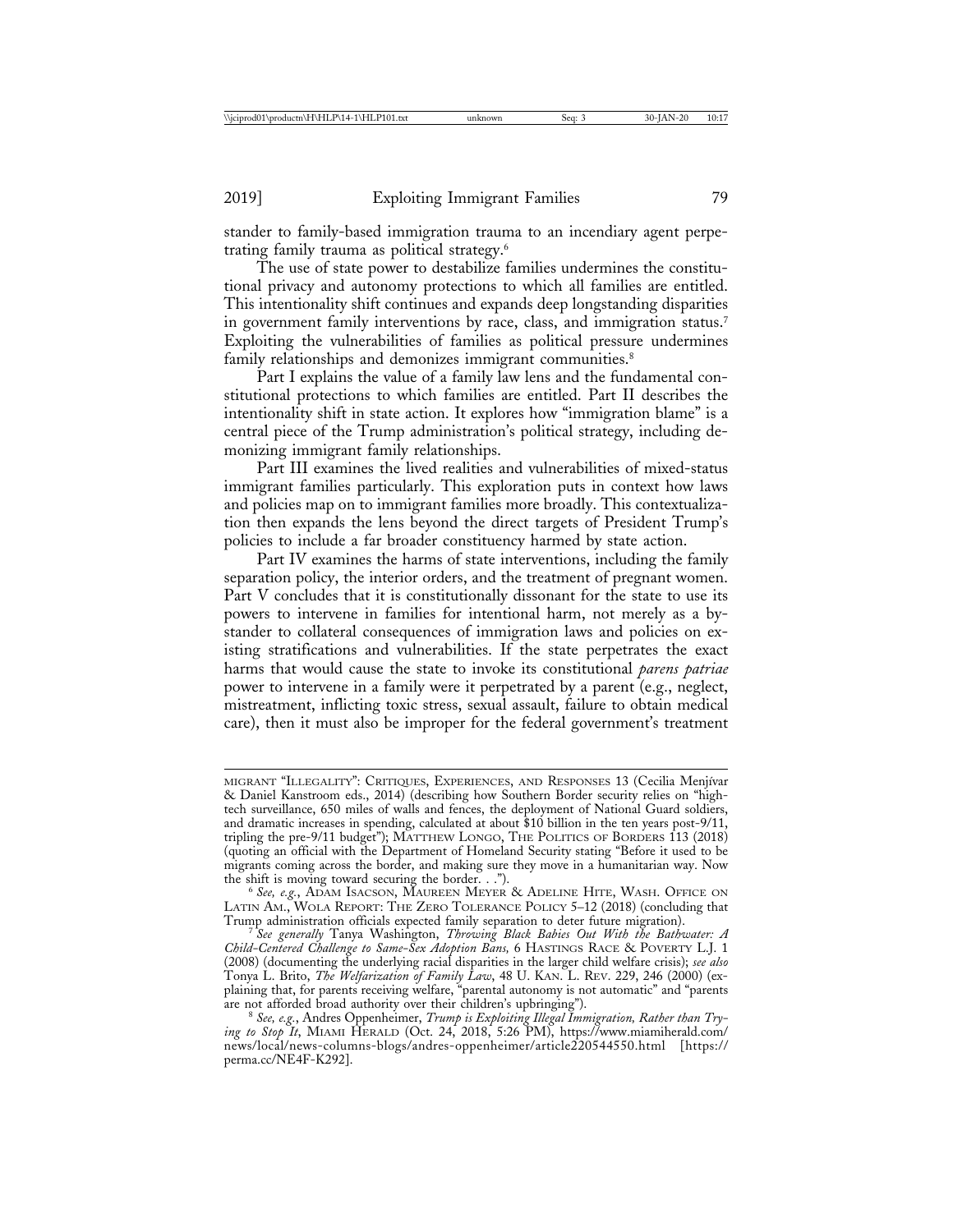of immigrant families, even acknowledging the sweeping breadth of the federal government's plenary power over immigration.

Historically, immigrant activists, immigration lawyers, and immigrants have been the strongest champions of immigration reform and advocacy.<sup>9</sup> This article engages a larger dialogue about the effects of modern laws and policies on vulnerable families and the role of the family law field in strengthening immigrant families and reshaping the immigration debate.10 This family law lens pulls us toward a unifying political strategy that breaks us from current incremental reactions to each Executive Order and inflammatory tweet. It demands that we value all families under the law.

#### I. THE VALUE OF A FAMILY LAW LENS

## *A. Defending the Family Law Lens*

Adding a family law lens to critiques of modern immigration law and policy reveals how harming families is part of an intentional political strategy. These immigration laws and policies are destabilizing the family law foundations that govern all families, including immigrant families. A family law lens exposes how modern laws and policies do not align with the constitutional norms and values surrounding the family, $11$  even if they might be constitutional through a highly deferential immigration law lens. This conclusion exposes how modern immigration laws and policies are harming a much larger group of constituents, beyond the direct targets of the policies (e.g., migrants at the Southern Border).

<sup>9</sup> *See generally* Walter J. Nicholls, *Voice and Power in the Immigrant Rights Movement*, *in* CONSTRUCTING IMMIGRANT "ILLEGALITY": CRITIQUES, EXPERIENCES, AND RESPONSES

<sup>&</sup>lt;sup>10</sup> There have been many recent notable legal developments affecting immigrant families deeply. The modern immigration laws and policies highlighted here notably extend before the Trump administration and to the state and local level as well. In 2015, for example, 216 laws and 274 resolutions were passed in 49 states and Puerto Rico relating to immigration, some favorable for immigrants, some restrictive of immigrants. NAT'L CONFERENCE OF STATE LEGISLATURES, REPORT ON 2015 STATE IMMIGRATION LAWS (2015), http://www.ncsl.org/ research/immigration/report-on-2015-state-immigration-laws.aspx [https://perma.cc/9F8B-PW59]. This article highlights the recent federal policies that are most impactful on immigrant families, although undoubtedly other policies, such as those relating to sanctuary cities, health care access, tax policies, public benefits, etc. are also impacting immigrant families significantly. The next section summarizes some key recent legal developments and rhetorical

<sup>&</sup>lt;sup>11</sup> See, e.g., Subhash Kateel & Aarti Shahani, Families for Freedom Against Deportation and *Delegalization*, *in* KEEPING OUT THE OTHER: A CRITICAL INTRODUCTION TO IMMIGRA-TION ENFORCEMENT TODAY 276 (David C. Brotherton & Philip Kretsedemas eds., 2008) ("The laws run counter to American assumptions about the kind of justice that families deserve."). Viet Thanh Nguyen explained in a powerful Op-Ed how important this context might be in the context of separating immigrant families: "I wonder whether whoever decided to take me from my mother considered her pain. Maybe they only saw her alienness and her lack of education, which happened because she was poor and a girl." Viet Thanh Nguyen, Opinion, *Trust me: Separating immigrant families isn't humane*, CHI. TRIB. (May 22, 2018).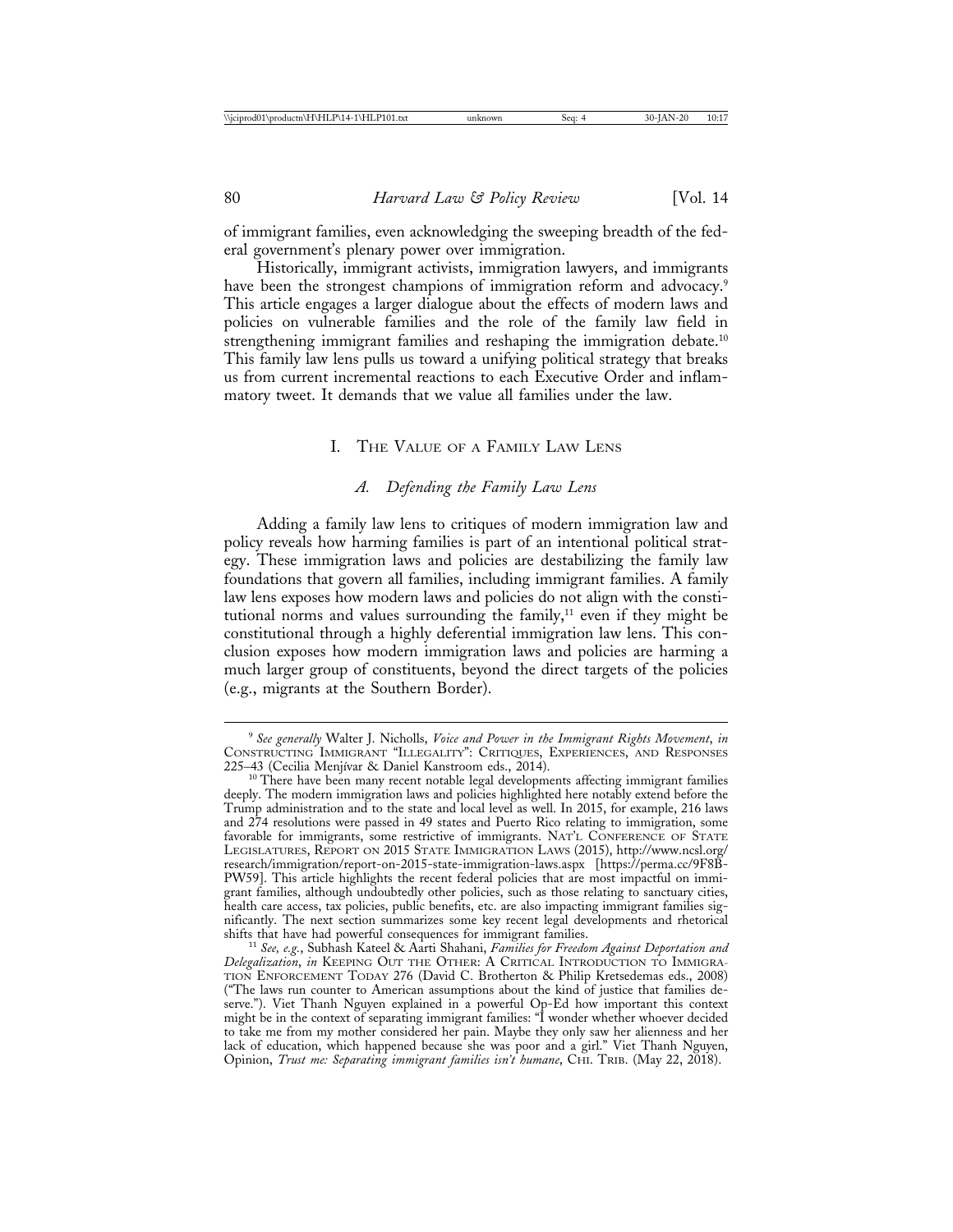While immigration status is achieved and held by individuals, not families, family connections provide critical context to understanding the effects of laws and policies. President Trump's laws and policies have harnessed the relational context of immigrant families as a political tool to try to change migration patterns.<sup>12</sup>

The United States has a strong modern tradition of family-based immigration that suggests the importance of a family law lens. Today, approximately two-thirds of all lawful immigration to the United States is through the relationship of an immigrant to a United States citizen or Lawful Permanent Resident.13 The dominance of family-based immigration developed slowly over time, at first because of the doctrine of coverture through which men could bring their wives and children to the country because of their head of household status.<sup>14</sup> Since 1965, family reunification is the "cornerstone" of immigration law, particularly privileging the parent-child and spousal relationships, which are the heart of this article's analysis.15

Yet, the "family as a unit of analysis has been understudied by scholars of migration."16 Professor Kerry Abrams summarized how family law scholarship has undervalued the role of immigration law in shaping families, while immigration law has undervalued the "family law aspects of immigration."<sup>17</sup>

At first glance immigration law and family law may seem like unrelated fields.18 The norms and guiding principles of family law and immigration law are different and have yielded different approaches to defining and regulating parentage<sup>19</sup> and marriage.<sup>20</sup> The essence of family law focuses on family unity, permanence, and the best interests of the child ("BIOC").21

<sup>12</sup> *See generally* Draft Memorandum from U.S. Dep't of Homeland Sec., Policy Options to Respond to Border Surge of Illegal Immigration (2017) (describing the Administration's deterrence strategies). <sup>13</sup> Alan Hyde, *The Law and Economics of Family Reunification*, 28 GEO. IMMIGR. L.J. 355,

<sup>360 (2014).</sup> <sup>14</sup> Kerry Abrams, *What Makes the Family Special,* 80 U. CHI. L. REV. 7, 10–16 (2013). <sup>15</sup> *Id.* (noting an ongoing debate in how to handle the reunification of adult family

members).<br><sup>16</sup> IMMIGRANT CHILDREN: CHANGE, ADAPTATION, AND CULTURAL TRANSFORMA-

TION 8 (Susan S. Chuang & Robert P. Moreno eds., 2011).

<sup>17</sup> Kerry Abrams, *Immigration Law and the Regulation of Marriage*, 91 MINN. L. REV. 1625, 1631 (2007) (explaining that immigration law scholarship has tended to focus on labor,

constitutional law, and criminal law's role in immigration law).<br><sup>18</sup> *See, e.g.*, Kerry Abrams, *Immigration Status and the Best Interests of the Child Standard*,<br>14 VA. J. Soc. Pol.'y & L. 87, 87 (2006).

<sup>&</sup>lt;sup>19</sup> Kerry Abrams & R. Kent Piacenti, Immigration's Family Values, 100 VA. L. REV. 629, 635–52 (2014).

<sup>&</sup>lt;sup>20</sup> Abrams, *supra* note 17, at 1634 (noting that immigration law "passes judgment on and influences decision making in marriages involving immigrants throughout the four stages of marriage: courtship, entry, intact marriage, and exit"); Kerry Abrams, *Citizen Spouse*, 101 CA-LIF. L. REV. 407 (2013) (explaining the complicated relationship between marriage and citizenship).

<sup>&</sup>lt;sup>21</sup> See, e.g., Timothy P. Fadgen & Dana E. Prescott, *Do the Best Interests of the Child End at the Nation's Shores? Immigration, State Courts, and Children in the United States*, 28 J. AM. ACAD. MATRIMONIAL L. 359, 368 (2016).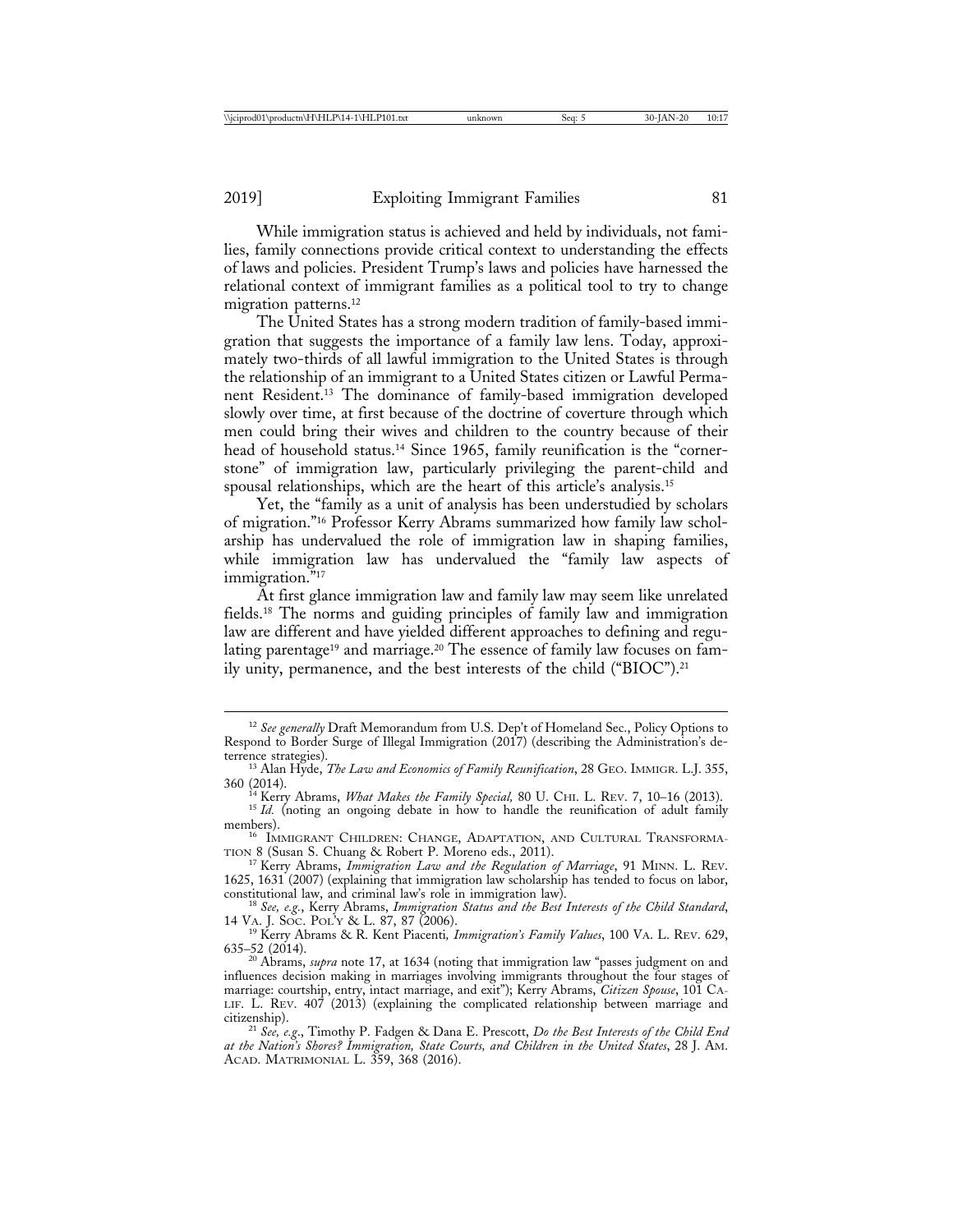While principles of immigration law do emphasize family connections, the actualization of these principles is heavily constrained and principles relating to the BIOC are nearly entirely absent from immigration law.22 In defining parentage and marital relationships in immigration law, immigration law reflects its own very distinct "family values."23

The two fields are also often considered "extreme opposites on the spectrum of state and federal power."24 Yet modern politics has revealed how the two fields are connected in critical ways. Family law can endorse the status of certain relationships such as parenthood or marriage. It can enforce rights and obligations within familial relationships. Immigration law can yield that same result too, but without expressly considering the children's interests or the family as an entity, as modern laws and policies have demonstrated.<sup>25</sup>

Family law is not just of local relevance; it is about the fundamental role of the state in our communities and our lives.26 There are risks therefore in cabining family law to the local level and ignoring its larger relevance.<sup>27</sup> Family law creates hierarchies, privileging certain familial relationships over others.28 Families can become politicized with some families valued more than others under the law. Examining the state's treatment of families is important to understanding the power of the state: "in the increasingly challenging quest for worthiness, the political construction of family plays a key role . . . an appeal to the family and to the role and worth of the individual in a family context has become an increasingly important way of proving one's worth as a potential citizen, both in the courtroom and in the social movement sphere."29 Thus, the political framing of immigrants has the power to "shift[ $\overline{\phantom{a}}$ ] borders, ... influenc[e] public policy, alter[ $\overline{\phantom{a}}$ ] the ways borders affect people, and circumscrib[e] political responses."30

 $^{29}$  AMALIA PALLARES, FAMILY ACTIVISM: IMMIGRANT STRUGGLES AND THE POLITICS OF NONCITIZENSHIP 6–7 (2014).

<sup>&</sup>lt;sup>22</sup> Id. (explaining that immigration law does recognize diverse family structures).<br><sup>23</sup> See generally Abrams & Piacenti, *supra* note 19.<br><sup>24</sup> David B. Thronson, *Custody and Contradictions: Exploring Immigration Law as* 

*Family Law in the Context of Child Custody*, 59 HASTINGS L.J. 453, 456 (2008). <sup>25</sup> *See, e.g.*, David B. Thronson & Judge Frank P. Sullivan, *Family Courts and Immigration Status,* 63 JUV. & FAM. CT. J. 8 (2012) ("At its extreme, immigration law can function as family law by providing a de facto determination of where family members may live, yet immigration law does so in a manner that does not take children's interests into account. Family law provides a counter to this devaluation of children only if its own principles and values regard-<br>ing the centrality of the integrity of family and child's interests are preserved.").

<sup>&</sup>lt;sup>26</sup> See, e.g., Courtney Joslin, *The Perils of Family Law Localism*, 48 U.C. DAVIS L. REV. 623, 626 (2014) (explaining how "repeated invocation of the narrative creates conditions that justify or facilitate the departure of family law norms from those applicable in other areas of law").

<sup>&</sup>lt;sup>28</sup> Lucinda Ferguson & Elizabeth Brake, *Introduction: The Importance of Theory to Children's and Family Law*, *in* PHILOSOPHICAL FOUNDATIONS OF CHILDREN'S AND FAMILY LAW (Elizabeth Brake & Lucinda Ferguson eds., 2018) (noting that this last role makes family

 $^{30}$  EDIBERTO ROMAN, THOSE DAMNED IMMIGRANTS 18 (2013).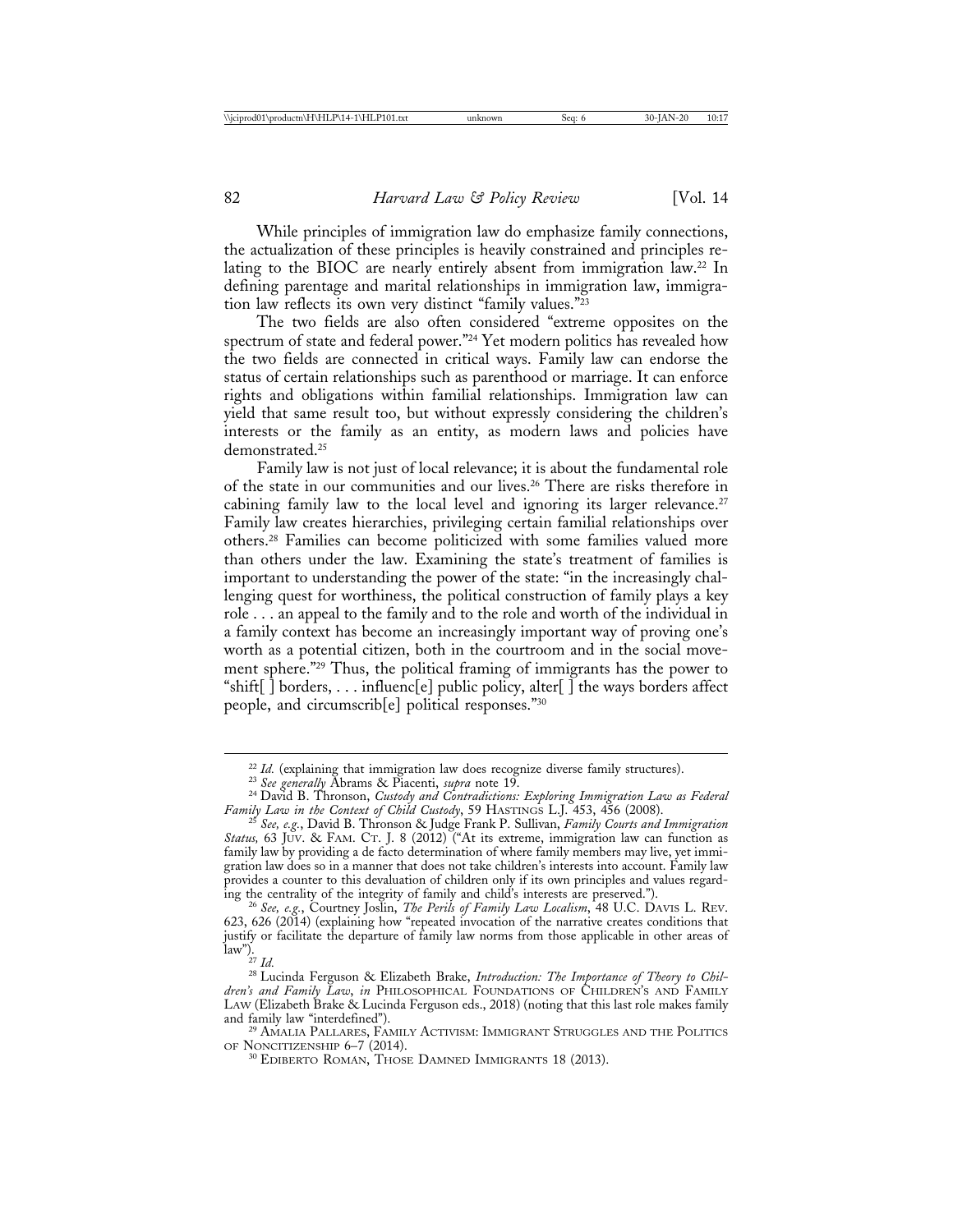Families shape immigration, just as immigration laws and policies are shaping families. Family is at the heart of many lived immigrant experiences. Many migrant parents have proactively weighed the tradeoffs and sacrifices against the benefits.31 They arrive because they have calculated that they are acting in their children's best interests. Reunification with a relative is one of the strongest pull factors to the United States while fear of violence and poverty are some of the strongest push factors that compel families out of their home countries.32

Understanding the state's power over families is also important because of the paradoxical roles that the government can play in the lives of immigrant families. The government can both sever immigrant families through deportations and unite families through lawful status. It can threaten families through community raids or support families with food stamps. This creates a paradox whereby "the very same government that legally excludes undocumented parents from various social institutions also offers help to their citizen children in the form of benefits and programs."33

A family law lens also reveals alarming historic parallels that must be part of the critique and the advocacy.<sup>34</sup> There are critical parallels between the way the United States has detained immigrant children and the lessons previously learned through the child welfare system. The child welfare system long ago concluded, for example, that institutional settings are not appropriate for detaining children.<sup>35</sup> These perils have re-emerged as viral images showed children in caged detention settings.<sup>36</sup>

The child welfare system has attempted for over a century to train personnel, develop child-centered practices, and ensure the safety of children in

<sup>31</sup> *See generally* JOANNA DREBY, DIVIDED BY BORDERS 203 (2010). <sup>32</sup> Kristen Bialik, *Border Apprehensions Increased in 2018* – *Especially for Migrant Families*, PEW RESEARCH CENTER (Jan. 16, 2019), https://www.pewresearch.org/fact-tank/2019/01/ 16/border-apprehensions-of-migrant-families-have-risen-substantially-so-far-in-2018/

<sup>[</sup>https://perma.cc/E788-33AD]; *see also* VALERIA LUISELLI, TELL ME HOW IT ENDS 12 (2017).<br><sup>33</sup> Hirokazu Yoshikawa, Immigrants Raising Citizens: Undocumented Par-

ENTS AND THEIR YOUNG CHILDREN 22 (2011) (noting that this paradox can result in low rates of enrollment). Children who are citizens are eligible for childcare subsidies, welfare (Temporary Assistance for Needy Families—TANF), health care (State Children's Health Insurance Program—SCHIP); nutritional support (Women, Infants, and Children—WIC); and preschool (Headstart). *Id.* at 60.

<sup>&</sup>lt;sup>34</sup> See generally Mariela Olivares, *Resistance Strategies in the Immigrant Justice Movement*, 39 N. ILL. U. L. REV. 1, 7 (2018) (arguing that "immigrant advocates need to shift the strategy away from a passive normative framing and capitalize on the robust resistance movement currently fueling reform conversations between new collaborators.").

<sup>&</sup>lt;sup>35</sup> Garance Burke & Martha Mendoza, At least 3 "tender age" shelters set up for child mi*grants*, AP (June 20, 2018), https://www.apnews.com/dc0c9a5134d14862ba7c7ad9a811160e<br>[https://perma.cc/H829-LMY2].

<sup>&</sup>lt;sup>36</sup> Joan Walsh, *What Senator Jeff Merkley Saw at an Immigrant Detention Center for Children*, NATION (June 6, 2018), https://www.thenation.com/article/senator-jeff-merkley-sawimmigrant-detention-center-children/ [https://perma.cc/Q4W4-VX7Z]; *see, e.g.,* Manny Fernandez, *Inside the Former Walmart That Is Now a Shelter for Almost 1,500 Migrant Children*, N.Y. TIMES (June 14, 2018), https://www.nytimes.com/2018/06/14/us/family-separation-migrant-children-detention.html [https://perma.cc/57A3-22B9] (highlighting a number of citations issued against the shelters for migrant children).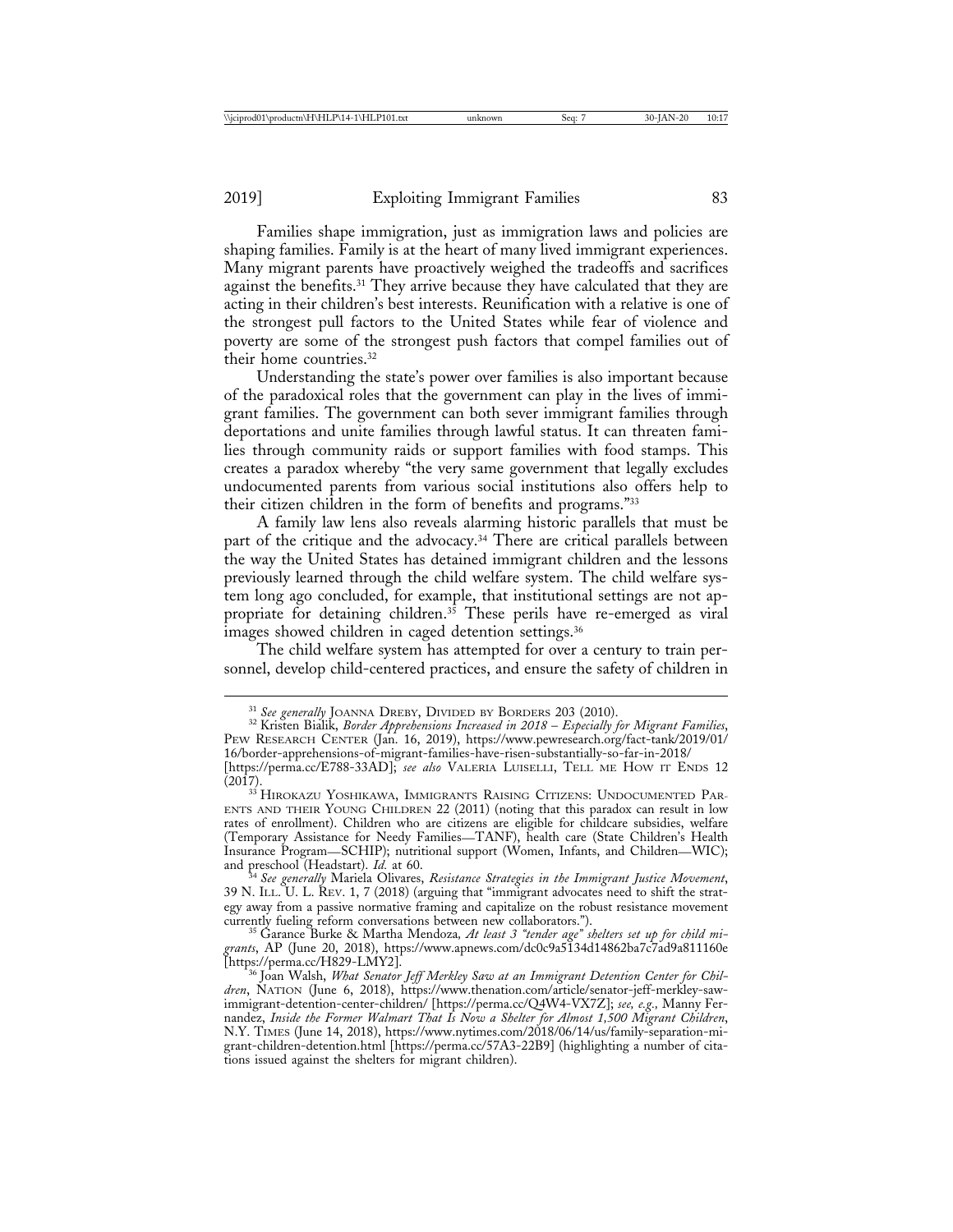custody. In contrast, modern immigration laws and policies have caused the deaths,<sup>37</sup> sexual assaults, and beatings of children in immigrant detention.<sup>38</sup> The child welfare system has also already wrestled with the appropriate uses of medications without parental consent.39 Yet reports have likewise emerged of children being forced to take psychotropic drugs in immigration detention.<sup>40</sup>

A family law lens brings connectivity to the critique of modern immigration law and policy.41 Immigrant communities deeply understand the family hardships of modern laws and policies. Many non-immigrants can marginalize or sideline the harms inflicted on immigrant families believing this is something that would never happen to their family or their community. While such rationalizations are plausible if viewed through an immigration law lens, they are not so restrained when viewed through a family law lens. The concerns raised by modern laws are really about how and when the state can use its power to intervene in families and how that power is deployed differently across communities. A family law lens builds bridges to other family hardships and experiences, like divorce, domestic violence, deployment, family geographic separations, and economic hardships. Applying a family law lens calls on us all to defend the foundational constitutional norms governing family-based interventions.

## *B. Defining the Family Law Lens*

While the Constitution does not textually provide rights to families or its members, strong judicial protections have emerged and entrenched.42 Deploying a family law lens focuses the critique of modern immigration laws and policies on the preservation and consistent application of these longstanding constitutional norms respecting family autonomy.

<sup>37</sup> *See, e.g.,* Dara Lind, *The crisis of children dying in custody at the border, explained,* VOX (May 22, 2019, 10:40 AM), https://www.vox.com/2019/5/22/18632936/child-died-bordertoddler-patrol-three-five [https://perma.cc/N5VB-HYVL] (reporting that, before December 2018, no children had died in border patrol custody in a decade but that three children had

<sup>&</sup>lt;sup>38</sup> See infra notes 239–58 (providing accounts of the detention conditions).<br><sup>39</sup> Declaration of Carlos Holguin in Support of Plaintiffs' Opposition to Defendants' Ex Parte Motion for a Stay, Lucas R. v. Azar, 2018 WL 7200716 (C.D. Cal. Dec. 27, 2018) (No. CV 18-5741) (alleging the treatment of children with psychotropic medication without the

<sup>&</sup>lt;sup>40</sup> Scott J. Schweikart, April 2018 Flores Settlement Suit Challenges Unlawful Administration *of Psychotropic Medication to Immigrant Children*, AM. MED. ASS'N J. ETHICS (Jan. 2019), https://journalofethics.ama-assn.org/article/april-2018-flores-settlement-suit-challenges-un-

<sup>&</sup>lt;sup>41</sup> See, e.g., YOSHIKAWA, *supra* note 33, at 15 ("This story, ignored in the public and scholarly domains, reframes the undocumented as parents of current and future citizens of the United States."); Adrienne Pon, *The Dreamer Divide: Aspiring for a More Inclusive Immigrants' Rights Movement*, 14 STAN. J. C.R. & C.L. 33, 34 (2018) (highlighting the need to "employ inclusive strategies that—whenever possible—avoid advancing the interests of some immi-

<sup>&</sup>lt;sup>42</sup> Kerry Abrams, Family Reunification and the Security State, 32 CONST. COMMENT. 247, 249 (2017).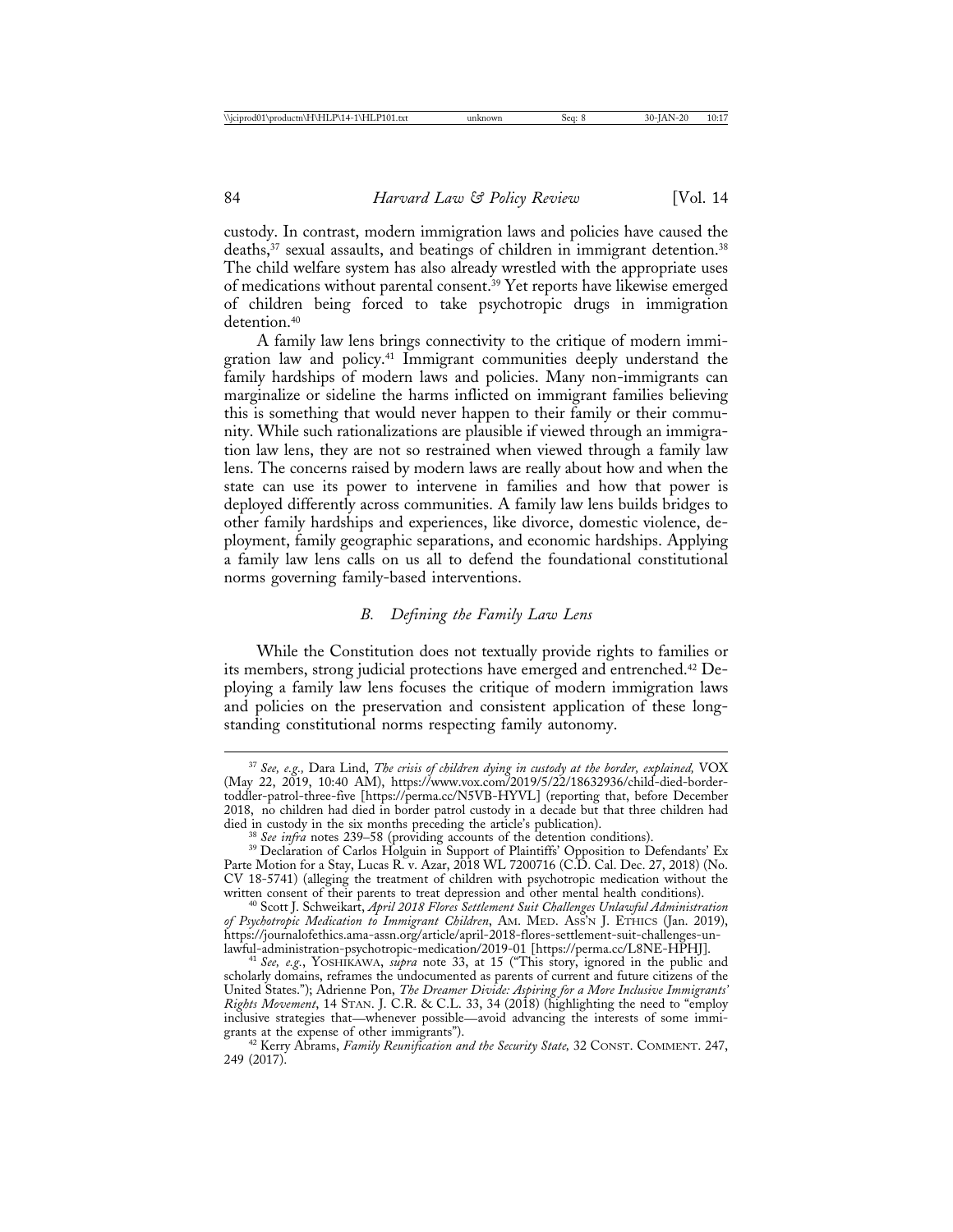## *1. The Parent-Child Relationship*

Parents hold a fundamental constitutional right to "the care, custody, and control of their children," an interest that is "perhaps the oldest of the fundamental liberty interests."<sup>43</sup> The state has only a subordinate role.<sup>44</sup> *Prince v. Massachusetts* explained, "[i]t is cardinal with us that the custody, care and nurture of the child reside first in the parents, whose primary function and freedom include preparation for obligations the state can neither supply nor hinder."<sup>45</sup> This has also been articulated as the right to "establish" a home and bring up children."46

The government can only interfere with this right in compelling circumstances and in ways that are narrowly tailored to achieve a compelling government interest. The premise to this constitutional framework is that fit parents will act to protect and care for their children. When parents do not adequately protect their children, the state can intervene by assuming the parenting role under its *parens patriae* power. Implicit within these *parens patriae* constitutional rights and responsibilities, which are explored further in Section I.B.2, is the reality that the state would act as a fit parent to raise and rear children.

Children have a negative liberty right to be free from abuse and harm while in state custody.<sup>47</sup> The government may not use its power as an "instrument of oppression."48 The Due Process Clause of the Fourteenth Amendment prohibits the government from depriving individuals of life, liberty, or property without due process of law.<sup>49</sup> This constitutional right is closely related to the family law guiding principle of acting in the best interests of the child ("BIOC"). The BIOC functions as both a "sword" that the state can use to protect children from parental abuse, but also a "shield" protecting children from state-inflicted harms.<sup>50</sup>

## *2.* Parens Patriae *Interventions*

The constitutional source of the government's intervention in the parent-child relationship is often its *parens patriae* power. It means "parent of

<sup>43</sup> Troxel v. Granville, 530 U.S. 57, 65 (2000). *But see* JEFFREY SHULMAN, THE CONSTI-TUTIONAL PARENT 8 (2014) (positioning the fundamental right to raise one's children as "tenuous" and clarifying that "no Supreme Court holding supports this claim" as a *fundamental*

right). <sup>44</sup> Wisconsin v. Yoder, 406 U.S. 205, 232 (1972) ("The history and culture of Western civilization reflects a strong tradition of parental concern for the nurture and upbringing of their children.").<br>
<sup>45</sup> Prince v. Massachusetts, 321 U.S. 158, 166 (1944).<br>
<sup>46</sup> Meyer v. Nebraska, 262 U.S. 390, 399 (1923).<br>
<sup>47</sup> Washington, *supra* note 7, at 15.<br>
<sup>48</sup> *Id.* (citing Davidson v. Cannon, 474 U.S. 344,

Due Process clause prohibits the government "from abusing [its] power, or employing it as an instrument of oppression"). <sup>49</sup> *Id.* <sup>50</sup> *Id.* at 17.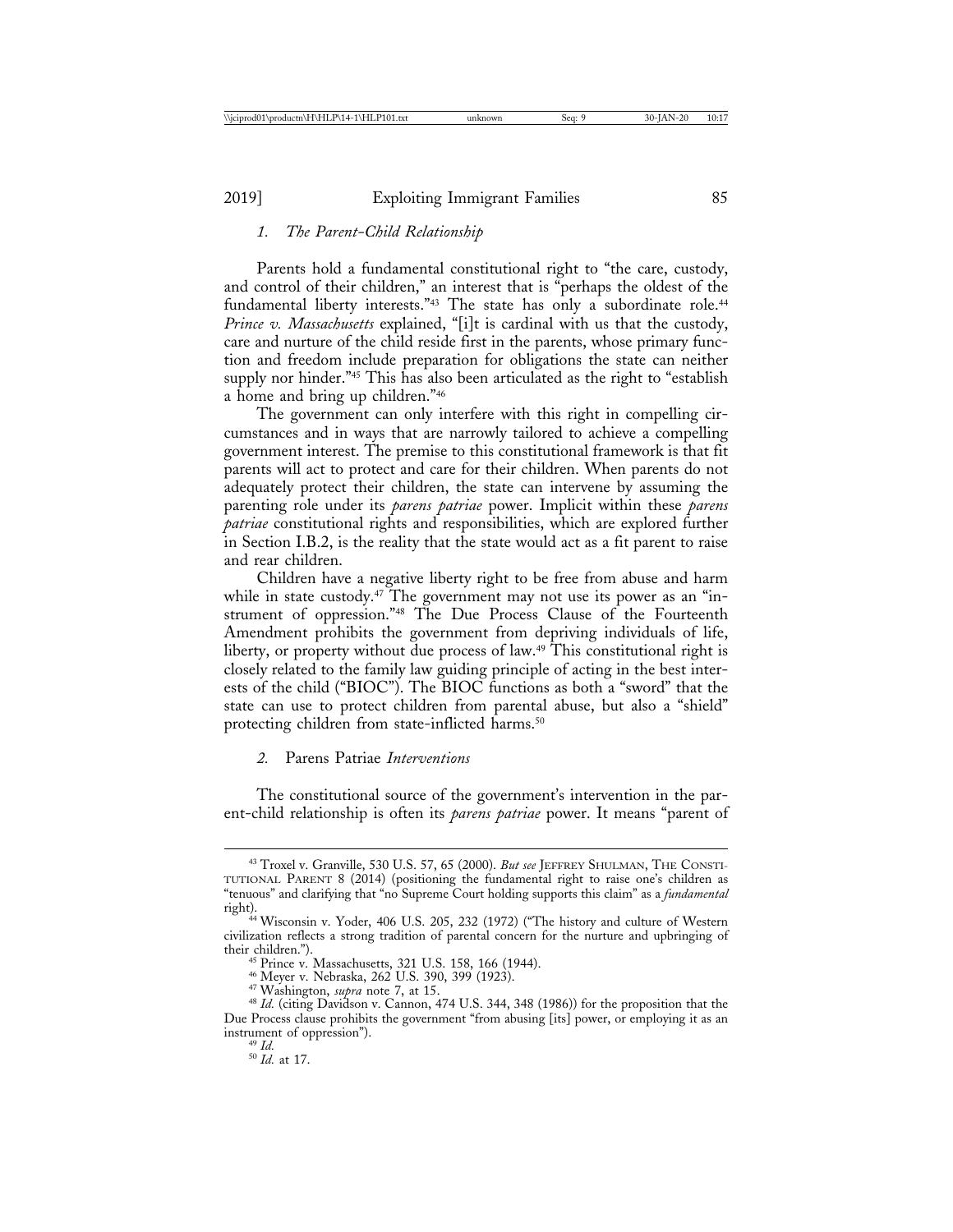the country."51 The *parens patriae* power has been crudely described as the "power of the state – indeed its responsibility – beyond police power to protect, care for, and control citizens who cannot take care of themselves, traditionally infants, idiots, and lunatics" and those "who have no other protector."52 The *parens patriae* power positions the state as the caretaker consistent with its literal meaning. Thus, paradoxically, the state creates and defines families, but it can also act as a head of family when it intervenes.

*Parens patriae* is a sweeping concept in thinking about the state's power in relation to families.53 The *parens patriae* power often supports the role of the child welfare system and state interventions in minors' lives. In *Ex Parte Crouse*, the *parens patriae* power was used to justify a child's detention.<sup>54</sup> The court held that the rights of the legal parents could be "superseded by the *parens patriae*, or common guardian of the community" when the parents were "unequal to the task of education, or unworthy of it."<sup>55</sup> This holding transformed the *parens patriae* doctrine, which had previously focused on property interests in feudal England, to apply to state interventions for children.56

The state's *parens patriae* powers are notably limited and subordinate to 'fit' parents' constitutional rights to parental autonomy. In *Santosky v. Kramer*, the Supreme Court recognized two state interests when parental rights terminations are involved: "the *parens patriae* interest in preserving and promoting the welfare of the child and a fiscal and administrative interest in reducing the cost and burden of such proceedings."57 The court explained that the *parens patriae* goal when the state is terminating parental rights is to find a permanent placement for the child, but "while there is still reason to believe that positive, nurturing parent-child relationships exist, the *parens*

<sup>55</sup> Id.<br><sup>56</sup> Alison G. Ivey, Comment, *Washington's Becca Bill: The Costs of Empowering Parents*, 20 SEATTLE U. L. REV. 125, 129 (1996).<br><sup>57</sup> 455 U.S. 745. 766 (1982).

<sup>51</sup> Natalie Loder Clark, *Parens Patriae and a Modest Proposal for the Twenty-First Century: Legal Philosophy and a New Look at Children's Welfare*, 6 MICH. J. GENDER & L. 381, 382 (2000).<br>(2000).

<sup>(2000).</sup> <sup>52</sup> *Id.* <sup>53</sup> *See, e.g*., Margaret S. Thomas, *Parens Patriae and the States' Historic Police Power*, 69 SMU L. REV. 759 (2016) (examining *parens patriae* power historically and "mak[ing] space for a new foundation for *parens patriae* litigation rooted in the historic police powers of the state"); Michael L. Rustad & Thomas H. Koenig, *Parens Patriae Litigation to Redress Societal Damages from the BP Oil Spill: The Latest Stage in the Evolution of Crimtorts*, 29 UCLA J. ENVTL. L. & POL'Y 45 (2011) (arguing that "*parens patriae* actions are necessary to supplement, but not to supplant," other mechanisms to address environmental disasters); Anne Puluka, *Parent Versus State: Protecting Intersex Children from Cosmetic Genital Surgery*, 2015 MICH. ST. L. REV. 2095 (2015) ("Protecting intersex children from cosmetic, life-altering surgery is a compelling state interest that would justify acting as *parens patriae* to prevent parents from consenting to the surgery on their children's behalf."); Joyce Lind Terres, *Prenatal Cocaine Exposure: How Should the Government Intervene?* 18 AM. J. CRIM. L. 61 (1990) (analyzing the *parens patriae* power of the state to intervene in the use of cocaine by pregnant women); John B. Hoke, *Parens Patriae: A Flawed Strategy for State-Initiated Obesity Litigation*, 54 WM. & MARY L. REV. 1753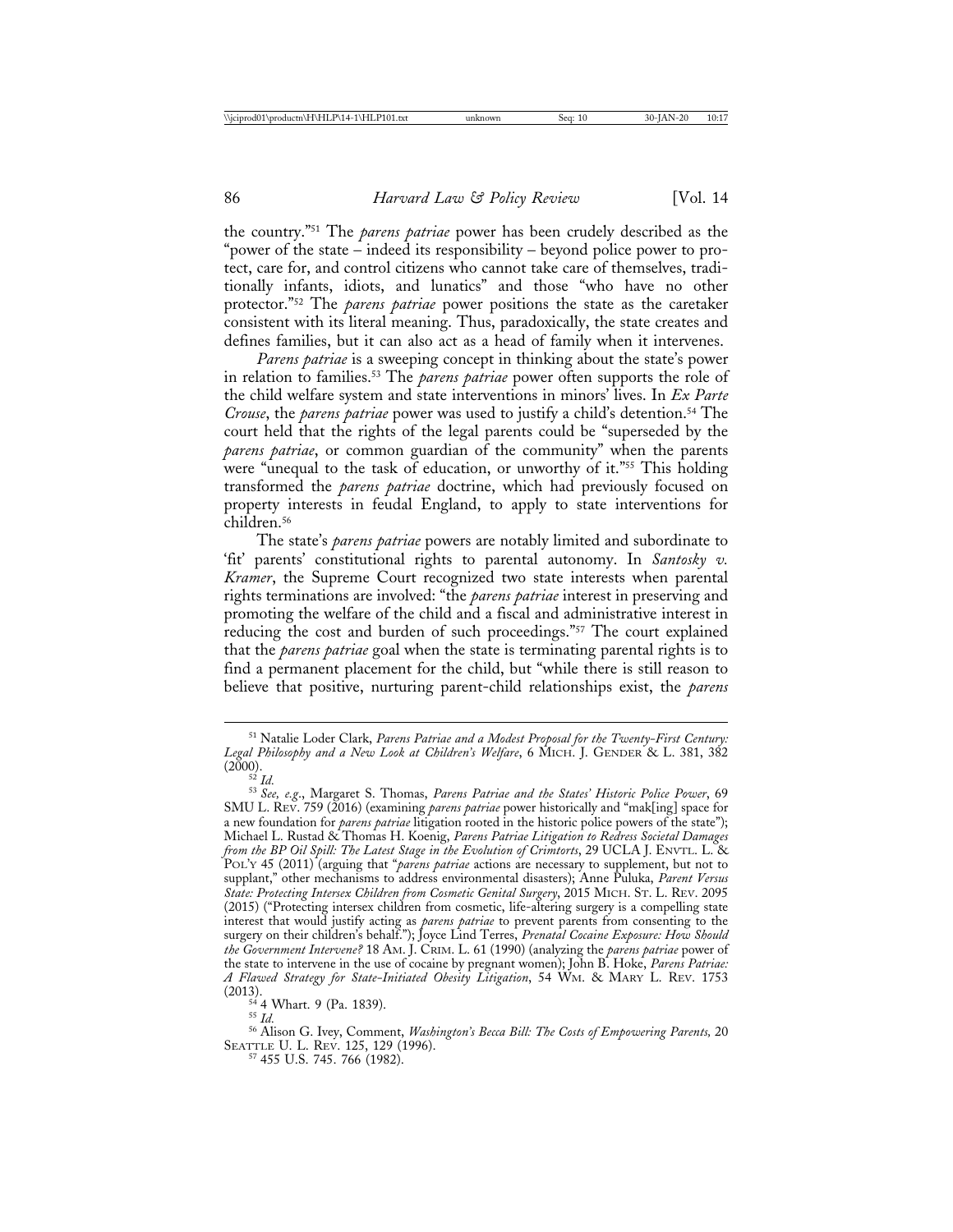*patriae* interest favors preservation, not severance, of natural familial bonds."58 It quoted *Stanley v. Illinois* in explaining that the state "registers no gain toward its declared goals when it separates children from the custody of fit parents."59

### *3. Immigrant Families*

The immigration statuses underlying the parent-child relationship do not alter these rights for individuals present in the United States.<sup>60</sup> Even individuals with no lawful presence are still entitled to these family law constitutional guarantees.<sup>61</sup> Only a few published opinions have even considered whether "immigration status per se might impair parental rights," and these courts "have rejected the notion, tersely yet uniformly and unequivocally."<sup>62</sup>

For individuals newly arriving at a U.S. border, the plenary power doctrine demands strong deference to federal action, even state action that might violate traditional constitutional rights and norms.63 The Supreme Court has protected the right of the federal government to regulate immigration in the interest of national sovereignty through the plenary power doctrine.64 It limits judicial review of government action in a way that creates a form of exceptionalism.65 This positions immigration law as a "'constitutional oddity' [ ] largely immune from the civil liberties revolution of the twentieth century."66 The lasting strength of the plenary power doctrine is in debate, as strands of scholarship have thoughtfully explored.<sup>67</sup>

<sup>64</sup> Michael Kagan, *Plenary Power is Dead! Long Live Plenary Power*, 114 MICH. L. REV.<br>FIRST IMPRESSIONS 21, 23-24 (2015).

<sup>58</sup> *Id.* at 766–67. <sup>59</sup> *Id.* at 767 (citing Stanley v. Illinois, 405 U.S. 645, 652 (1972)). <sup>60</sup> *See, e.g.*, Thronson & Sullivan, *supra* note 25, at 9 ("Though 'nobody argues that [noncitizens] are treated identically with citizens in every circumstances,' popular conceptions that parents without authorized immigration status have lesser interests in the parent-child relationship are unfounded."); *see also* Ann Laquer Estin, *Child Migrants and Child Welfare:* Toward a Best Interests Approach, 17 WASH. U. GLOBAL STUD. L. REV. 589, 591 (2018).<br>
<sup>61</sup> See, e.g., Plyer v. Doe, 457 U.S. 202, 210 (1982).<br>
<sup>62</sup> Thronson & Sullivan, *supra* note 25, at 9.<br>
<sup>63</sup> See, e.g., Kleindienst v.

congressional power to make policies and rules for exclusion of aliens has long been firmly

FIRST IMPRESSIONS 21, 23–24 (2015). <sup>65</sup> *Id.* at 25. <sup>66</sup> *Id.* at 23 (quoting Professor Legomsky); *see* Gabriel J. Chin, *Is There a Plenary Power Doctrine? A Tentative Apology and Prediction for Our Strange but Unexceptional Constitutional Immigration Law*, 14 GEO. IMMIGR. L.J. 257 (2000) (arguing that the laws and statutes that have been upheld even though discriminatory "are inconsistent with fundamental values reflected in domestic constitutional law, yet they continue to constitute the foundation of immigration law" and they may have been decided the same way without going beyond the

<sup>&</sup>lt;sup>67</sup> See, e.g., Kagan, *supra* note 64, at 23–26 (analyzing how the plurality in Kerry v. Din, 135 S. Ct. 2128 (2015), debated an immigrant's fundamental rights in ways that suggested more judicial review than traditional plenary power would have allowed); David A. Martin, *Why Immigration's Plenary Power Doctrine Endures*, 68 OKLA. L. REV. 29, 56 (2015) ("The relentless critique of the plenary power doctrine, with its exaggerated expectations about how judges deploying constitutional law can cure bad policy and injustices—in the midst of an uncertain, complex, and dangerous world—partakes of that sort of dream. We need instead to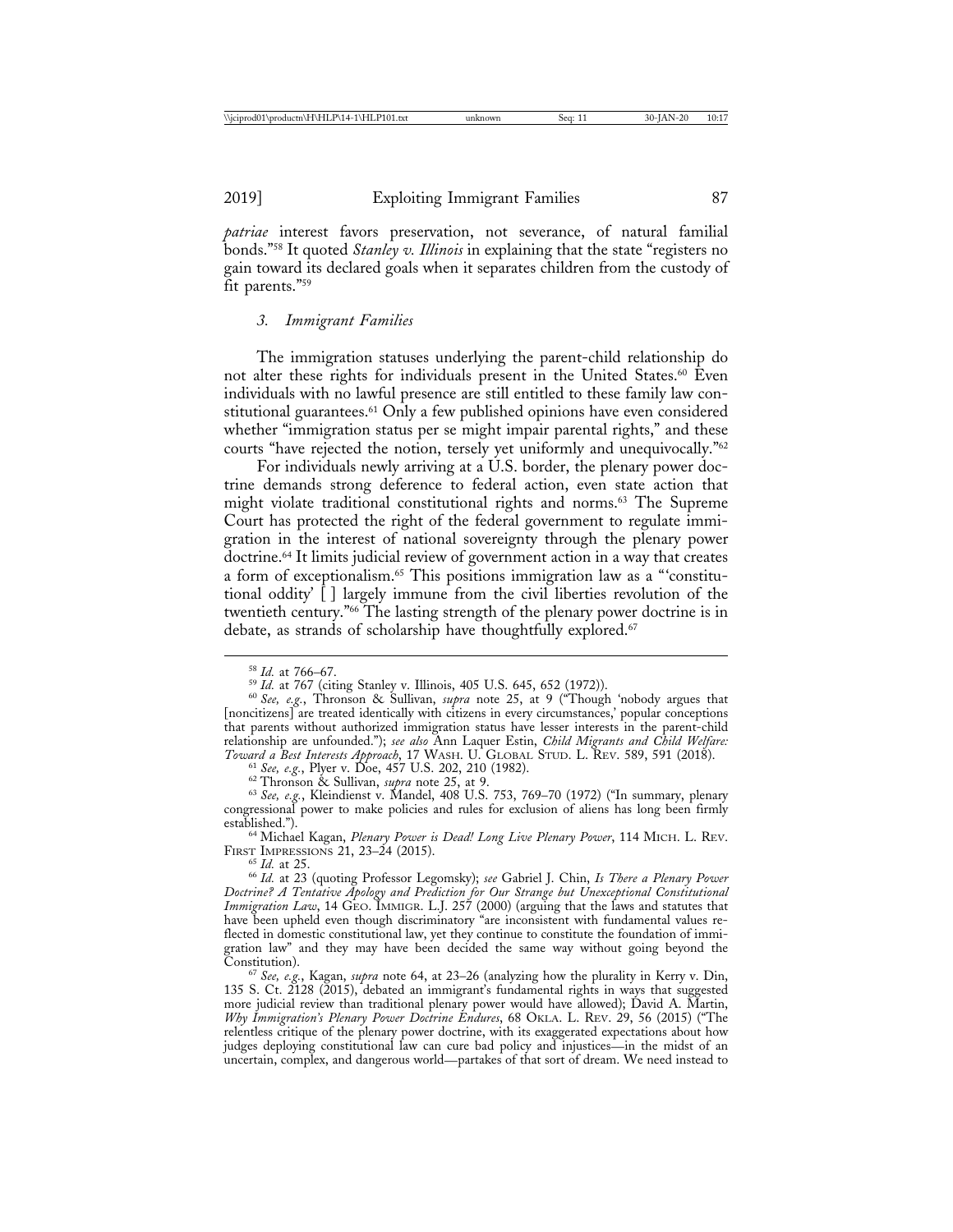Families, particularly parents and children, enjoy strong constitutional protections regardless of immigration status, although the plenary power also governs the regulation of immigration. The state has the power to intervene in families, but when it exercises that power, *parens patriae* acts as a limit on state power and an affirmative duty.<sup>68</sup>

#### II. THE INTENTIONALITY SHIFT IN STATE ACTION AND RHETORIC

President Trump has shifted the state from a bystander to immigrant traumas and vulnerabilities to an incendiary agent using family vulnerabilities as political pressure points. This section first examines the concept of "immigration blame" and how it led President Trump to power. Then it explores the alarming historic parallels of using state power to intentionally harm families.

## *A. "Immigration Blame" Fuels President Trump's Victory*

President Trump positioned immigration law, policy, and rhetoric centrally in his campaign to the White House. He seized the general festering discontent and anger of voters and channeled it into electoral success. He did so relying on "immigration blame,"<sup>69</sup> both generalized blame and the more targeted demonizing of immigrant parents and children.70

David Rubenstein describes how "immigration blame" carries a "normative force" that is linked to "anger, indignation, or resentment."71 Blame explains how we "demonize migrants for crime, the economy, terrorism, and cultural threats."72 Trump is not the first politician to target immigrants for hostility and blame. Historic immigration laws and policies were "explicitly and pointedly discriminatory against immigrants of color, reflecting the gen-

shoulder the hard responsibility of struggling, collectively, to discern what is good, and then working to achieve a realistic measure of that vision through the political process.").

 $68$  Tort law, for example, requires a duty of reasonable care when a child is in the custody of a legal custodian. RESTATEMENT (THIRD) OF TORTS: LIABILITY FOR PHYSICAL AND

<sup>&</sup>lt;sup>69</sup> See, e.g., Philip Klinkner, *Yes Trump's Hard-Line Immigration Stance Helped Him Win the Election* – *But it Could Be His Undoing*, L.A. TIMES (Apr. 17, 2018), https:// www.latimes.com/opinion/op-ed/la-oe-klinker-immigration-election-20170417-story.html

<sup>[</sup>https://perma.cc/9B85-JUVM] (relying on data from the American National Election Study to conclude that "[i]mmigration was central to the election, and hostility toward immigrants

<sup>&</sup>lt;sup>70</sup> See, e.g., Ashley Fetters, *The Moral Failure of Family Separation*, ATLANTIC (Jan. 13, 2009), https://www.theatlantic.com/politics/archive/2019/01/trumps-family-separation-policy-causes-national-outrage/579676/ [https://perma.cc/ZAE8-6UVZ] ("Separating families

was not a rare and unintended consequence of a policy but part of the point of it.<sup>39</sup>).<br><sup>71</sup> *See generally* David S. Rubenstein, *Immigration Blame*, 87 FORDHAM L. REV. 125, 134 (2018).

<sup>&</sup>lt;sup>72</sup> See id. at 137 ("Generally speaking, undocumented migrants attract more blame than lawfully present ones; migrants who commit crimes tend to attract more blame than lawabiding migrants; and migrants of color tend to attract more blame than their Caucasian counterparts.").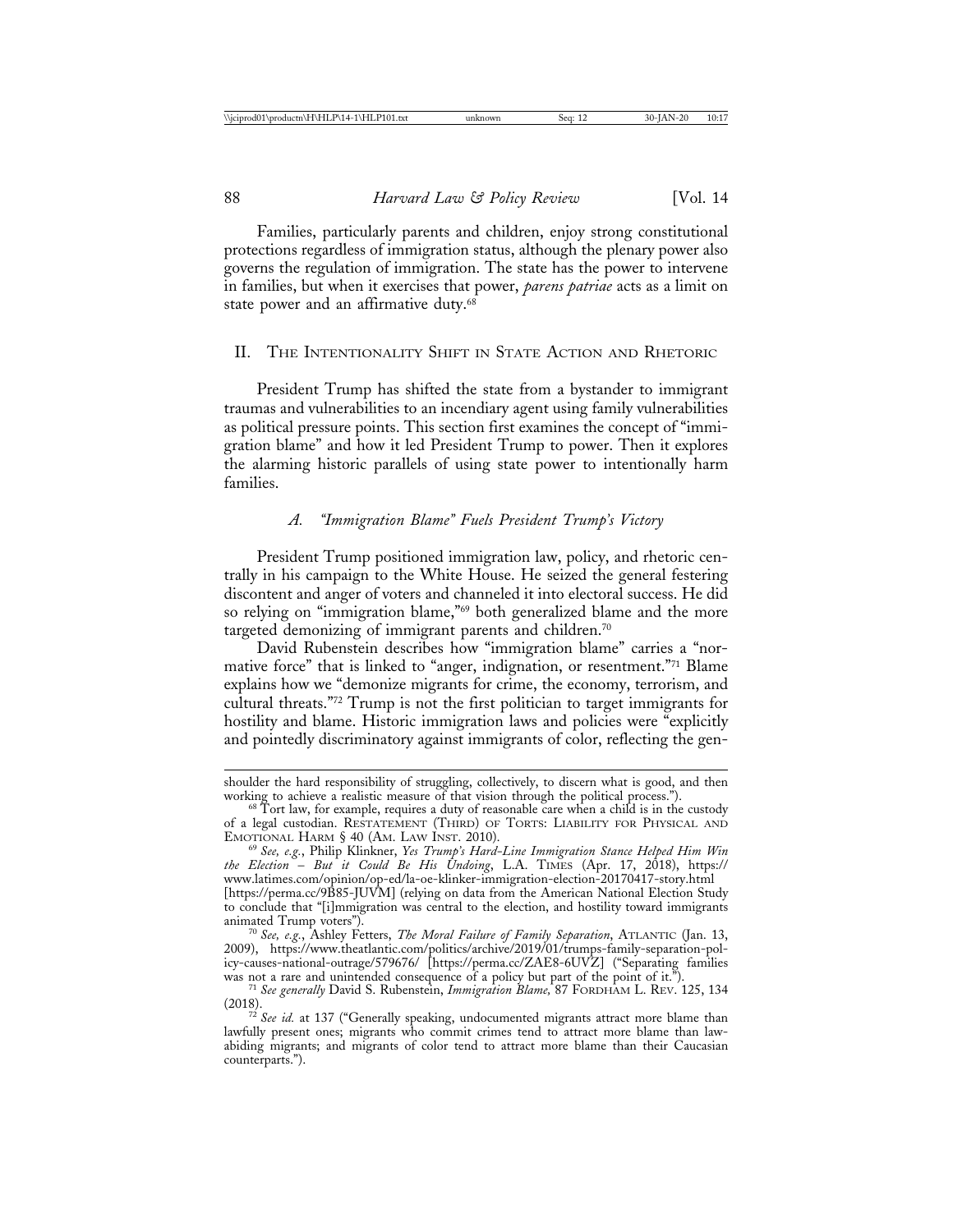eral racist political and societal climate of the time."73 Societal framings of immigrants as outsiders and restrictive legislation can work together, "informing and fueling the other," making it "easier to legislate against immigrant inclusion when the immigrant is seen as un-American."74

Entire "immigration enforcement bureaucracies" are involved in "promoting concepts of unauthorized migrants as being inferior to persons worthy of respect and dignified treatment."75 Political strategy can delegitimize "the migrant as a decent, regular person, and [recreates] the image of migrants as dangerous, illegitimate beings" such that "the migrants become dehumanized, stripped of their human qualities, and left only as bodies to be processed."76

President Trump did not invent these political strategies,<sup>77</sup> but he wielded them perhaps more powerfully and harmfully. Immigration blame does not actually align with the majority of Americans' views on immigrants. It is a "sizeable minorit[y]" that perceives immigrants negatively in communities, but a minority nonetheless.78

Yet, "no President has weaponized fear quite like Trump."79 He stirred up a toxic cocktail of anger and blame and directed it full throttle at immigrant communities, catapulting him to "front-runner status."80 President Trump distinctly deployed rhetoric riling up the threatened masculinities of angry and frustrated white voters and channeled it toward anti-immigrant

<sup>73</sup> Mariela Olivares, *Narrative Reform Dilemmas*, 82 MO. L. REV. 1089, 1094 (2017) (describing as examples Chae Chan Ping v. United States, 130 U.S. 581 (1889), the Chinese

<sup>&</sup>lt;sup>74</sup> Id. at 1099.<br><sup>75</sup> Nestor Rodriguez & Cristian Paredes, *Coercive Immigration Enforcement and Bureaucratic Ideology, in* CONSTRUCTING IMMIGRANT "ILLEGALITY": CRITIQUES, EXPERIENCES, AND RESPONSES 75 (Cecilia Menjívar & Daniel Kanstroom eds., 2014).

<sup>&</sup>lt;sup>76</sup> Id.<br><sup>77</sup> See generally James G. Gimpel, Ctr. for Immigration Studies, Immigration POLICY OPINION AND THE 2016 PRESIDENTIAL VOTE 2 (2017), https://cis.org/Report/Immigration-Policy-Opinion-and-2016-Presidential-Vote [https://perma.cc/5J3M-SPFA] (explaining how Gallup surveys reveal "a marked partisan difference in support for increased/ decreased immigration" dating back much sooner); Jessica Autumn Brown, *Running on Fear: Immigration, Race and Crime Framings in Contemporary GOP Presidential Debate Discourse*, 24 CRITICAL CRIMINOLOGY 315, 316 (2016) (highlighting how conflicts have historically been "filtered through the distorting lens of panics about crime, moral decay, and loss of native-born political, economic, or social control" such as panic surrounding Irish migration, Japanese

<sup>&</sup>lt;sup>78</sup> Alex Vandermaas-Peeler, et al., *Partisan Polarization Dominates Trump Era: Findings from the 2018 American Values Survey*, PUB. RELIGION RESEARCH INSTITUTE (Oct. 29, 2018), https://www.prri.org/research/partisan-polarization-dominates-trump-era-findings-from-the-

<sup>&</sup>lt;sup>79</sup> Alex Altman, *No President Has Spread Fear Like Donald Trump*, TIME (Feb. 9, 2017), http://time.com/4665755/donald-trump-fear/ [https://perma.cc/LGJ6-7BSN].

 $^{80}$  JOSHUA WOODS & C. DAMIEN ARTHUR, DEBATING IMMIGRATION IN THE AGE OF TERRORISM, POLARIZATION, AND TRUMP 137 (2017). These statements align with larger increases of hate incidents in the United States. *See, e.g.*, FREEDOM FOR IMMIGRANTS, PERSE-CUTED IN U.S. IMMIGRATION DETENTION: A NATIONAL REPORT ON ABUSE MOTIVATED BY HATE (2018), https://www.freedomforimmigrants.org/report-on-hate [https://perma.cc/ D844-FDTS].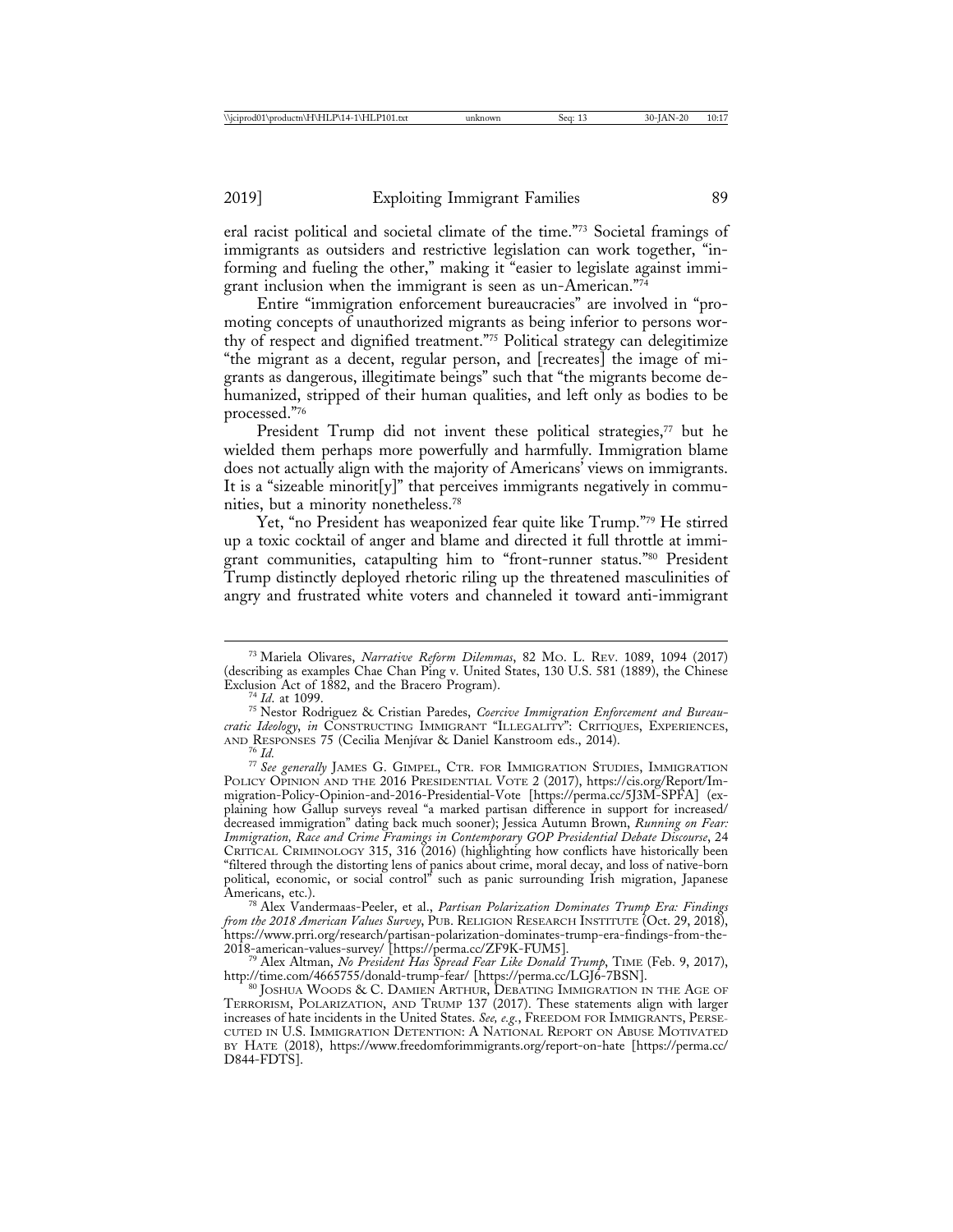sentiment.<sup>81</sup> He used dehumanizing scare tactics that immigrants were "infest[ing]" the country.82 President Trump infamously emphasized how "drugs are 'pouring' across the border. 'Bad people (with bad intentions)' are flooding through our airports."83 He described immigrant men as "animals," "rapists," and other dehumanizing categorizations.<sup>84</sup> He blamed specific immigrants for the weak economy and for crime.<sup>85</sup> He blamed Obama for being too soft on immigration.86 He blamed states and cities for not working with the federal government.<sup>87</sup>

Immigration blame worked for President Trump. It mobilized his base. Emotions like anger motivate voters, particularly when rising to the level of outrage and directed at a particular issue or group.88 President Trump increased his support from voters favoring a decrease in immigrants coming to the United States from 58% supporting Romney in 2012 to 74% supporting Trump in 2016.89 Trump supporters strongly supported building a wall (67%) and held negative views of Muslims (71%), and many supported changing the Constitution to remove citizenship to children born in the United States (49%).<sup>90</sup> The New Yorker concluded, "Trump's ability to gin up fears about illegal immigration, more than perhaps any other issue, won him the White House."91

Notable partisan divides existed. Of voters polled in 2016 on Election Day, 13% thought immigration was the most important issue facing our

<sup>81</sup> *See, e.g.*, GIMPEL, *supra* note 77, at 1 (explaining how Trump made immigration central to his campaign); *see generally* Jamie R. Abrams, *Enforcing Masculinities at the Border*, 13 NEV. L. J. 564 (2013) (concluding that "our immigration laws and policies reinforce dominant masculinities at the border by excluding marginalized masculinities and admitting those who comport with dominant masculinity norms"); Jamie R. Abrams, *The Myth of Enforcing Border Security Versus the Reality of Enforcing Dominant Masculinities*, 56 Cal. W. L. Rev. \_\_ (forthcoming 2019-2020) (concluding that President Trump's immigration politics engage in politics of explicit "othering;" move dominant strands of masculinities from the margins to the mainstream; reflect regressive dominant controlling of women and children; and masculinize the state around a toxic hyper-masculinity regime).

<sup>&</sup>lt;sup>82</sup> Jonathan Lemire & Jill Colvin, *With Eyes on Midterms, Trump Embraces Immigration Fight*, AP NEWS (June 20, 2018), https://www.apnews.com/a13439e023e340

<sup>&</sup>lt;sup>83</sup> Altman, *supra* note 79. <sup>-</sup><br><sup>84</sup> *See, e.g., Christopher N. Lasch, Sanctuary Cities and Dog-Whistle Politics, 42 NEW ENG.* J. ON CRIM. & CIV. CONFINEMENT 159, 175–76 (2016) (examining Trump's toxic immigra-

tion rhetoric). <sup>85</sup> *See, e.g.*, *Here's Donald Trump's Presidential Announcement Speech,* TIME (June 16, 2015), http://time.com/3923128/donald-trump-announcement-speech [https://perma.cc/8D4F-

<sup>&</sup>lt;sup>86</sup> See Rubenstein, *supra* note 71, at 138.<br><sup>87</sup> See generally id.<br><sup>88</sup> See id. at 152.<br><sup>89</sup> Klinkner, *supra* note 69.<br><sup>90</sup> Id.<br><sup>91</sup> Susan B. Glasser, *Trump's Cynical Immigration Strategy Might Work for Him—Again,* NEW YORKER (June 22, 2018), https://www.newyorker.com/news/letter-from-trumps-washington/trumps-cynical-immigration-strategy-might-work-for-himagain [https://perma.cc/ UT9K-2JH9] (predicting that this could win the midterms too because he continues to use this strategy to rally his base).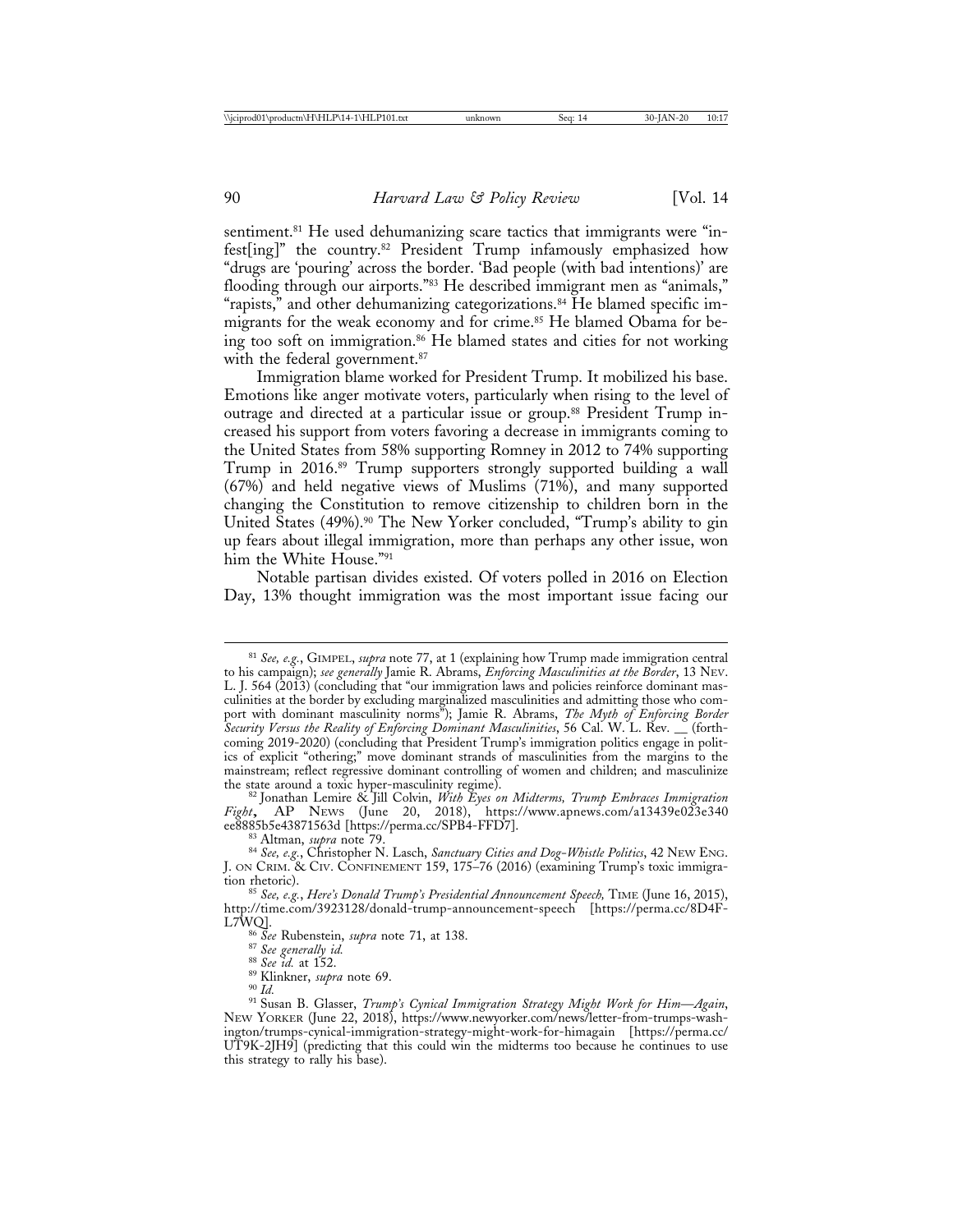country.92 The partisan gap in Trump support though was a remarkable 16% differential separating those who identified immigration as "extremely/very important" with 74.1% of Republicans identifying it as such compared to 58% of Democrats.93

Political party alone does not explain anti-immigrant policies and rhetoric. Race, class, and gender are also relevant. Many white voters had shifted toward the Republican Party from 2007 to 2016. In 2007, white voters were split almost equally at  $44\%$  across Democrats and Republicans.<sup>94</sup> By 2010, white voters had shifted dramatically to the Republican Party 51% to 39%.<sup>95</sup> By 2016, the gap had widened to a 15-point differential of 54% to 39%.<sup>96</sup> This rapid movement also tilted toward white men more than white women shifting, accelerating the "white-male flight from the Democratic Party."97

Education levels helped clarify which white voters had migrated to the Republican Party. White respondents with no college degree were previously split equally across the two major parties from 1992 to 2008, while white voters with no college degree voted for the Republican party by a margin of 57% to 33% by 2015.98 Respondents with higher education levels and income levels were less likely to position immigration policy as "extremely/very important" than those reporting lower education and also lower income.<sup>99</sup>

Racial politics was a key factor in these migrations. The factor that most predicted the partisan shifts of white voters was their "less favorable attitudes toward African Americans."100 While the Republican National Committee reported on the need to bring Latinx and Asian-American voters into the party, others—like candidate Trump—realized that stoking the "racial attitudes of whites, and especially whites without a college education" would energize these voters.<sup>101</sup> President Trump extracted political victory by deploying immigration blame as an intentional political strategy.

## *B. The Rhetorical Demonizing of Immigrant Families*

Narrative gives meaning and shape to the things we observe and experience. It can catapult an issue onto the political agenda and cast heroes and villains within public discourse.102 It can also serve as a "magic mirror, re-

<sup>92</sup> David D. Sussman, *Immigration, Trump, and Agenda-Setting in the 2016 Election*, 41

 $^{93}$  JAMES G. GIMPEL, CTR. FOR IMMIGRATION STUDIES, IMMIGRATION OPINION AND THE RISE OF DONALD TRUMP 3 (2016).

<sup>&</sup>lt;sup>94</sup> John Sides, Michael Tesler, & Lynn Vavreck, *How Trump Lost and Won*, 28 J. DEMOC-RACY 34, 38 (2017).<br>
<sup>95</sup> Id.

<sup>&</sup>lt;sup>96</sup> *Id.*<br><sup>97</sup> *Id.*<br><sup>98</sup> *Id.*<br><sup>99</sup> GIMPEL, *supra* note 93 (noting that the survey did not inquire about what the solutions were to "illegal immigration").

<sup>&</sup>lt;sup>100</sup> Sides, Tesler, & Vavreck, *supra* note 94, at 38.<br><sup>101</sup> *Id.* at 39. 101 *Id.* at 39. 102 *See Lennon v. Immigration & Naturalization Serv., 527 F.2d 187, 189 (2d Cir. 1975).*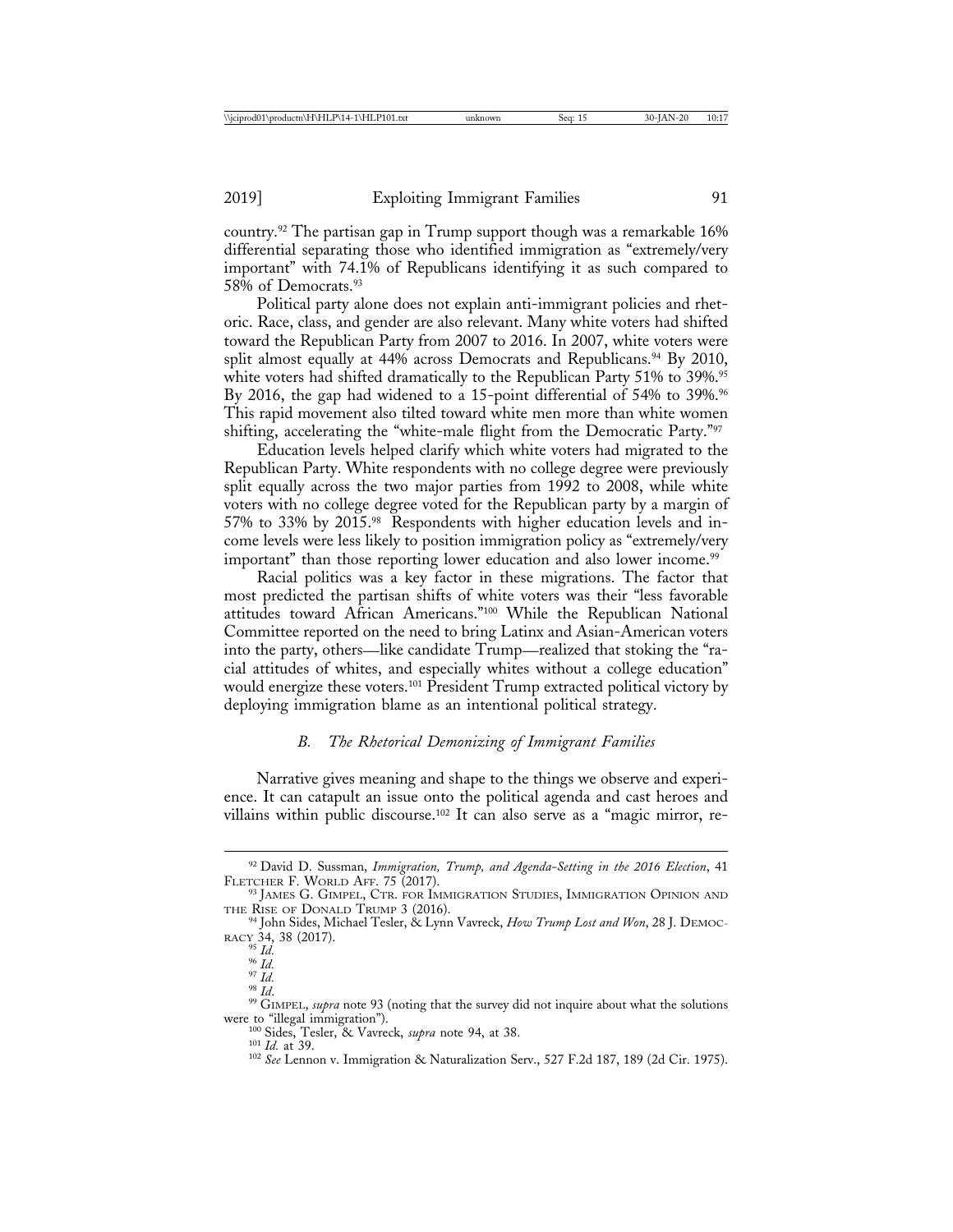flecting the fears and concerns" of various eras.103 Section II.A introduced some of the dehumanizing narrative used to describe particular immigrant communities. This section highlights how some of this immigration blame has been targeted particularly at immigrant families.

Two examples of the intentionality shift in immigration rhetoric are the highly politicized and pejorative terms of "chain migration" and "anchor baby." President Trump, and other political figures and entities, uses the term "chain migration" to criticize the ways in which family members who attain lawful status are able to derivatively petition to bring qualifying spouses, parents, or children to the United States.<sup>104</sup> The term "chain migration" strips out familial relationships and dehumanizes the context. It creates imagery of a never-ending set of relationships that lack context and limits. A simple Google "images" search of "chain migration," for example, reveals images of masses of people, endless lines, and caution, not families being united together.

So-called "anchor babies" are another example of the demonizing of immigrant family relationships. The Fourteenth Amendment guarantees citizenship to those born in the United States, applying the principle of jus soli.105 This legal principle has come under great political scrutiny. In political narratives of anchor babies, mothers are categorically portrayed as engaged in "birth tourism" and demonized as bad actors.106 The babies bear no relation or connection to their familial context. For example, Lou Dobbs characterizes how:

Each year, thousands of women enter the United States illegally to give birth, knowing that their child will thus have U.S. citizenship. Their children immediately qualify for a slew of federal, state, and

<sup>103</sup> Olivares, *supra* note 73, at 1099 (quoting a Second Circuit Court of Appeals opinion). <sup>104</sup> *See* Linda Qiu, *These Claims About 'Chain Migration' Are Not Accurate*, N.Y. TIMES

<sup>(</sup>Jan. 11, 2018), https://www.nytimes.com/2018/01/11/us/politics/chain-migration-immigra-

 $105$  U.S. CONST. amend.  $XIV$ , § 1 ("All persons born or naturalized in the United States . . . are citizens of the United States and of the State wherein they reside."). *See generally* Jamile Kadre, *Born in the USA: 2016 Presidential Hopefuls' Stances on Birthright Citizenship and the Electoral Implications of Those Stances*, 30 GEO. IMMIGR. L. J. 197 (2015) (articulating competing political and legal views about birthright citizenship)*; see also* Leo R. Chavez, *"Illegality" Across Generations*, *in* CONSTRUCTING IMMIGRANT "ILLEGALITY": CRITIQUES, EXPER-IENCES, AND RESPONSES 100-01 (Cecilia Menjívar & Daniel Kanstroom eds., 2014) (quoting the Fourteenth Amendment text stating that "[a]ll persons born or naturalized in the United States, and subject to the jurisdiction thereof, are citizens of the United States and of the State wherein they reside"). Congressional legislative efforts to limit birthright citizenship have failed. *Id.* at 103. These legislative efforts seek to limit citizenship under the Immigration and Nationality Act to only a person born in the United States with one parent who is a U.S. citizen or national; a lawful permanent resident residing in the United States; or an alien serving in the U.S. military. *See* MiaLisa McFarland, Evon M. Spangler, *A Parent's Undocumented Immigration Status Should Not Be Considered under the Best Interests of the Child Stan-*

*dard*, 35 WM. MITCHELL L. REV. 247, 257 (2008) (summarizing the 2007 legislative efforts). <sup>106</sup> *But see* Miriam Jordan, *3 Arrested in Crackdown on Multimillion-Dollar 'Birth Tourism' Business*, N.Y. TIMES (Jan. 31, 2019) (stating that there are no official figures on the frequency of births by tourists on U.S. soil).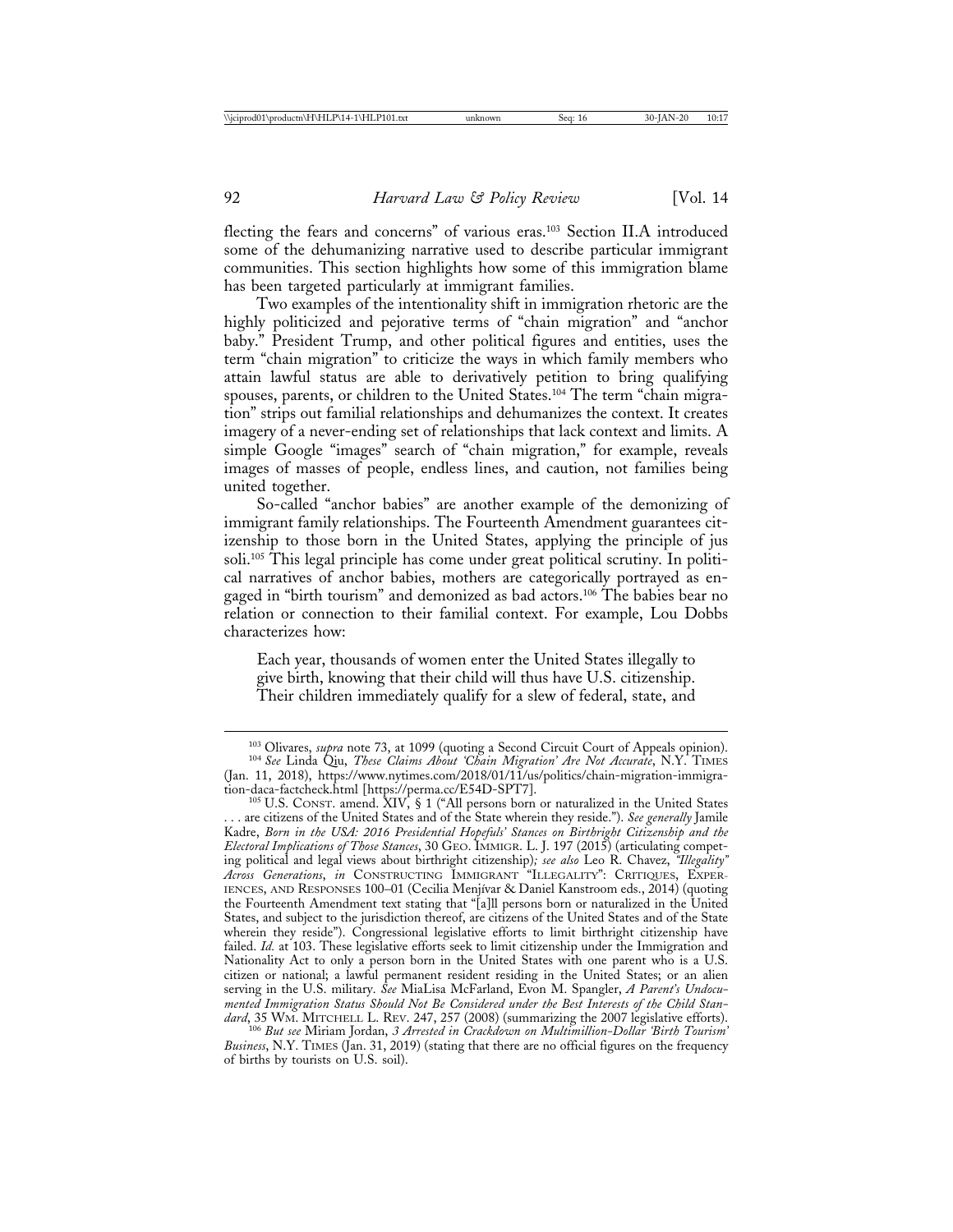local benefit programs. In addition, when the children turn 21, they can sponsor the immigration of other relatives, becoming 'anchor babies' for an entire clan.<sup>107</sup>

This rhetoric characterizes "these young people as undeserving citizens."108 It also demonizes the motives of the women who birthed them. Dobbs leverages both "chain migration" and "anchor babies" to decouple the parent-child relationship in demonizing rhetoric. The "anchor babies" rhetoric also uniquely demonizes immigrant mothers and attributes ill intent to domestic births. This framing is deeply worrisome to immigrant families broadly.

These examples of "chain migration" and "anchor babies" reveal an intentionality shift in demonizing family relationships as a political strategy. Trump extracted great political leverage from this immigration blame, caused immeasurable harm to immigrant communities, and resurrected larger fears of the power of the state intervening harmfully in families.<sup>109</sup>

## *C. Alarming Historic Parallels*

Blame politics and the dehumanization of certain families map on to some of the worst strands of United States history. Separating Black, Brown, and Indigenous children from their families has a long, ignominious history in this country.110 Bringing historic context to the present expands the lens of why these intentionality shifts in political strategy affect far broader constituencies.

It was standard practice during our nation's 200-year history of slavery to intentionally separate children from their parents.111 The parallels to the Trump-era policy of separating parents and children are eerily haunting of this chapter of American history. Slave narratives recount horrific stories of women being beaten for trying to hold on to their children who were being sold away from them.<sup>112</sup>

The parallels extend beyond slavery, too. One blogger summarized that "[t]hose who think that America's practice of cruelly ripping children from their families ended with the Emancipation Proclamation need look no further than the notorious Indian boarding schools – U.S. government or

<sup>&</sup>lt;sup>107</sup> Chavez, *supra* note 105, at 100.<br><sup>108</sup> *Id.* 109 *See* Klinkner, *supra* note 69.<br><sup>110</sup> Alvaro Huerta, *Latina/o Immigrants in the Racist Era of Trump*, IMMIGR. PROF BLOG (May 14, 2018) https://lawprofessors.typepad.com/immigration/2018/05/latinao-immigrantsin-the-racist-era-of-trump-by-alvaro-huerta-phd.html [https://perma.cc/WUQ7-XZNC] (describing the divisive "us-versus-them" politics). <sup>111</sup> DeNeen L. Brown, *'Barbaric': America's cruel history of separating children from their*

*parents,* WASH. POST (May 31, 2018), https://www.washingtonpost.com/news/retropolis/wp/ 2018/05/31/barbaric-americas-cruel-history-of-separating-children-from-their-parents/

<sup>&</sup>lt;sup>112</sup> Id.; see generally HEATHER ANDREA WILLIAMS, HELP ME TO FIND MY PEOPLE: THE AFRICAN AMERICAN SEARCH FOR FAMILY LOST IN SLAVERY (2012).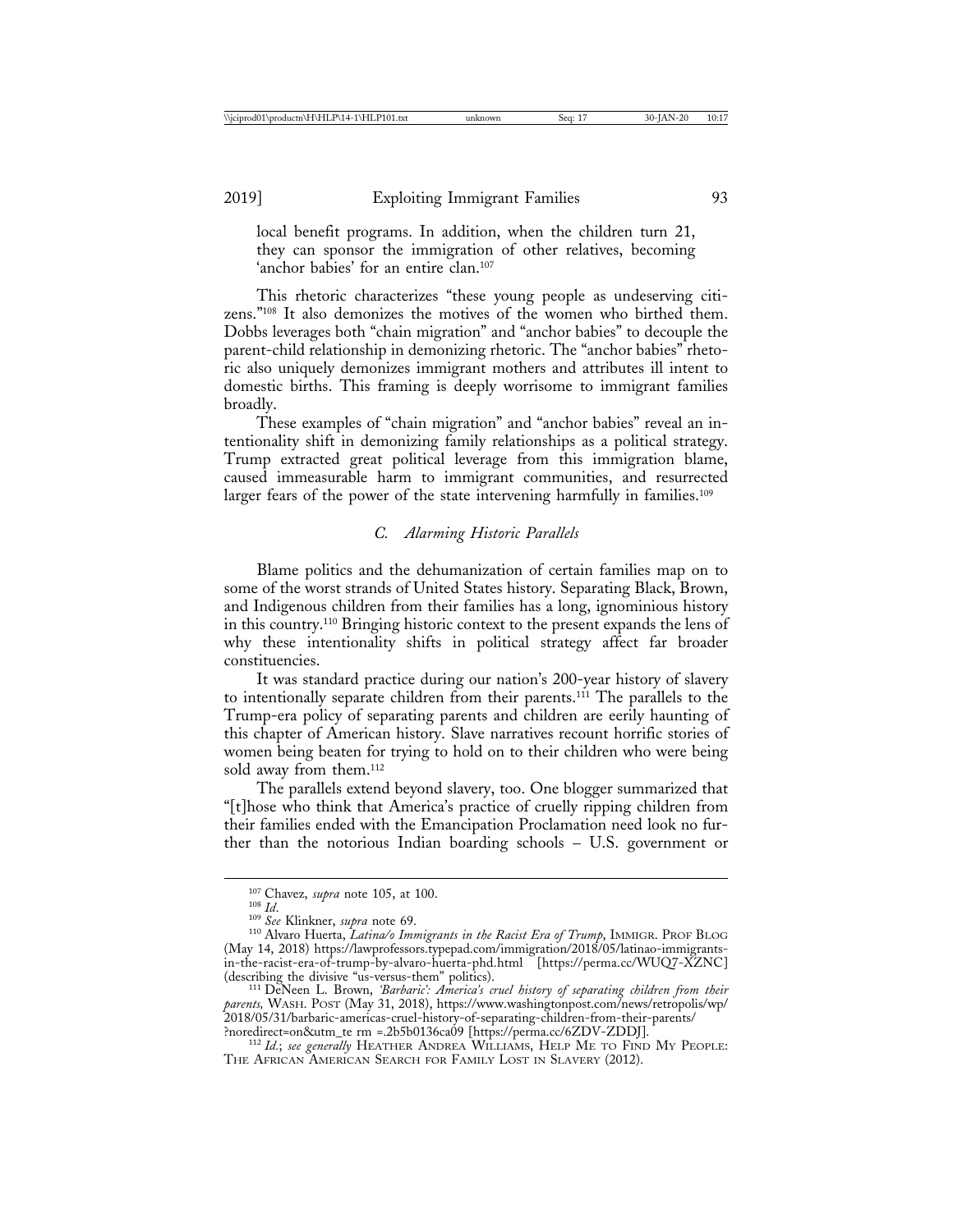church run institutions that snatched Indigenous children from their families to be 're-educated' away from their Native identity."113

This is also a worrisome road in American treatment of the Mexican community. "While the dark history of racism against African Americans is highly documented and well known, such as slavery, Jim Crow and police abuse, public knowledge of racist policies (historical and contemporary) against individuals of Mexican heritage – immigrants and citizens – is desperately lacking."114

All families should be concerned when the state acts intentionally to harm families. It resurrects worrisome historic parallels. The harsh reality is that, "not only is this who we are, it is who we have always been. The question is, 'Who do we want to become?'"115 This section introduced preliminarily some of the historic parallels between the treatment of certain families under the law and the treatment of modern immigrant families. It revealed that intentional harms in family relationships have occurred before and surely they will occur again.

## III. MAPPING THE INTENTIONALITY SHIFT ON TO IMMIGRANT FAMILIES

Modern immigration debates have not effectively humanized the immigrant experience within a familial context.116 This section first grounds the discussion of immigration blame and the intentionality shift in the lived realities of immigrant families. It then shows how blame politics affect all mixed-legal status immigrant families.

## *A. The Intentionality Shift Targets Existing Stratifications and Vulnerabilities in Immigrant Families*

Embedding debates about immigration law and policy in the context of the family is necessary to ensuring that laws and policies align with constitutional norms and values. Contextualizing immigrant family vulnerabilities and resiliencies is critical to understanding the intentionality shift in Trumpera laws and policies. The vulnerabilities described in this section are the exact pressure points of President Trump's policies.

<sup>113</sup> Ldavis0260, *This is Who We Are*, J. PLAGUE YEARS (Apr. 12, 2019), https:// www.journaloftheplagueyears.com/this-is-who-we-are/ [https://perma.cc/5FDM-WZBE] (citing Charla Bear, *American Indian Boarding Schools Haunt Many*, N.P.R. (May 12, 2008, 12:01 AM), https://www.npr.org/templates/story/story.php?storyId=16516865 [https:// perma.cc/XA3G-NP3P])*; see generally* Miss. Band of Choctaw Indians v. Holyfield • 490 U.S. 30 (1989) for a thoughtful historic summary of Indian removal leading to the Indian Child

<sup>&</sup>lt;sup>114</sup> Huerta, *supra* note 110.<br><sup>115</sup> Ldavis0260, *supra* note 113.<br><sup>116</sup> Olivares, *supra* note 34.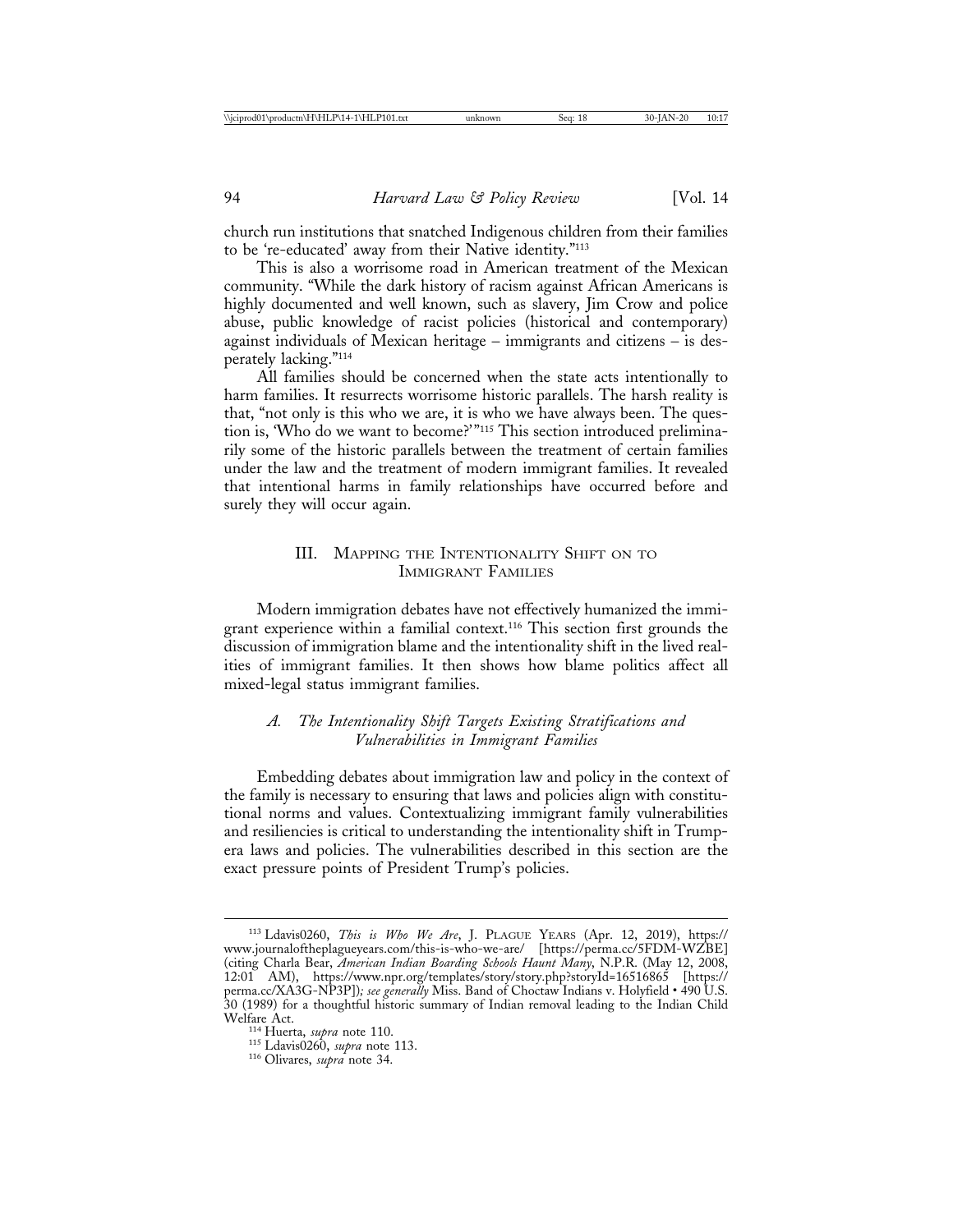Immigrant families, in many ways, are part of a universal experience of hardships, joys, and sacrifices. In other ways, immigrant families experience unique stratifications and vulnerabilities. These legal stratifications and vulnerabilities are important because they are the pressure points that modern laws and policies have directly exploited.

Immigrants experience "a system of civic stratification . . . which sorts them into different legal statuses, each with a distinctive set of entitlements, depending on the legal circumstances under which they gain entry into their new environment."117 Immigration status can affect "the division of labor in family relationships" and "challenge[] and recreate[] divisions of power in families."118 Legal status "differentiates family members, spouses feel stuck, unauthorized parents feel their legitimacy as parents is undermined, and children seem to feel they grow up ahead of schedule."119 Depending on where immigrants sit in this stratification they are "more or less vulnerable to the political decisions of citizens, who can either widen or narrow the gap in rights and entitlements separating the different civic strata, and to similarly heighten or lower the barriers needed to pass from one status to another."<sup>120</sup>

Stratifications have always existed based on immigration status.<sup>121</sup> The law itself creates hierarchies in naming which family members can be sponsored for entry and which are excluded.<sup>122</sup> Policy changes like a border wall, travel ban, or family separation can "significantly alter the options available to those standing outside the circle of citizenship."123 The stratifications and vulnerabilities most relevant to this thesis are parent-child relationships and spousal relationships.

#### *1. Parent-Child Relationships*

Stratifications create additional "webs of dependency" within immigrant communities.124 These dependencies are "reorganizing and redefining the traditional family structure."125 Immigrant parents, for example, describe

<sup>117</sup> Roger Waldinger, *Immigration and the Election of Donald Trump: Why the Sociology of Migration Left Us Unprepared . . . and Why We Should Not Have Been Surprised*, 41 ETHNIC &

RACIAL STUD. 1411, 1414 (2018).<br><sup>118</sup> DREBY, *supra* note 1, at 59.<br><sup>119</sup> Id.<br><sup>120</sup> Waldinger, *supra* note 117, at 1415.<br><sup>121</sup> See generally Philip Kretsedemas & David C. Brotherton, *Open Markets, Militarized Borders? Immigration Enforcement Today*, *in* Keeping Out the Other, A Critical Introduction to Immigration Enforcement Today 2 (David C. Brotherton & Philip Kretsedemas eds., 2008) ("Regardless of whether deportation and detention are being used to scare immigrants out of the United States, to separate 'good' immigrants from 'bad' immigrants, or to manage a growing low-wage immigrant workforce, it is clear that these practices have given rise to new forms of inequality that are tied to immigrant legal status."). The authors note that this tiered system of immigrant hierarchies has not provoked much debate because those most affected are often disempowered facing criminal convictions. *Id.* at 13.<br><sup>122</sup> See, e.g., 8 U.S.C. § 1153(a) (2012).<br><sup>123</sup> Waldinger, *supra* note 117, at 1415.<br><sup>124</sup> DREBY, *supra* note 1, at 97.<br><sup>125</sup> LUISELLI, *supra* note 32, at 48.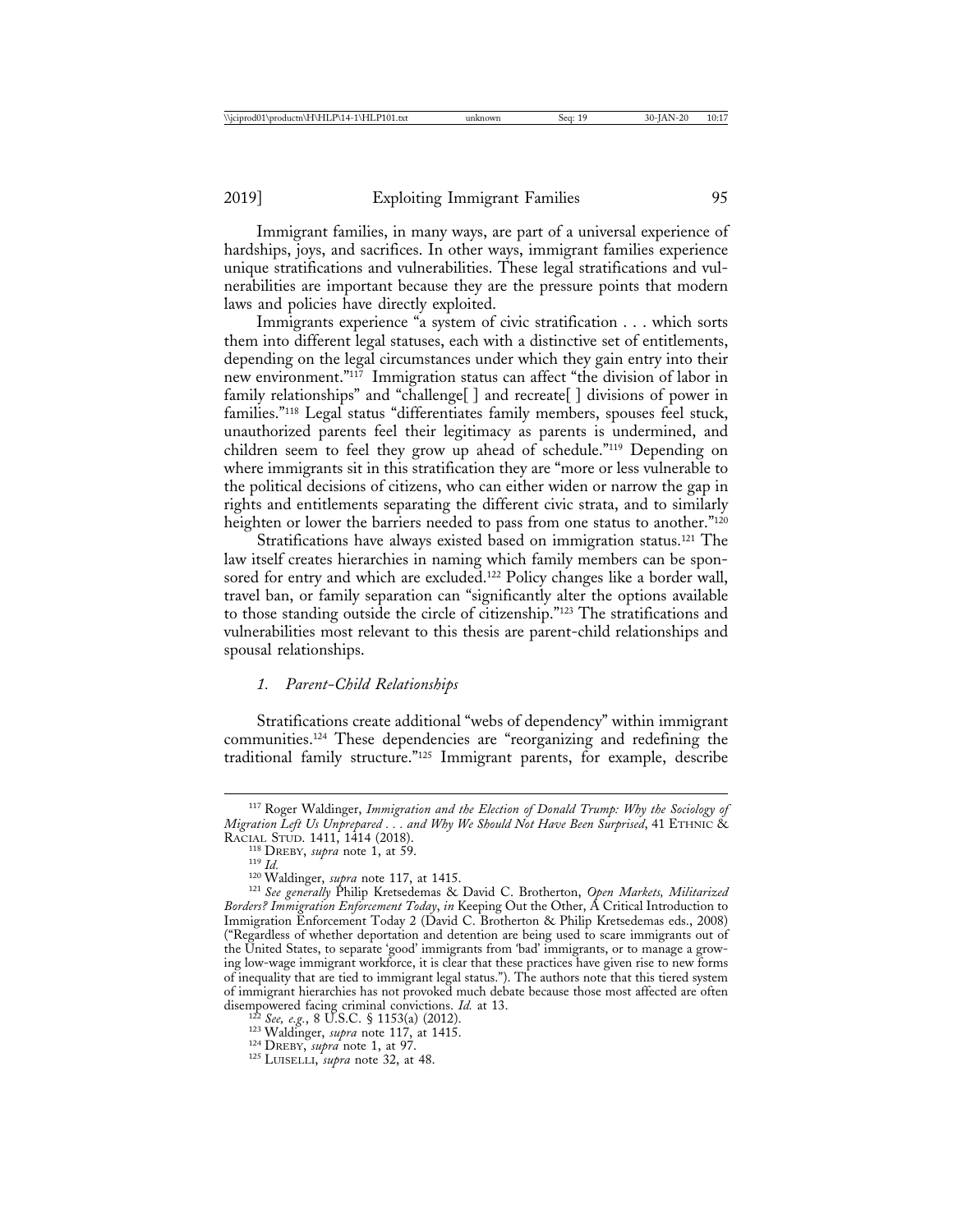how stratifications create differences in how they organize their households, social networks, and community involvement.<sup>126</sup> Families might lack access to public benefit programs, health care, mental health care, emergency financial support, low-cost legal services, domestic violence services, transportation, and social workers.127 Undocumented parents, for example, are generally not eligible for any public benefits, including prenatal care or job training programs, other than emergency health care.128 The household might also lack access to bank accounts, identification, and driver's licenses.<sup>129</sup>

Immigration status can create power shifts within the parent-child relationship that can be further reinforced, exploited, or supported by state apparatuses. Children who have lived apart from their parents can hold feelings of detachment or resentment for the separation, for example.130 Differing immigration status between parent and child can alter the power structures of the parent-child relationship if the children hold legal status and the parents do not. One member of a mixed-status immigrant family described this context candidly as "an inversion of the normal responsibilities of children and parents."131 Interview accounts reveal incidents of kids threatening to call Child Protective Services ("CPS") on their own parents and examples of kids preventing parents from monitoring school attendance and performance.<sup>132</sup>

Immigration status can also perpetuate issues of trust and candor in family relationships. Parents who lack immigration status might believe they cannot talk with their children about legal status because it is complicated and they want to protect them.133 When parents do share this information with their children, children may be taught to keep this information private to avoid drawing legal attention to their family.134 Kids in mixed-status im-

<sup>126</sup> *See* YOSHIKAWA, *supra* note 33, at 22. <sup>127</sup> *See generally* HEATHER KOBALL, ET AL., URBAN INSTITUTE, MIGRATION POLICY INSTITUTE, HEALTH AND SOCIAL SERVICE NEEDS OF US-CITIZEN CHILDREN WITH DE-TAINED OR DEPORTED IMMIGRANT PARENTS 19 (2015); *see also* Karen Hacker, et al., *Barriers to Health Care for Undocumented Immigrants: A Literature Review*, 8 RISK MGMT. &

<sup>&</sup>lt;sup>128</sup> *See* YOSHIKAWA, *supra* note 33, at 59–60 (noting further that they are not eligible for GED testing or the Earned Income Tax Credit among others).

<sup>&</sup>lt;sup>129</sup> See YOSHIKAWA, *supra* note 33, at 22. 130 DREBY, *supra* note 1, at 119–20. There may be gendered differences in how this occurs. The children of migrant parents hold their mothers to a different standard, evaluating the sacrifices of their father to assess whether they have provided for the family financially, while assessing the sacrifices of the mother by her emotional care-giving from afar. *See* DREBY, *supra* note 1, at 80 (noting that researchers in Mexico have found that children "experience more negative outcomes, including greater levels of stress, when their primary caregivers, typi-cally mothers, migrate than when fathers do").

<sup>&</sup>lt;sup>131</sup> DREBY, *supra* note 1, at 87.<br><sup>132</sup> *Id.* 132 *Id.* at 45. 133 *Id.* at 45. 133 *Id.* at 45. 134 DIANE GUERRERO, IN THE COUNTRY WE LOVE 27 (2017) ("When you're the child of undocumented immigrants, you learn to keep your mouth shut. Someone wants to know where your parents are from? It's none of their friggin' business. Like everyone else in our secret network, we followed the First Commandment of life under the radar: Do nothing that might bring the cops to your doorstep.").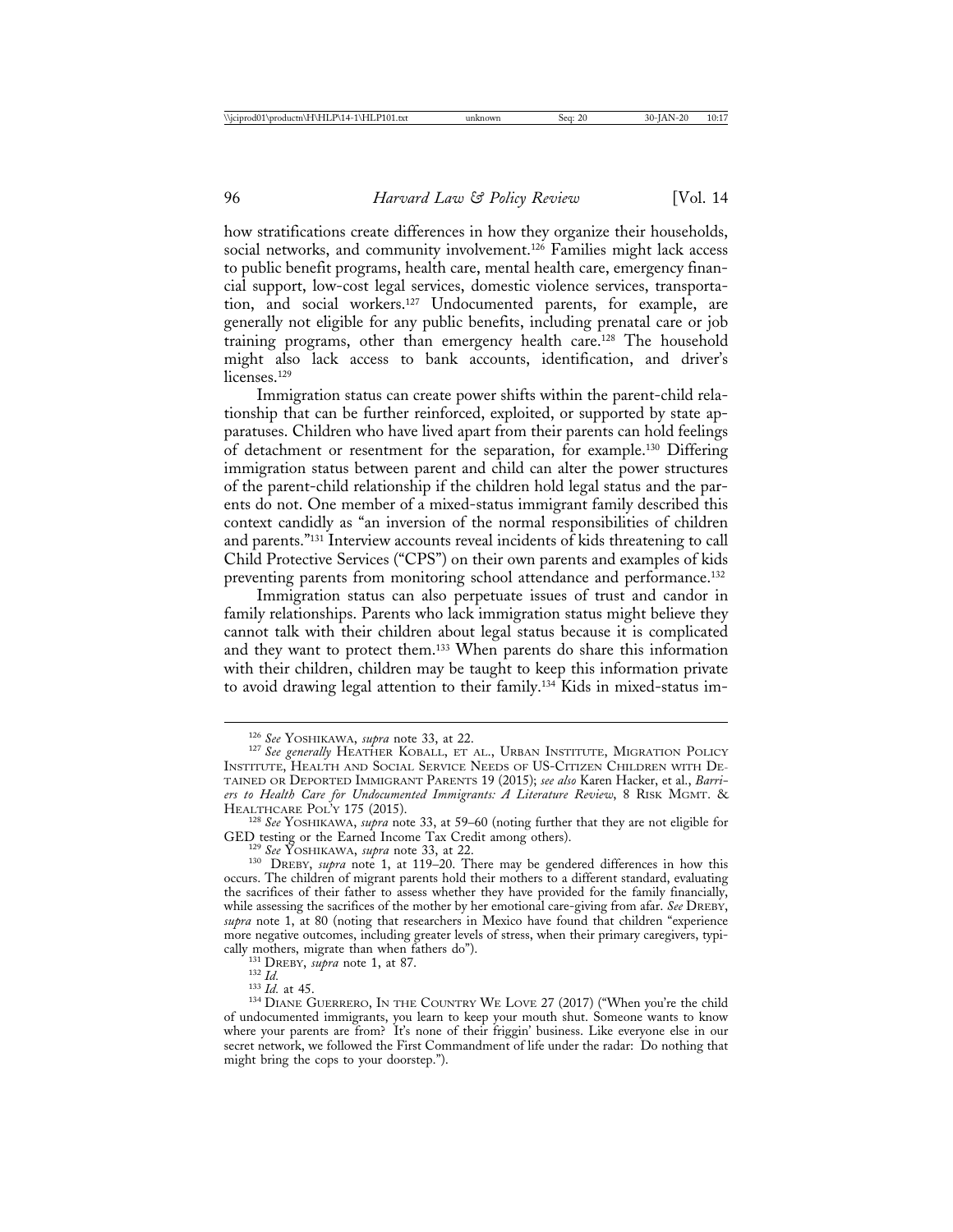migrant families expressed tangible fears even when their parents had some form of legal status.135 Children can also experience hierarchies among siblings with different immigration statuses, creating a "pecking order," for example, with one sibling having health insurance and others not.<sup>136</sup>

## *2. Spousal Relationships*

Spousal hierarchies and stratifications can also exist in immigrant families because of legal status.137 United States immigration law replaced its national origins quotas with a framework that privileged marital status and embedded marital hierarchies.138 Differing immigration status can disrupt family hierarchies causing "heightened tensions and conflict in marital relationships"139 and "augment[ing] the imbalance of power already existing between partners."140 Immigration uncertainty for spouses also creates uncertainty for their children, if the status is contingent on the parent's marriage.141 Immigration status can then become an "aspect of coercive control against a spouse or intimate partner."<sup>142</sup>

There are notable gendered differences in these spousal stratifications as well.143 The law has continued to problematically embed and perpetuate dominant historical norms of husbands controlling wives' immigration status.144 Wives are more likely than husbands to apply for derivative spousebased immigration status and have been since 1930.<sup>145</sup> This reinforces traditional societal gender roles and it cuts across class.146

<sup>&</sup>lt;sup>135</sup> DREBY, *supra* note 1, at 46–48.<br><sup>136</sup> Id. at 126, 129.<br><sup>137</sup> See Janet Calvo, *A Decade of Spouse-Based Immigration Laws: Coverture's Diminishment*, *But Not Its Demise*, 24 N. ILL. U. L. REV. 153, 208 (2004) ("Despite more than a decade of legislative advocacy and action, spouse-based immigration still carries the underpinnings of

coverture and chastisement.").<br>
<sup>138</sup> *See, e.g.*, Abrams, *supra* note 17, at 1635–36.<br>
<sup>139</sup> DREBY, *supra* note 1, at 60.<br>
<sup>140</sup> *Id.* at 60.<br>
<sup>141</sup> *See* Janet Calvo, *Spouse-Based Immigration Laws: The Legacies of Cov* 

<sup>&</sup>lt;sup>142</sup> Sabrina Balgamwalla, *Bride and Prejudice: How U.S. Immigration Law Discriminates*<br>*Against Spousal Visa Holders*, 29 BERKELEY J. GENDER L. & JUST. 25, 48 (2014).

<sup>&</sup>lt;sup>24</sup><sup>43</sup> *Age, e.g., id.* at 30 ("Historically, female immigrants have been charges of sponsoring male family members, and to this day most women immigrate based on family relationships.").

<sup>&</sup>lt;sup>144</sup> See Calvo, *supra* note 141, at 613 ("The citizen or resident spouse can choose whether or not to initiate his alien spouse's legal residence."); *see also* Balgamwalla, *supra* note 142, at

<sup>&</sup>lt;sup>145</sup> *See* Calvo, *supra* note 141, at 619 (explaining how this replicates coverture because it gives the husband the "legal ability to control and isolate his alien spouse").

<sup>&</sup>lt;sup>146</sup> See Balgamwalla, *supra* note 142, at 37 ("In this way, immigration law replicates the antiquated gender norms of coverture, attempting to recreate a traditional conception of the family; one that is headed by a husband who 'performs as the head of the household, providing economic support and discipline for the dependent wife and children, who correspondingly owe him duties of obedience and respect.'").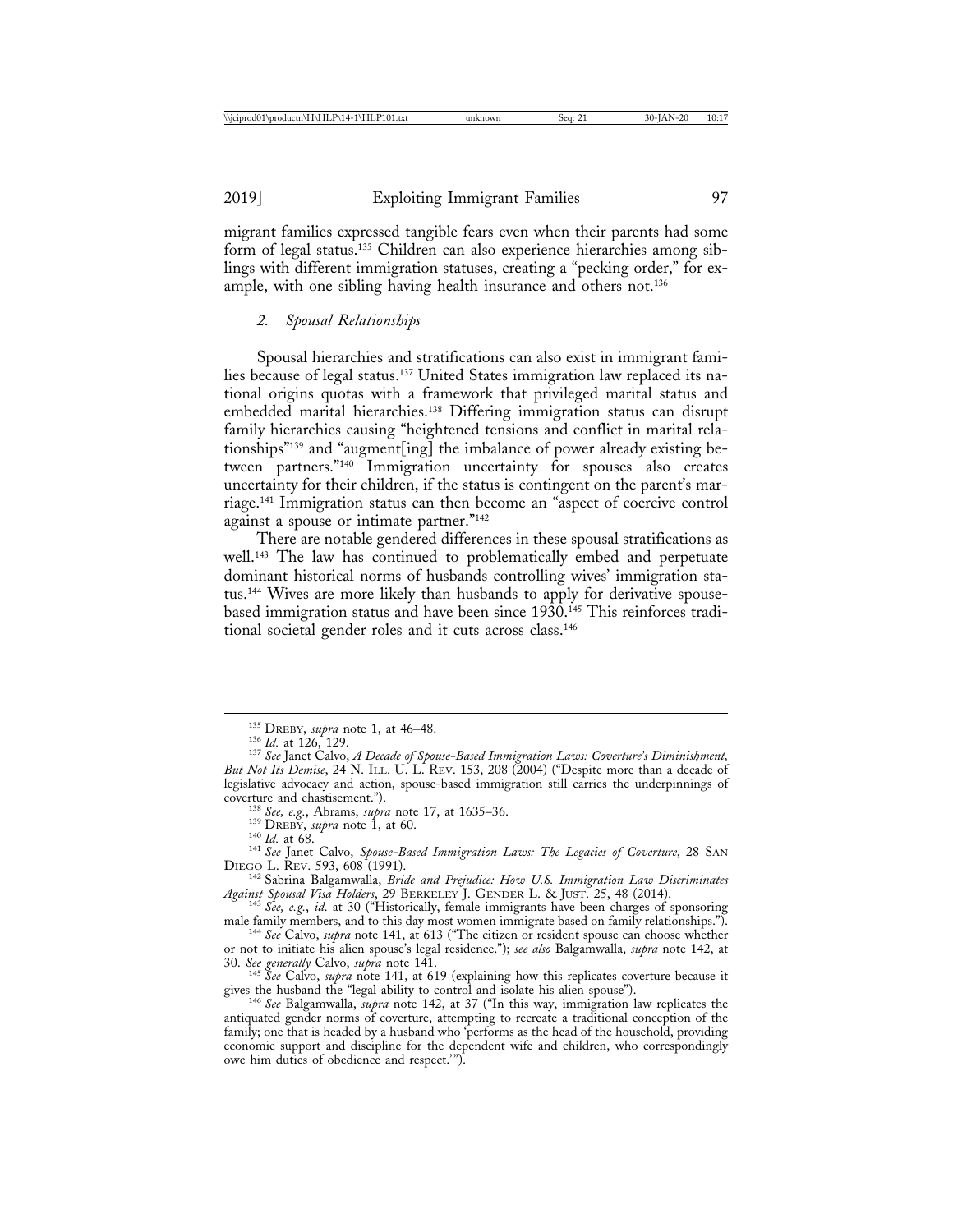Women are the majority of the victims of spousal abuse, creating more vulnerability for women.147 Spousal stratification leaves abuse victims in a "precarious legal situation"<sup>148</sup> that disincentivizes reporting.<sup>149</sup> Abusers can use the indeterminacy of the child custody system to scare their victims into believing that they will not or cannot obtain custody of their kids absent lawful status.<sup>150</sup> Abusers without legal status "may act out violently to express and reassert their masculinity"<sup>151</sup> while abusers with status may use this status to "further legitimize[ ] their privileged status as men."152 Their victims may be less likely to pursue protections such as divorce, protective orders, and child support if they lack legal status.153 These power differentials were exactly what prompted enactment of reforms like the Battered Spouse Waiver, U Visas, and the Violence Against Women Act (VAWA).154 These laws are powerful examples of how the state can use its power to nudge toward supporting families instead of harming them.155

Different immigration statutes between spouses can also affect the division of labor on gendered lines. Unauthorized women will take on more unpaid family labor and depend on their spouses economically.156 Yet, unauthorized men push a "triple burden" on their legal status spouses: "[women] work outside the home, they work inside the home, and they bolster their partners' masculinity, which is so often undermined because of unauthorized men's marginality in U.S. society."<sup>157</sup> These conclusions demonstrate that "the power of legalization [is] closely linked to masculinity," but also that "legal-status differences heighten gender inequality."158

#### *3. Vulnerability Theory*

All individuals throughout their lives are dependent on "social relationships and institutions."159 This universal reality should give all individuals pause to consider how the state is intervening to exploit those vulnerabilities within families. Dependency is a universal construct across cultures, immi-

<sup>156</sup> See DREBY, supra note 1 at 95.<br><sup>157</sup> Id.<br><sup>158</sup> Id. *158 Id.* Albertson Fineman, *Vulnerability and Inevitable Inequality*, 4 OSLO L. REV. 133, 134 (2017).

<sup>&</sup>lt;sup>147</sup> *See* Calvo, *supra* note 141, at 613 (concluding that the "law has the greatest adverse impact on women immigrants").<br><sup>148</sup> DREBY, *supra* note 1, at 64.

<sup>&</sup>lt;sup>149</sup> See Balgamwalla, *supra* note 142, at 51.<br><sup>150</sup> Thronson, *supra* note 24 at 463.<br><sup>151</sup> DREBY, *supra* note 1, at 69.<br><sup>152</sup> Id. at 68.<br><sup>153</sup> See Thronson, *supra* note 24, at 464.<br><sup>154</sup> See, e.g., David P. Weber, *(U Immigration in a Civil Society*, 94 MARQ. L. REV. 613, 627 (2010); *see* Balgamwalla, *supra* note

<sup>142,</sup> at 58–59. *See generally* Calvo, *supra* note 141; Calvo, *supra* note 137. <sup>155</sup> *See, e.g.*, Calvo, *supra* note 137, at 175 (acknowledging that VAWA provided some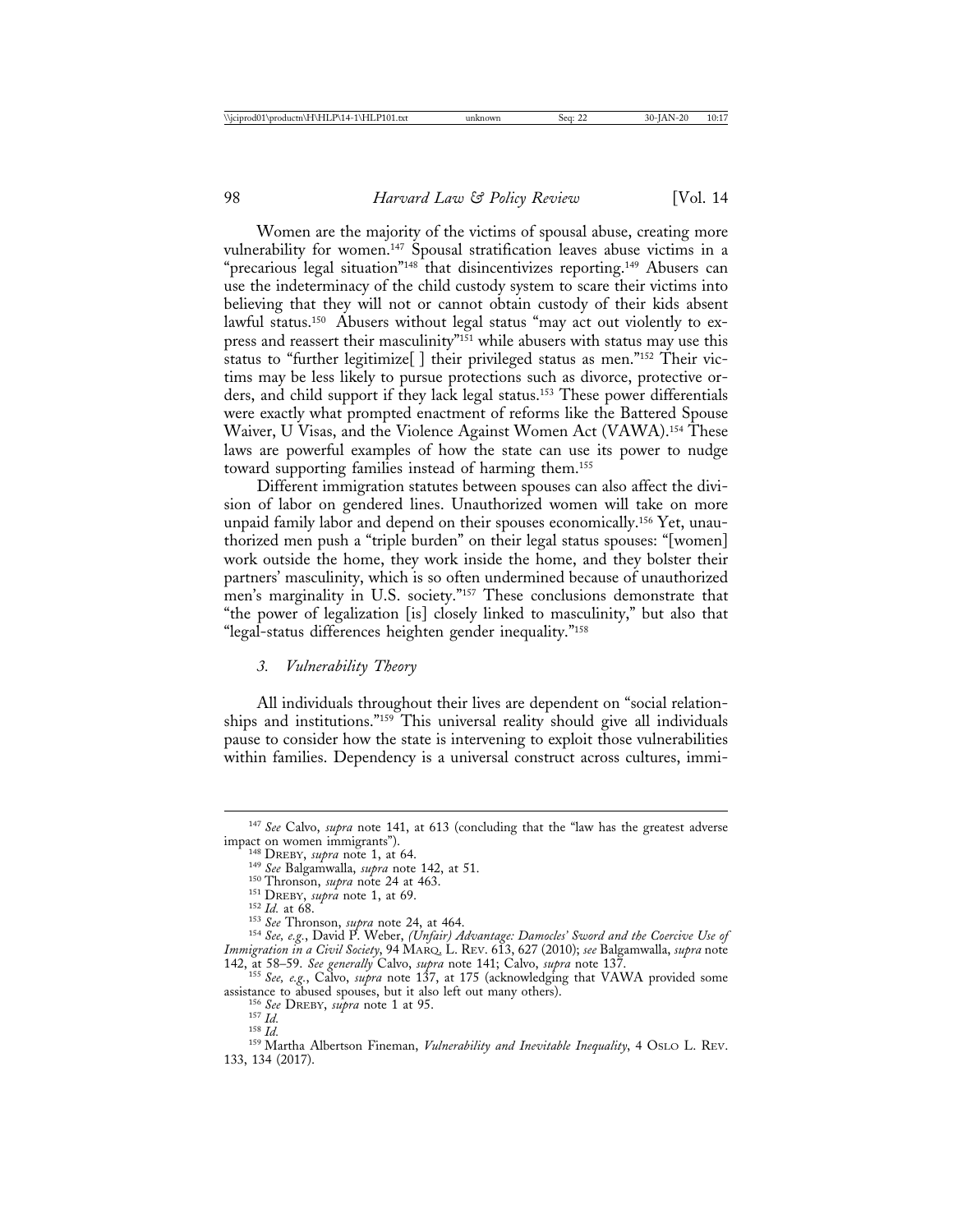gration status, borders, and communities.160 The state should be "responsive to the realities of human vulnerability and its corollary, social dependency, as well as to situations reflecting inherent or necessary inequality, when it initially establishes or sets up mechanisms to monitor these relationships and institutions," argues Professor Martha Fineman.161

The communities that we support in their vulnerabilities reveal the "historic values and priorities of society."<sup>162</sup> With this framework in mind, critiques emerge about how the state deploys its resources to respond to vulnerabilities, or – as is happening in modern immigration laws and policies – to exploit vulnerabilities. Fineman's vulnerability theory thus exposes a powerful critique of the state's intentionality shift.

If traditional equality theory were applied to modern immigration laws and policies, it might support treating some immigrants as unequal to citizens because of different legal statuses. This would leave some communities less deserving of state protection than others. This method of analysis allows the role of the state to fall out of the critique too easily. Equality theory measures and compares those classifications deemed to be equals, which only "inevitably generates suspicion of unequal or differential treatment" and these "assessments of equality focus on specific individuals and operate to consider and compare social positions or injuries at a particular point in time."163 Here, though, we have the state deploying its power, not just unequally—which might be justified in some contexts—but punitively to exploit vulnerabilities.

## *B. The Intentionality Shift Harms Substantially More Families*

Immigration laws and policies do not just affect the direct targets of the enactment (e.g., migrants at the Southern Border); they reverberate to vastly more families, individuals, and communities. Immigrant families can include a diverse range of statuses and contexts. This section particularly focuses on mixed immigration status families. Mixed immigration status families might include parents with immigration status living in the United States seeking to bring family members from their home country here;<sup>164</sup> children who were born United States citizens being raised by undocumented parents living in the United States;165 unaccompanied minors living in the United States without documentation with parents living abroad; "DREAMer" families in which the children were brought to the United States at a young age without documentation and most of the schooling and development occurred in the

<sup>&</sup>lt;sup>160</sup> See id. at 145.<br><sup>161</sup> Id. at 134.<br><sup>162</sup> Id. at 134.<br><sup>162</sup> Id. at 134-35.<br><sup>164</sup> See generally DREBY, supra note 1 (conducting interviews with "transnational families").<br><sup>165</sup> See YOSHIKAWA, *supra* note 34, at 15 (int story of how undocumented parents raise their citizen children in the United States").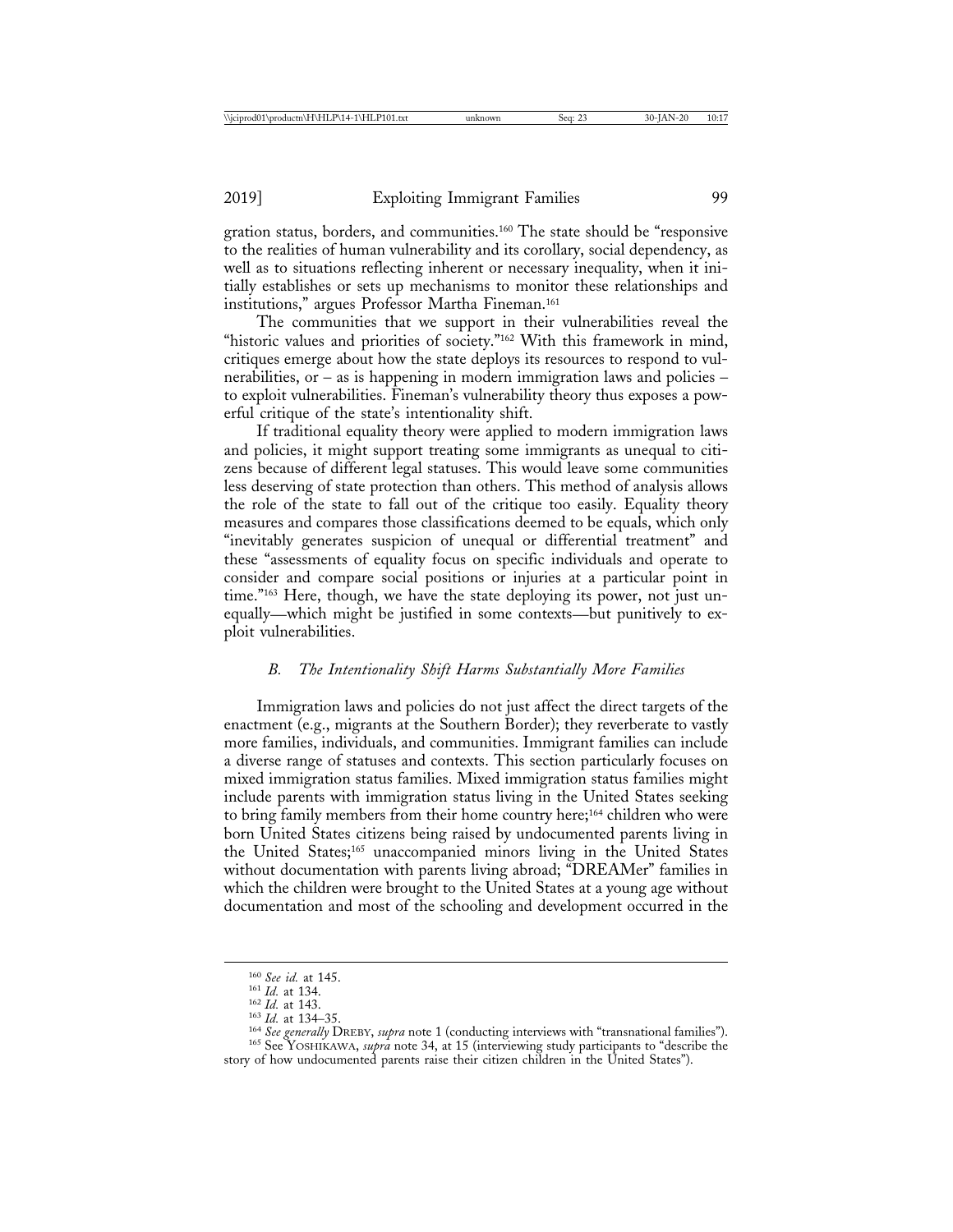United States;166 or any family in which members hold mixed immigration status (e.g., Mom is a lawful permanent resident, the children are United States citizens, and Dad is undocumented).<sup>167</sup>

In 2016, there were an estimated 16.6 million people living in some variation of a mixed immigration status family in which at least one person was undocumented.168 The Migration Policy Institute estimates that five million children in the United States live with at least one parent who is undocumented and that 4.1 million of these children were U.S. citizens.169 Nearly 400,000 individuals have been deported every year since 2009, reflecting a two-fold increase since 2001 and securing the modern "deportation regime."170 Of those deported between 2003 and 2013, 91% of these individuals were parents of U.S.-citizen children.171

As sociologist Joanna Dreby concludes, "the sheer volume of families affected by exclusionary immigration policies during earlier historical periods was relatively small compared to the numbers of unauthorized today" leaving the social impacts of these policies to magnify as more families are negatively impacted by restrictive immigration policies.172 Approximately two-thirds of all immigrants into the United States arrive through family reunification.<sup>173</sup> Applying this statistic to the countries that send the most immigrants to the United States, this amounts to 95% of the authorized immigrants arriving from Mexico, 43% from India, 59% from Taiwan, 77% from the Philippines, and 68% from Vietnam.174

Immigrant families are also distinctly reliant on the family for support, prosperity, and caregiving, further deepening and widening the sting of the intentionality shift. Children in immigrant families are more likely to live with two parents than all-non-immigrant families (84% v. 76%) and they are two to four times more likely to have a grandparent living in the home.<sup>175</sup> Those extended family members are also much more likely to be providing childcare to the family unit, which in turn, is associated with stronger child

<sup>&</sup>lt;sup>166</sup> See Chavez, *supra* note 105, at 85 (describing this community as the "1.5-generation children of undocumented immigrants").

<sup>&</sup>lt;sup>167</sup> See, e.g., Donald J. Hernandez et al., *Children in Immigrant Families: Demography*, Pol*icy, and Evidence for the Immigrant Paradox*, *in* THE IMMIGRANT PARADOX IN CHILDREN AND ADOLESCENTS: IS BECOMING AMERICAN A DEVELOPMENTAL RISK? 19–20 (Cynthia García Coll & Amy Kervian Marks eds., 2012) (describing how many children of immigrants have both a foreign-born parent and a U.S.-born parent or a parent who has become a natural-

<sup>&</sup>lt;sup>168</sup> See DREBY, *supra* note 1, at 5.<br><sup>169</sup> RANDY CAPPS ET AL., MIGRATION POLICY INSTITUTE, A PROFILE OF U.S. CHIL-<br>DREN WITH UNAUTHORIZED IMMIGRANT PARENTS 11 (2016).

<sup>&</sup>lt;sup>170</sup> Joanna Dreby, *The Modern Deportation Regime and Mexican Families*, *in* Constructing Immigrant "Illegality": Critiques, Experiences, and Responses 182-83 (Cecilia Menjívar & Daniel Kanstroom eds., 2014).

<sup>&</sup>lt;sup>171</sup> Koball, *supra* note 127, at 1.<br><sup>172</sup> DREBY, *supra* note 1, at 185.<br><sup>173</sup> Alan Hyde, *The Law and Economics of Family Reunification* 28 GEO. IMMIGR. L.J. 355, 358–360 (2014). (noting that the remaining one-third is from employment-related immigration). <sup>174</sup> DREBY, *supra* note 1, at 185. <sup>175</sup> *See* Hyde, *supra* note 13, at 380–82 (2014).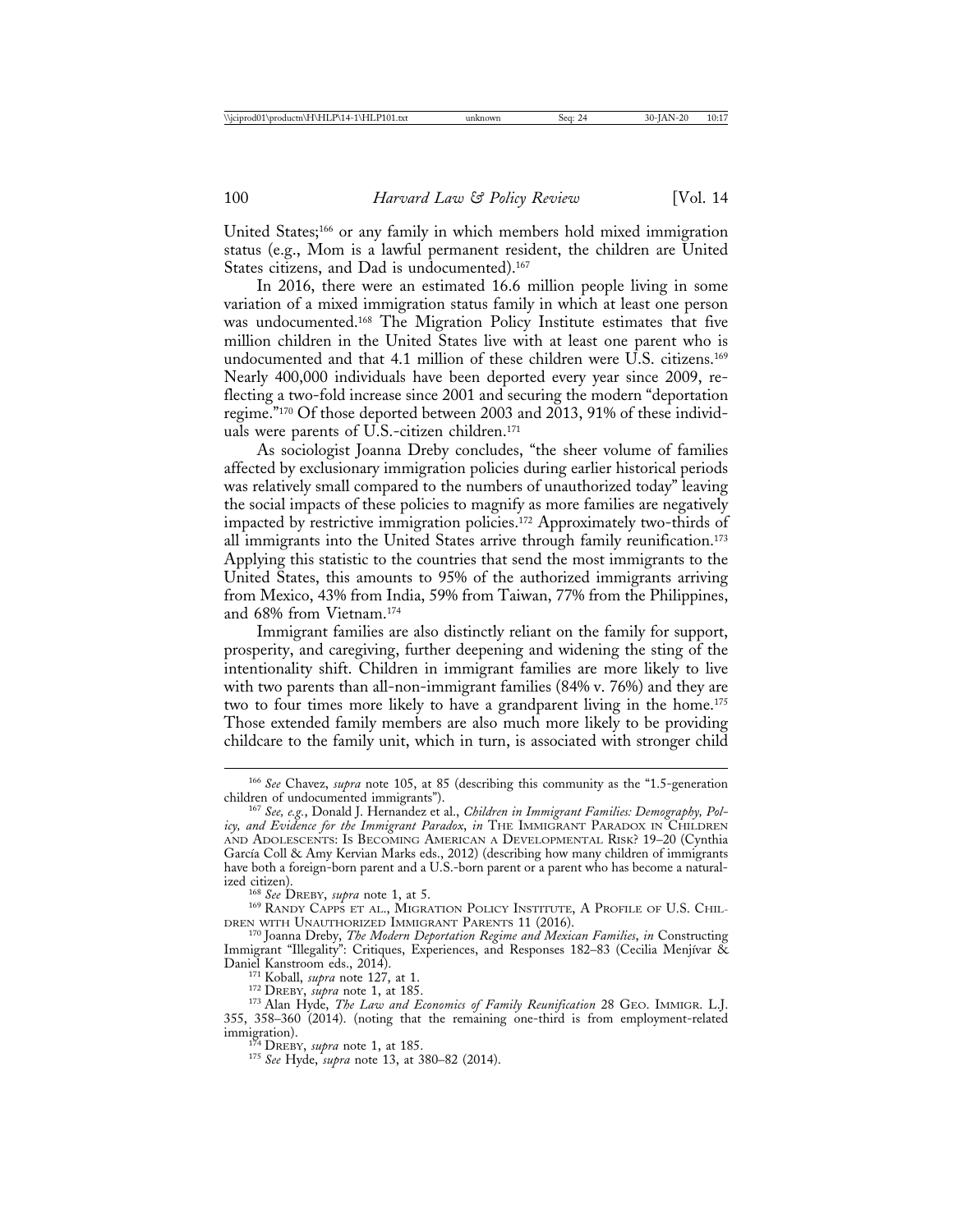health outcomes.176 Family care giving also increases the family's economic position because the average cost of childcare outside the home is between seven and nineteen percent of family expenses for a couple with children.<sup>177</sup> Immigrant family members are also instrumental to the development and success of small businesses.<sup>178</sup> Intentional state action against one family member thus reverberates through a larger family and community network of support.

This section shows how immigration laws and policies might target a narrow community, but the effects reverberate to family members throughout the United States and globally.

#### IV. IMMIGRATION BLAME BECOMES LAW AND POLICY

This section explores how intentional immigration blame has become law and policy. This section uses the separation of parents and children at the border, the detention of pregnant women, and the deportation efforts within our borders to support these arguments. Communities of immigrant families today have faced great upheaval and marginalization in law and policy under the current administration, although notable roots extend into prior administrations as well.179 Immigrant families have been targeted for deportation in unprecedented and systemic ways,180 their family stability has been disrupted,<sup>181</sup> parents and children have been separated at the border,<sup>182</sup>

<sup>176</sup> *See id.* at 382–86 (describing this as the "Latino paradox" by which the health outcomes

for Latino immigrants are stronger than their income-levels would otherwise suggest).<br><sup>177</sup> *See id.* ("Thus, the existence of visas for parents and adult siblings permits immigrant<br>businesses to grow, and immigrant childr

<sup>&</sup>lt;sup>178</sup> *See id.* at 385–87 (2014) (noting some critical limitations in the data, but urging for greater study of this).

<sup>&</sup>lt;sup>179</sup> See, e.g., Scott Cummings, *Law and Social Movements: Reimagining the Progressive Canon,* 2018 WIS. L. REV. 441, 485 (2018) (explaining that while some immigrant rights advocates call Obama "'Deporter in Chief,' movement groups disagreed over whether the Obama approach was helpful political cover for moderates, carefully crafted to avoid disrupting families, or a betrayal of his campaign commitment to immigrants, resulting in the deportation of non-serious criminal offenders and unaccompanied minors"); Betsy Woodruff, *Thank Obama for Trump's Child Detentions, Immigrant Advocates Say*, DAILY BEAST (May 30, 2018), https:// www.thedailybeast.com/thank-obama-for-trumps-child-detentions-immigrant-advocates-say [https://perma.cc/2J65-AQZE] ("For years, immigrants' rights advocates have pushed for an end to the practice, which existed during George W. Bush's presidency and expanded dramati-

cally under President Obama."). <sup>180</sup> *See, e.g.*, Haley Sweetland Edwards, *'No One is Safe.' How Trump's Immigration Policy is Splitting Families Apart*, TIME (Mar. 8, 2018), http://time.com/longform/donald-trump-immigration-policy-splitting-families/ [https://perma.cc/9PT8-NNAS]; Nicole Chavez, *Man detained by immigration officers after delivering pizza to Army base*, CNN (June 7, 2018), https:// www.cnn.com/2018/06/07/us/ice-undocumented-immigrant-arrest-pizza-delivery/index.html

<sup>&</sup>lt;sup>181</sup> *See* Edwards, *supra* note 180 (explaining that more than 4 million children under the age of 18 have at least one parent who is undocumented and six million Americans live in a mixed-status family where someone could be an arrest target). <sup>182</sup> *See infra* Section IV.A.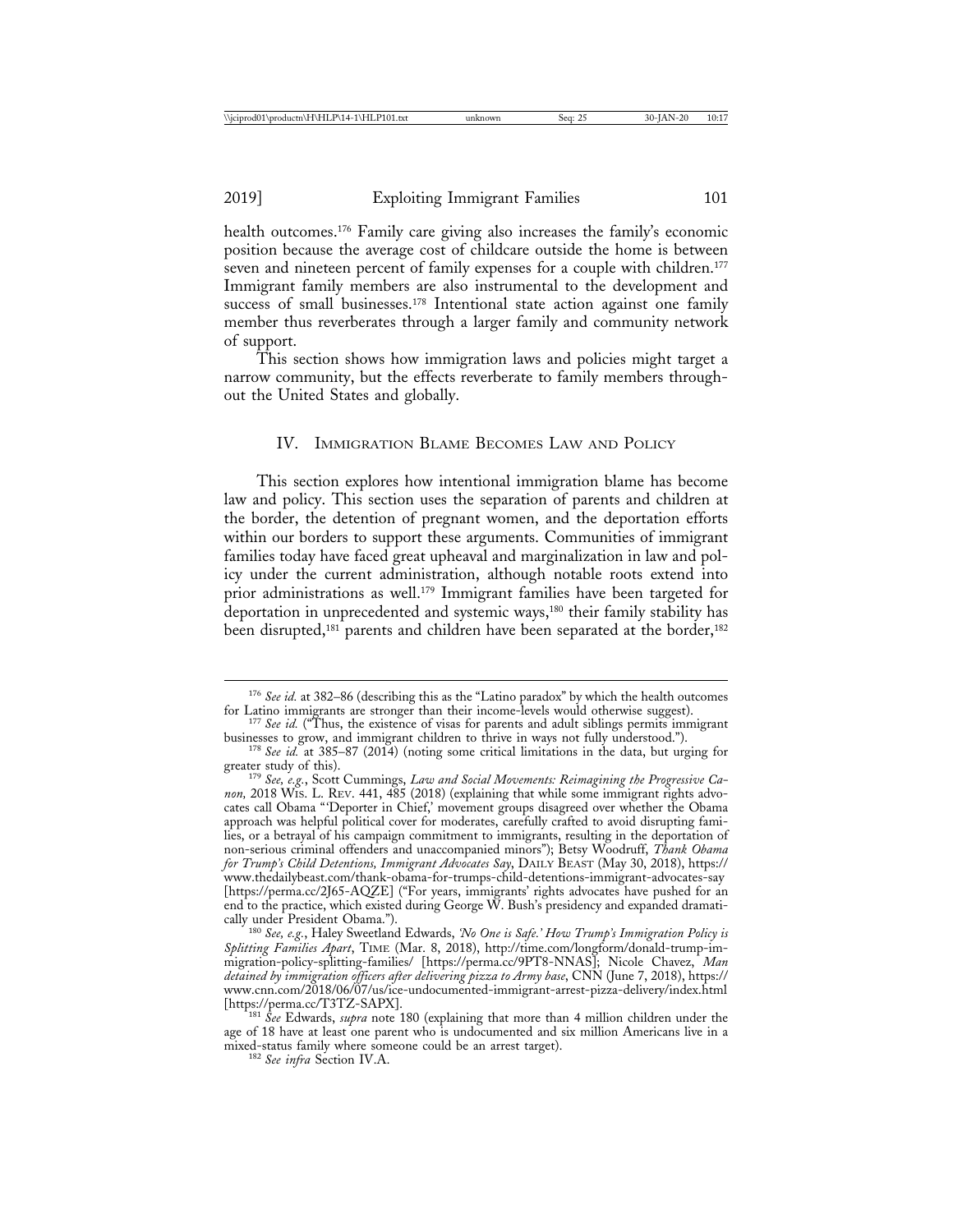and pregnant women have been detained at the border.<sup>183</sup> These laws and policies have decoupled immigrant parent-child relationships and demonized immigrant families as political strategy.

## *A. The Separation of Parents and Children at the Border*

#### *1. Historic Context*

The separation of parents and children at the border is perhaps the greatest example of how immigrant families have been used as intentional political pressure points.184 The detention of families at the border is a practice that is not new, but has always been controversial.185 The practice can be traced much earlier than Trump to Presidents George W. Bush and President Obama for the purpose of deterring border crossings.186 In 2001, the United States first opened facilities with the sole purpose to detain families.187 In June 2014, the practice of detaining families and children at the border began again – to great controversy – under President Obama in response to a so-called "surge" in migration from Central America.<sup>188</sup>

The detention of families at the border became a multi-million dollar industry and it is growing daily.189 The practice replicates incarceration and can inflict "medical neglect and psychological trauma.190 These detention fa-

<sup>&</sup>lt;sup>183</sup> See infra Section IV.C.<br><sup>184</sup> This section addresses the dueling practices of separating parents and children at the border and detaining parents and children indefinitely at the border, each of which raises related concerns. Because these practices are treated as interrelated for policy purposes they are

<sup>&</sup>lt;sup>185</sup> Historically, fathers crossing the border with children have not been placed in family detention centers, as the centers are only used to house women and children. From 2001 to 2016, there have been five detention facilities designated for family detention. Of the five facilities, only one, Berks Family Residential Center, has ever housed men along with the rest of their family. However, as of 2016, only three family centers remained in operation, each of which only detained mothers and their children. *See* Ingrid Eagly, et al., *Detaining Families: A Study of Asylum Adjudication in Family Detention*, 106 CALIF. L. REV. 785, 796–97 (2018); *see also* ADVISORY COMM. ON FAMILY RESIDENTIAL CTRS, REPORT OF THE DHS ADVISORY COMMITTEE ON FAMILY RESIDENTIAL CENTERS, 3 (2016), https://www.ice.gov/sites/de-

<sup>&</sup>lt;sup>186</sup> See Woodruff, *supra* note 179 (explaining that the Obama administration began to detain families after an increase in immigrant mothers and children began arriving at the border in 2014). <sup>187</sup> *See* Eagly, et al., *supra* note 185*,* at 796 (noting, however, that the practice began even

sooner on an ad hoc basis). *See generally id*. for a summary of the development of family detention facilities throughout the United States.

<sup>&</sup>lt;sup>188</sup> See id. at 799 (documenting the opening of Artesia Family Residential Center in New Mexico). *See generally* Kevin R. Johnson, *Lessons About the Future of Immigration Law from the Rise and Fall of DACA*, 52 U.C. DAVIS L. REV. 345 (2018) (summarizing the history of

<sup>&</sup>lt;sup>189</sup> See Woodruff, *supra* note 179 (noting that CoreCivic obtained a contract in Texas, which it projected would increase annual revenue by \$49 million). <sup>190</sup> Eagly, et al., *supra* note 185, at 793–94.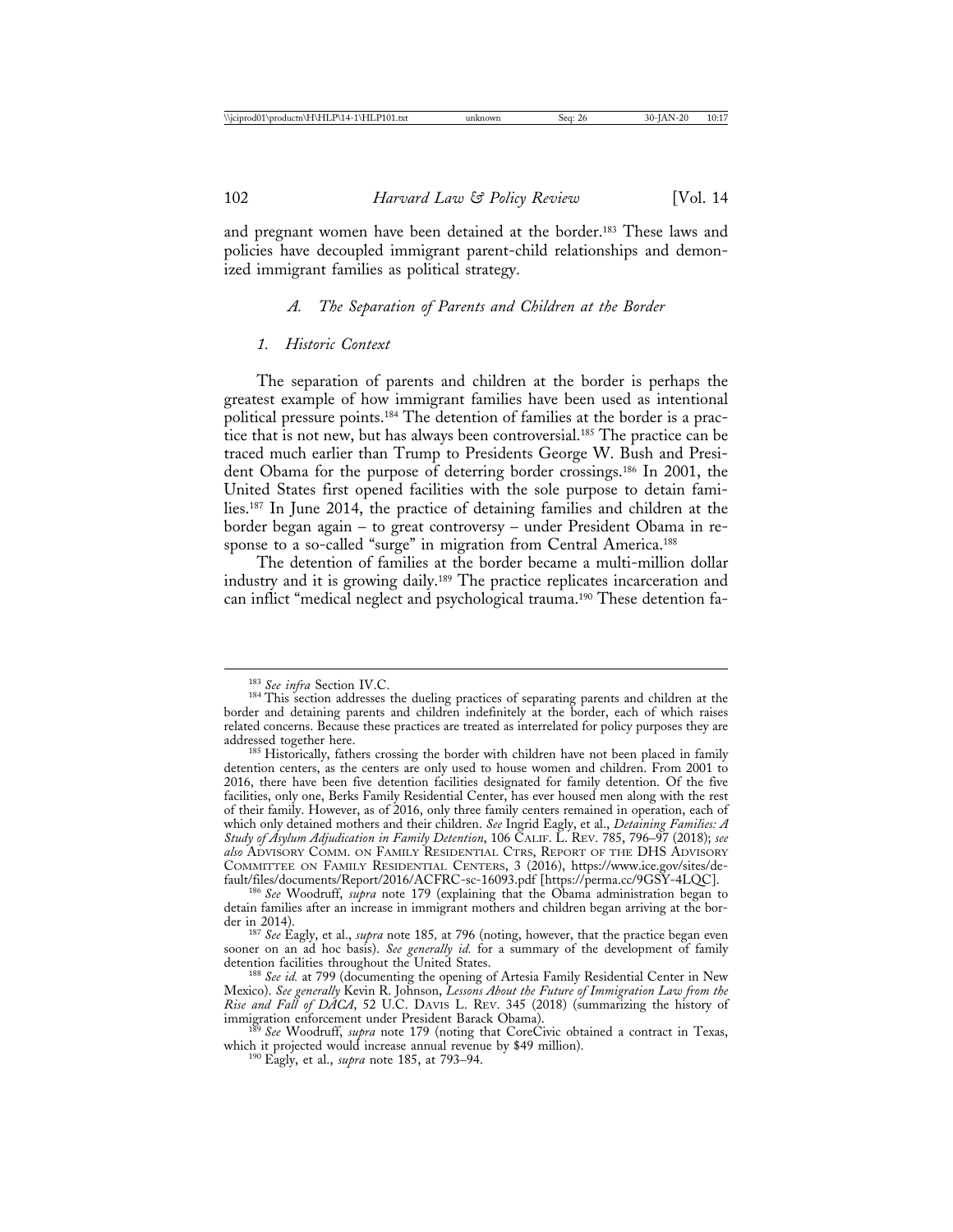cilities are often remotely located, further complicating access to legal representation and family visits.<sup>191</sup>

Committees in 2015 and 2016 convened by the Department of Homeland Security (DHS) revisited the detention of immigrant families.192 The report concluded that the "immigration detention is generally neither appropriate nor necessary for families – and that detention or the separation of families for purposes of immigration enforcement or management, or detention is never in the best interests of children."193 Policy and practices accordingly shifted toward a so-called "catch and release" approach whereby, if a parent and child were detained at the border, they would be given orders to return to court without detention in the interim.<sup>194</sup> This remained the policy until President Trump's policy reforms in 2018.

#### *2. The Intentionality Shift*

A landmark shift in both policy and intentionality occurred for immigrant families in approximately April 2018 when the Department of Homeland Security declared that it would refer for prosecution all crossings at the Southern Border.195 While announced in April, the policy had been strategically brainstormed far earlier within the administration.196 The N.Y. TIMES reported in April 2018 that approximately seven hundred children had been separated from their parents since October 1, including more than one hundred children less than four years of age based on data prepared by the Office of Refugee Resettlement within the Department of Health and Human Services (ORR).197

<sup>&</sup>lt;sup>191</sup> *Id.* at 813–14 ("Parents and children in remote detention centers are also far away from nonprofit organizations, social services, and pro bono attorneys.").

<sup>&</sup>lt;sup>192</sup> ADVISORY COMM. ON FAMILY RESIDENTIAL CTRS., *supra* note 185, at 1–2.<br><sup>193</sup> Id. at 1.<br><sup>194</sup> See Tal Kopan, *Trump presses for options to end 'catch and release' in immigration policy*,

CNN (Apr. 6, 2018, 8:27 PM), https://www.cnn.com/2018/04/06/politics/trump-catch-and-

<sup>&</sup>lt;sup>195</sup> See Memorandum from the Office of the Attorney General to Federal Prosecutors Along the Southwest Border: Zero-Tolerance for Offenses Under 8 U.S.C. § 1325(a) (April 6, 2018) ("This zero-tolerance policy shall supersede any existing policies."), https:// www.justice.gov/opa/press-release/file/1049751/download [https://perma.cc/MZ3R-54BN]; *Attorney General Sessions Delivers Remarks Discussing the Immigration Enforcement Actions of the Trump Administration* (May 7, 2018), https://www.justice.gov/opa/speech/attorney-generalsessions-delivers-remarks-discussing-immigration-enforcement-actions [https://perma.cc/ 4PBV-PLNL] (stating that this policy was "to send a message to the world: we are not going to let this country be overwhelmed").

<sup>&</sup>lt;sup>196</sup> See Fetters, *supra* note 70 (quoting John Kelly agreeing that the administration was considering this).

<sup>&</sup>lt;sup>197</sup> See Caitlin Dickerson, *Hundreds of Immigrant Children Have Been Taken from Parents at U.S. Border*, N.Y. TIMES (Apr. 20, 2018), https://www.nytimes.com/2018/04/20/us/immigrant-children-separation-ice.html [https://perma.cc/X2M3-7PW4] (noting that senior officials in the Department of Homeland Security initially denied the volume of detentions, but ultimately conceded under pressure from the New York Times in reporting).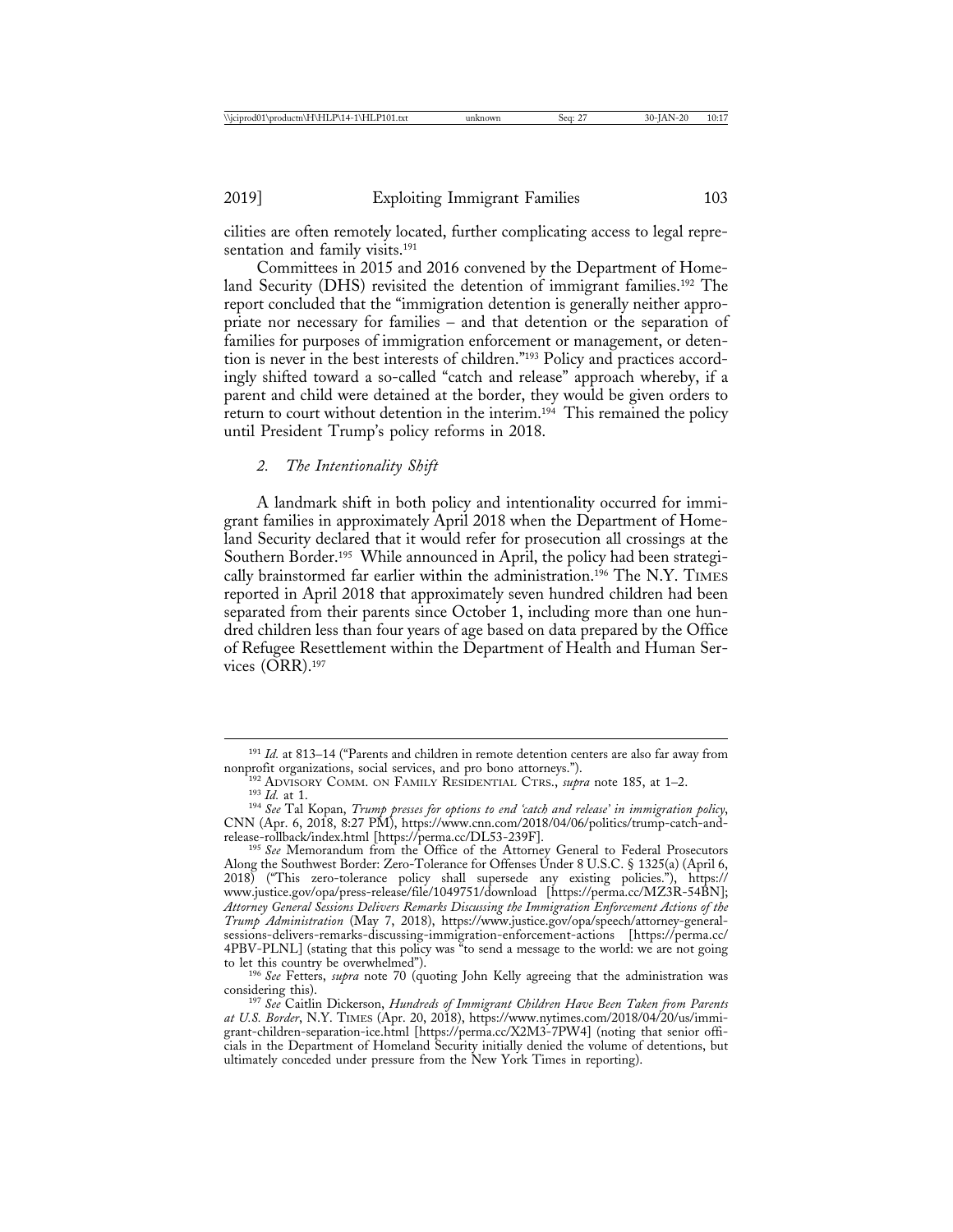This "zero tolerance" policy, as the policy was described, is the most obvious example of the intentionality shift described above.198 This policy shifted the intentionality of state action in ways that decoupled the parentchild relationship and undermined fundamental legal norms dominating family law. This decoupling was not just a collateral consequence of a policy; it was the exact pressure point that was politically leveraged to achieve this result.

The "zero tolerance" policy related primarily to asylum-seekers who were fleeing persecution in their home country. This policy was intended to address fraud concerns of individuals presenting at the border<sup>199</sup> and to dissuade border crossings.200 Former Attorney General Jeff Sessions explained the policy further in a way that notably recast immigrant parents particularly in criminal terms and revealed the intentionality of the shift in state action:

If you smuggle illegal aliens across our border, then we will prosecute you. If you are smuggling a child, then we will prosecute you and that child will be separated from you as required by law.201

The Secretary of Homeland Security formally approved the prosecution of adults at the border traveling with minors on May 4, 2018.202 This policy shift amounted to the arresting and prosecution of parents at the border, leaving their children "without supervision" and thus placing children in the custody of the Department of Health and Human Services with the state asserting its *parens patriae* power.203 This policy was fraught with risk and

<sup>201</sup> Attorney General Sessions Delivers Remarks Discussing the Immigration Enforcement Ac*tions of the Trump Administration*, *supra* note 195 (sending additional prosecutors and immigra-

<sup>202</sup> U.S. GOV'T ACCOUNTABILITY OFFICE, GAO-19-163, UNACCOMPANIED CHILdren: Agency Efforts to Reunify Children Separated from Parents at the<br>Border (2018).

<sup>&</sup>lt;sup>198</sup> There are many other examples as well. In some instances, the travel ban led to a physical decoupling of parents and children as family members were blocked from travel or from petitioning for their loved ones. The handling of unaccompanied minors' abortion access is another example. The state decouples the fetus and asserts an additional legal authority over the child separate from that of the detained minor. Proposals to eliminate birthright citizen-

ship would also decouple the parent-child relationship. <sup>199</sup> Dickerson, *supra* note 197. <sup>200</sup> Amy Wang, *The U.S. Lost Track of 1,475 Immigrant Children Last Year. Here's Why People are Outraged Now*, WASH. POST (May 29, 2018), https://www.washingtonpost.com/ news/post-nation/wp/2018/05/27/the-u-s-lost-track-of-1500-immigrant-children-last-yearheres-why-people-are-outraged-now/?noredirect=on [https://perma.cc/42N6-DEHQ] (reporting on an internal memo to the Secretary of Homeland Security stating that criminal charges against migrants, including parents, would be the "most effective" way to reduce illegal crossings). *But see* John Haltiwanger, *John Kelly proposed separating children from their parents to deter illegal immigration last year, and now the Trump administration can't get its story straight*, BUS. INSIDER (June 18, 2018), http://www.businessinsider.com/kelly-proposed-family-separation-to-deter-illegal-immigration-in-2017-2018-6 [https://perma.cc/8YQU-CAGW] (high-

<sup>&</sup>lt;sup>203</sup> Id. (explaining that minors cannot stay with a parent that has been arrested and detained).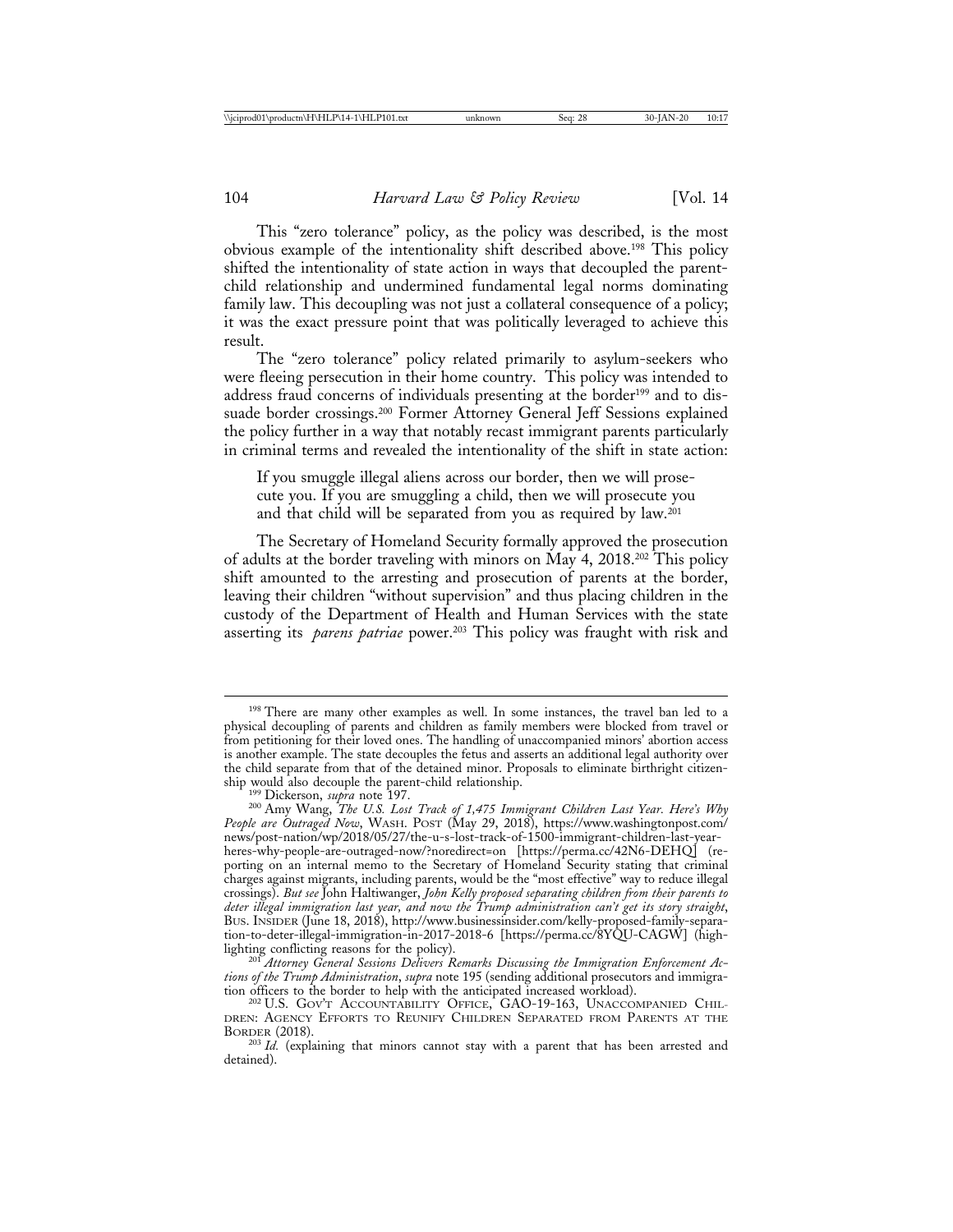created "strange bedfellows" as the criminal justice, immigration, and child welfare systems were all enlisted simultaneously.204

A memorandum was later leaked revealing that it was an intentional political strategy to prosecute parents and place the children in state custody. The memo supported the policy of separating family units and treating the children as unaccompanied minors because it "would be reported by the media and it would have substantial deterrent effect."205 The memorandum also advised targeting sponsors of unaccompanied minors for immigration enforcement, revisiting the *Flores* Settlement that had limited the detention of immigrant children, expanding ICE detention facilities, and more.<sup>206</sup> The ACLU summarized these intentional political strategies: "It appears that [the government] wanted to have it both ways—to separate children from their parents but deny them the full protections generally awarded to unaccompanied children.""207

Because affected agencies did not have notice of these directives until they were announced publicly, the departments overseeing the welfare of the children did not have time to prepare or plan for this shift.<sup>208</sup> This created a "disconnect between state child welfare systems and the federal agencies responsible for unaccompanied minors" because "state officials were not informed about the influx of children into their states."209

After the separation policy took effect, a viral Internet and media reaction to the separation of parents and children and the detention of children at the border occurred. Media reports concluded that the state had separated 2,500 children from their parents before President Trump issued his executive order stopping the practice.<sup>210</sup> The number of children affected by the President's policy shift is now understood through government investigations to be far more than even the 2,737 previously identified in December

<sup>204</sup> Melissa Murray, *Strange Bedfellows: Criminal Law, Family Law, and the Legal Con-*

*struction of Intimate Life*, 94 IOWA L. REV. 1253, 1255–56 (2009). <sup>205</sup> U.S. DEP'T OF HOMELAND SECURITY, POLICY OPTIONS TO RESPOND TO BORDER SURGE OF ILLEGAL IMMIGRATION (2017). <sup>206</sup> *Id.* (marking this policy option as underway on a limited basis). <sup>207</sup> Julia Ainsley, *Trump Admin Weighed Targeting Migrant Families, Speeding Up Deporta-*

*tion of Children*, NBC NEWS (Jan. 17, 2019, 8:40 PM), https://www.nbcnews.com/politics/ immigration/trump-admin-weighed-targeting-migrant-families-speeding-deportation-chil-

dren-n958811 [https://perma.cc/C7KV-BD9P].<br><sup>208</sup> U.S. Gov't Accountability Office, *supra* note 202.<br><sup>209</sup> Estin, *supra* note 60, at 607.<br><sup>210</sup> See, e.g., Jeremy Raff, *Kids Describe the Fear of Separation at the Border*, (June 30, 2018), https://www.theatlantic.com/politics/archive/2018/06/kids-describe-the-fearof-separation-at-the-border/564227/ [https://perma.cc/YN7D-GUYM] (noting that not all families were split up presumably because of lack of space). The practice actually began sooner at certain border sites. *See* U.S. GOV'T ACCOUNTABILITY OFFICE, *supra* note 202 (explaining that ORR staff had reported seeing an increase in children separated from their parents in 2016 and 2017).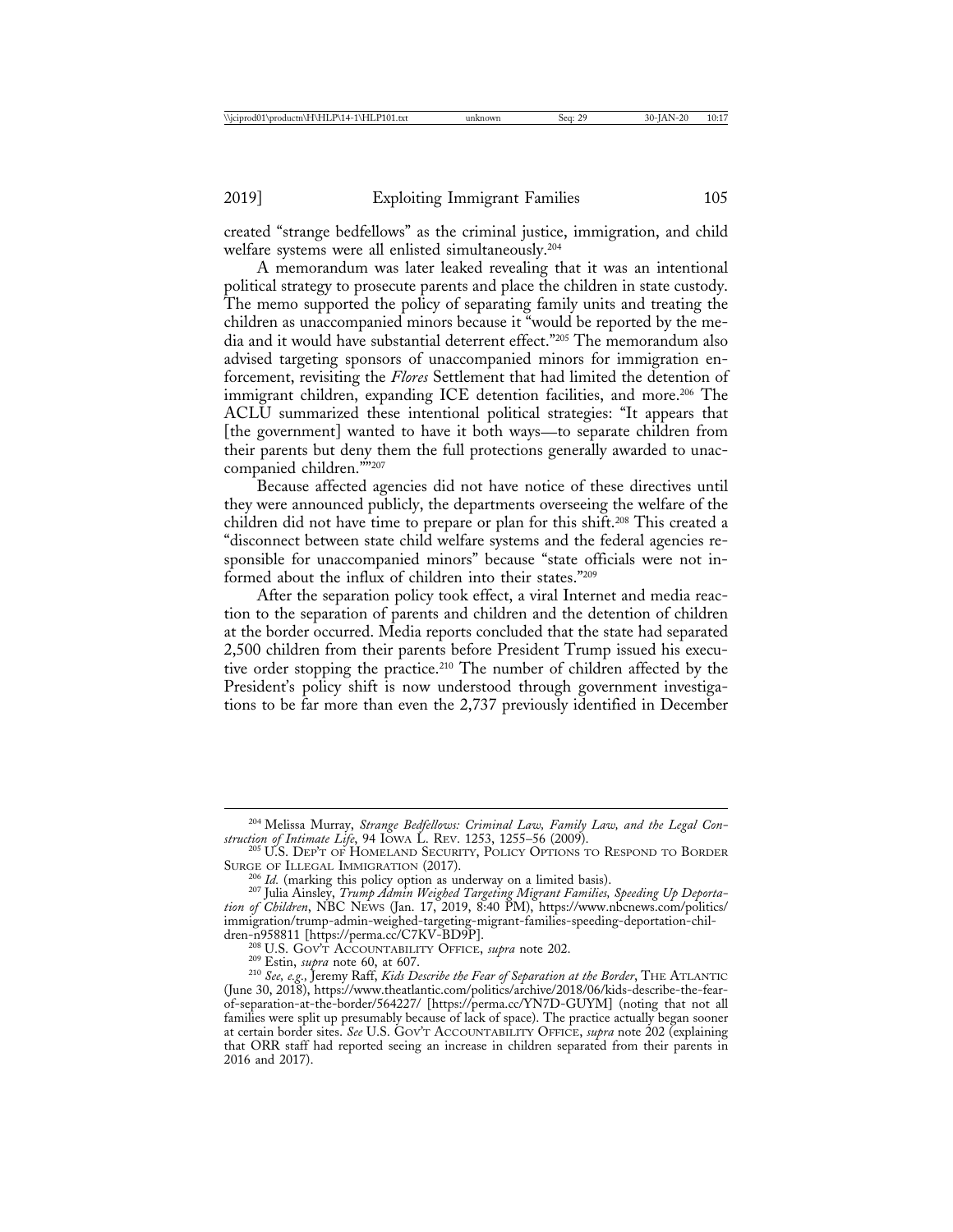2018.<sup>211</sup> Separations have still not entirely stopped<sup>212</sup> and children were being detained in large numbers before the policy officially began too.<sup>213</sup>

When separated, the children are sent to federal facilities operated by ORR and treated as "unaccompanied minors," creating a legal fiction that the children crossed the border alone.214 ORR, in turn, has agreements in place with care providers for housing.215 ORR is responsible for "coordinating and implementing the care and placement of unaccompanied alien children" and "ensuring that the interest of the child are considered in decisions and actions."216

Unlike the state courts and child welfare agencies that are trained and specialized in the care and custody of minors, ORR does not have this extended expertise or historical experience.217 The best interests of the child should nonetheless be informing the placement.<sup>218</sup>

### *3. The Harms of Family Separation*

These family separation policy shifts are particularly worrisome because it is precisely *because of* the trauma to immigrant families that these policies

<sup>211</sup> U.S. GOV'T ACCOUNTABILITY OFFICE, *supra* note 202 (explaining that there "was no single database with easily extractable, reliable information on family separations"); *see also* Miriam Jordan, *Family Separation May Have Hit Thousands More Migrant Children Than Reported*, N.Y. TIMES (Jan. 17, 2019), https://www.nytimes.com/2019/01/17/us/family-separation-trump-administration-migrants.html [https://perma.cc/T83L-LBL8] (reporting that the actual number is "unknown" because of the poor coordination and tracking). The number of children separated from their families spiked from 0.3% of families apprehended to 3.8% from

<sup>&</sup>lt;sup>212</sup> U.S. GOV'T ACCOUNTABILITY OFFICE, *supra* note 202 (explaining that "a parent may still be separated from his or her child in certain circumstances, such as if the parent has a criminal history or communicable disease, or if the parent is unfit or presents a danger to the child"); Jordan, *supra* note 211 (reporting that 118 or more children have been separated from the parents since the court order, which is allowed if there is reason to believe the traveling companion is not the parent or the child's safety is at risk); *see, e.g.*, Amanda Holpuch, *Thousands More Migrant Children Separated Under Trump than Previously Known*, THE GUARDIAN (Jan. 17, 2019), https://www.theguardian.com/us-news/2019/jan/17/trump-family-separations-report-latest-news-zero-tolerance-policy-immigrant-children [https://

<sup>&</sup>lt;sup>213</sup> See, e.g., Jacob Soboroff and Julia Ainsley, *Trump administration identifies at least 1,700 additional children it may have separated*, NBC News, https://www.nbcnews.com/news/us-news

<sup>&</sup>lt;sup>214</sup> U.S. GOV'T ACCOUNTABILITY OFFICE, *supra* note 202.<br><sup>215</sup> *Id.* Figure 1 provides a useful graphic depicting the process transferring custody from Homeland Security to DHS.

<sup>&</sup>lt;sup>216</sup> Estin, *supra* note 60, at 599. <sup>217</sup> *Id.* (noting that the numbers were initially closer to 6,000 to 8,000 unaccompanied minors but have increased to 68,000 in 2014).

<sup>&</sup>lt;sup>218</sup> Office of Refugee Resettlement, Children Entering the United States Unaccompanied: Placement in ORR Care Provider Facilities, § 1.2.1 ("As mandated by law, ORR places an unaccompanied minor alien child in the least restrictive setting that is in the best interests of the child.") (Jan. 30, 2015), https://www.acf.hhs.gov/orr/resource/children-entering-theunited-states-unaccompanied-section-1 [https://perma.cc/8ZDW-2SE2].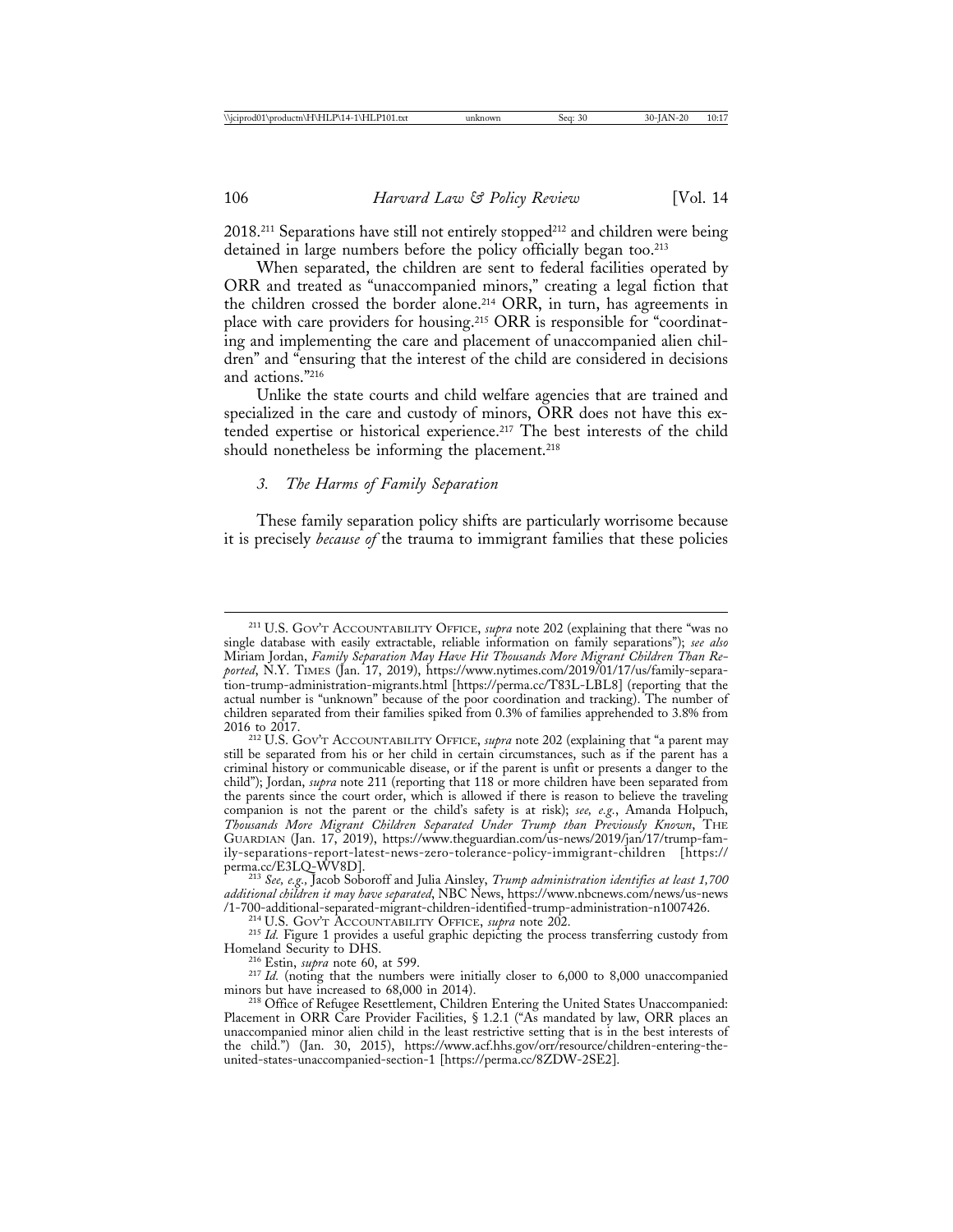have been enacted.<sup>219</sup> It exploited the traumas of parents and children for political gain.220

Separating parents and children is a harmful state action. The head of the American Academy of Pediatrics bluntly stated that the government's practice of separating parents and children is child abuse and "against everything we stand for as pediatricians."221 This practice invokes critical constitutional concerns regarding the "oldest of the fundamental liberty interests" in the "care custody, and control of their children."222

Separating parents and children can trigger trauma for children and families inflicted through increasingly affirmative state action.223 The zero tolerance policy cruelly replaced families with fictions. The policy took a parent-child border crossing and pretended the children were unaccompanied because of the state's filing of criminal charges against the parents for the crossing. Children who were removed from their families were often placed with a nongovernmental organization, which sought to locate a relative or guardian to assume custody. $^{224}$  If no guardian was found, however, the child could languish indefinitely awaiting placement. The interior orders described in Section B below have further made sponsors afraid to come for-

<sup>220</sup> See, e.g., Dianne Feinstein, Opinion, *Protecting Defenseless Children is Not an Immigration 'Loophole'*, WASH. POST (Apr. 13, 2017), https://www.washingtonpost.com/opinions/protecting-defenseless-children-is-not-an-immigration-loophole/2018/04/13/11bf9012-3e64- 11e8-a7d1-e4efec6389f0\_story.html?noredirect=on&utm\_term=.78e2911ca2b4 [https:// perma.cc/PWZ4-ZBVB] (explaining that children have the right to have their cases heard before trained asylum officers and highlighting legislative efforts to have children in the least

restrictive setting that aligns with their best interests).<br><sup>221</sup> Press Release, Colleen Kraft, President, American Academy of Pediatrics, AAP Statement Opposing Separation of Children and Parents at the Border (May 8, 2018), https:// www.aap.org/en-us/about-the-aap/aap-press-room/Pages/StatementOpposingSeparationof ChildrenandParents.aspx [https://perma.cc/8HSU-TB57]; *see also* Jessica Lussenhop, *The Health Impact of Separating Migrant Children from Parents,* BBC (June 19, 2018), https:// www.bbc.com/news/world-us-canada-44528900 [https://perma.cc/973N-6FLM] (explaining the depths of the harms families suffer); Jessica Winter, *The Language of the Trump Administration is the Language of Domestic Violence*, THE NEW YORKER (June 11, 2018), https:// www.newyorker.com/culture/cultural-comment/the-language-of-the-trump-administrationis-the-language-of-domestic-violence [https://perma.cc/R4FS-BZDY] (explaining how

 $T<sup>222</sup>$  Ms. L. v. U.S Immigration and Customs Enforcement ("ICE"), 310 F. Supp. 3d 1133,

1148 (S.D. Cal. 2018) (citing Troxel v. Granville, 530 U.S. 57, 65 (2000)). <sup>223</sup> *See, e.g.,* Devin Miller, *AAP A Leading Voice Against Separating Children, Parents at Border,* AAP NEWS (June 14, 2018), http://www.aappublications.org/news/2018/06/14/washington061418 [https://perma.cc/NL9J-W93M] ("The new policy is the latest example of harmful actions by the Department of Homeland Security against immigrant families, hindering their right to seek asylum in our country and denying parents the right to remain with their children."); Nguyen, *supra* note 11 (recounting how his family was separated in refugee camps). <sup>224</sup> Dickerson, *supra* note 197.

<sup>219</sup> *See, e.g.,* Dara Lind, *Trump's DHA is using an extremely dubious statistic to justify splitting up families at the border*, VOX (May 8, 2018), https://www.vox.com/policy-and-politics/ 2018/5/8/17327512/sessions-illegal-immigration-border-asylum-families [https://perma.cc/ FS9A-2K9N] (explaining that the Trump and Obama administration are "trying to spare families the often dangerous journey through Central America and Mexico to the US by making the endpoint of the journey less appealing").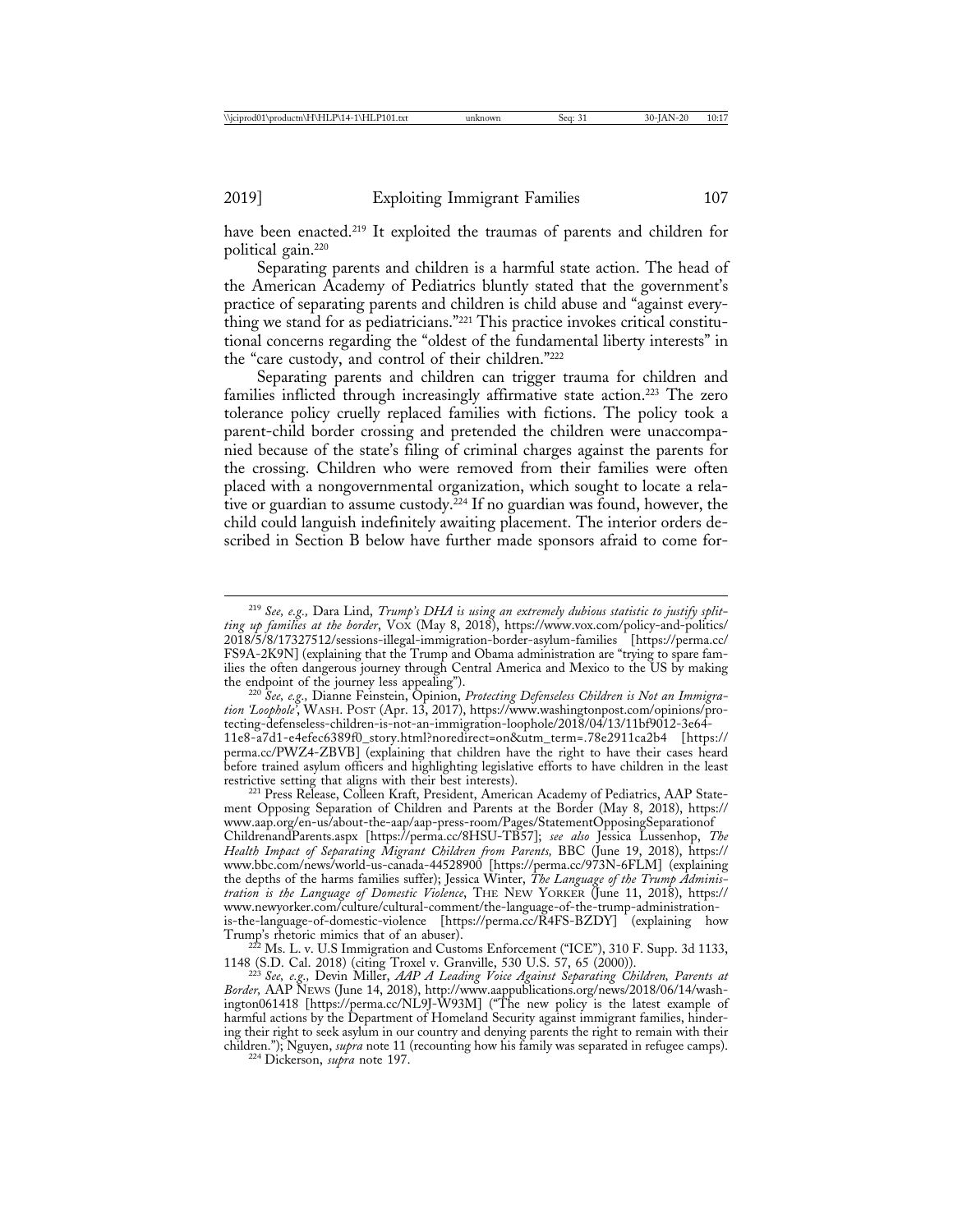ward for fear of legal repercussions.<sup>225</sup> Targeting potential sponsors for greater scrutiny is also an intentional strategy of the Trump administration.226

The individuals doing the detaining and separating of children were often defense contractors with experience in narcotics, criminal detentions, and national security, as opposed to child welfare.<sup>227</sup> The actual acts of physically separating children from their parents involved repeated accounts of threats and false pretenses.228 These detentions occurred in facilities that were not licensed as childcare facilities.<sup>229</sup>

Many of these facilities did not retain proper records of separated children and separated parents.<sup>230</sup> During the implementation of the zero-tolerance policy, once a child entered the system, the government lacked a dataentry mechanism to later reunite the child with her parents.<sup>231</sup> Parents were not given a claim number or formal link to their children, until the data entry systems were modified in June 2018.232

Some of the state's conduct was intentionally malicious and harmful. Accounts emerged that government employees and agents "sadistically tease[d] and taunt[ed] parents and children with the prospect of separation, and [did] so using words and tones indicating that [the governments'] em-

<sup>227</sup> Isacson, Meyer & Hite, *supra* note 6.<br><sup>228</sup> Emily Ryo & Ian Peacock, Am. Immigration Council, The Landscape of IMMIGRATION DETENTION IN THE UNITED STATES 14 (2018), https://americanimmigrationcouncil.org/sites/default/files/research/the\_landscape\_of\_immigration\_detention\_in\_the\_ united\_states.pdf [https://perma.cc/R9Q9-YYP9] (explaining that private detention centers have a "lack of transparency and accountability and substandard or dangerous conditions of confinement")*.* <sup>229</sup> ISACSON, MEYER & HITE*, supra* note 6. <sup>230</sup> *See, e.g.*, Miriam Jordan, *'I Can't Go Without My Son,' a Mother Pleaded as She Was*

*Deported to Guatemala*, N.Y. TIMES (June 17, 2018), https://www.nytimes.com/2018/06/17/ us/immigration-deported-parents.html [https://perma.cc/W97N-F9MZ] ("[M]igrant parents and children become separate legal cases in the maze of government bureaucracy, and keeping them linked has proved challenging."). "Once the parent and child are apart, they are on separate legal tracks . . . there is a very high risk that parents and children will be permanently separated." *Id.* (quoting John Sandweg, acting ICE Director under President Obama). *See also* Jordan, *Family Separation May Have Hit Thousands More Migrant Children Than Reported*, *supra* note 211 (reporting that the Department of Health and Human Services deleted records connecting children to their parents when separations occurred). <sup>231</sup> U.S. GOV'T ACCOUNTABILITY OFFICE, *supra* note 202 (explaining that data systems

did not designate that the child had been designated as unaccompanied because of the detention of a parent and the subsequent separation); see also Dickerson, supra note 197.

<sup>232</sup> Id. (explaining that ORR added a "check box to indicate a child was separated from a parent"); *see also* ISACSON, MEYER & HITE*, supra* note 6.

<sup>225</sup> Press Release, Congresswoman Debbie Wasserman Schultz Statement on Homestead Child Detention Facility's Continued Expansion (Apr. 2, 2019), https://wassermanschultz.house.gov/news/documentsingle.aspx?DocumentID=1320 [https://perma.cc/SDD7-

<sup>&</sup>lt;sup>226</sup> See, e.g., Memorandum on Enforcing the Legal Responsibilities of Sponsors of Aliens, Presidential Memoranda (May 23, 2019) ("Financial sponsors who pledge to financially support the sponsored alien in the event the alien applies for or receives public benefits will be expected to fulfill their commitment under law.").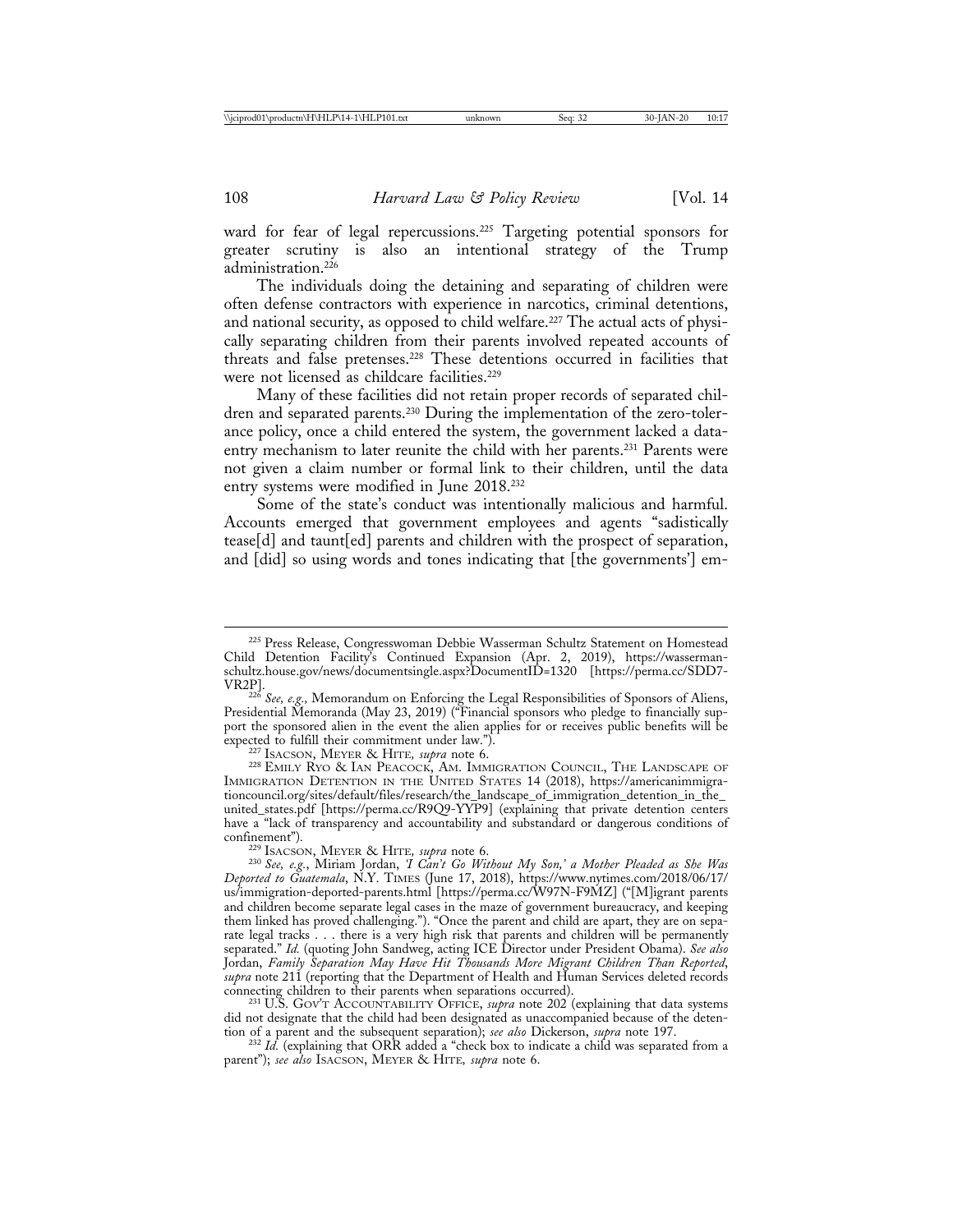ployees and agents enjoy[ed] the pain and suffering that the very idea of separation cause[d] to parents and children."233

The children in detention facilities were often crying and anxious to be reunited with their parents, and their parents were distraught.234 The sites in which the children were warehoused have been roundly criticized for the inhumane conditions<sup>235</sup> including the use of wire fencing like caging, $236$  the use of psychotropic drugs, outright hate and hostility, $237$  sexual assaults, $238$ and health conditions like lice and illnesses. Accounts have emerged of the state leaving children in an "ice box" subject to frigid temperatures and inhumane conditions for longer than 72 hours and of underfeeding, inadequate access to bathrooms, and lack of sleeping surfaces.239 Video footage revealed state agents dragging and pushing migrant children.<sup>240</sup> Children have also died in state custody, been denied medical care, and been denied basic sanitation.<sup>241</sup>

Separating children from their parents in detention can cause severe adverse consequences to children, a point for which bipartisan agreement has emerged.<sup>242</sup> Parents can also suffer trauma from separation.<sup>243</sup> The moment of separation is "traumatic and panic-inducing in both children and parents,"

blankets detainees were issued was a constant sound.").<br><sup>236</sup> Walsh, *supra* note 36; *see, e.g.*, Fernandez, *supra* note 36 (highlighting a number of citations issued against the shelters for migrant children).

<sup>237</sup> Schweikart, *supra* note 40.<br><sup>238</sup> Sophie Tatum, *HHS Docs Show Thousands of Alleged Incidents of Sexual Abuse Against Unaccompanied Minors in Custody*, CNN (Feb. 26, 2019), https://www.cnn.com/2019/02/26/ politics/hhs-documents-minors-sexual-abuse/index.html [https://perma.cc/WJU6-ZPYS] (reporting on Department of Health and Human Services data documenting 4,500 complaints of sexual assault against unaccompanied minors from 2014-2018 and 154 accounts of staff as

 $\frac{1}{2}$ <sup>1</sup> <sup>239</sup> LUISELLI, *supra* note 32, at 21. One complaint alleged that 250 children in 2015 in Dilley, Texas were administered adult-dose Hepatitis A vaccines. *Id.* at 22.

Dilley, Texas were administered adult-dose Hepatitis A vaccines. *Id.* at 22. <sup>240</sup> *See, e.g.*, Mary Jo Pitzel, *Videos: Migrant Children Dragged, Pushed at Southwest Key Shelter*, AZCENTRAL (Dec. 28, 2018), https://www.azcentral.com/story/news/politics/immigration/2018/12/28/migrant-kids-dragged-shoved-video-footage-arizona-shelter/

<sup>241</sup> See, e.g., Pamela Ren Larson, 2 Migrant Children Died This Month. But Warnings were *Documented Long Before That*, AZCENTRAL (Dec. 28, 2018), https://www.azcentral.com/ story/news/politics/immigration/2018/12/28/migrant-children-deaths-health-warnings-camemonths-earlier-border-patrol-jaklein-caal-felipe-gomez/2416379002/ [https://perma.cc/ E3RT-JVMU] (describing how important health screenings are and how medical caregivers

<sup>242</sup> See, e.g., Letter from United States Commission on Civil Rights to The Honorable Jeff Sessions and The Honorable Kirstjen M. Nielson (June 15, 2018), https://www.usccr.gov/

 $^{233}$  Complaint Seeking Preliminary and Permanent Injunction at  $\P$  94, M.G.U. v. Nielsen, 325 F. Supp. 3d 111 (D.D.C. 2018) (No. 18-cv-01458\_.

<sup>&</sup>lt;sup>234</sup> See, e.g., Dickerson, *supra* note 197; Walsh, *supra* note 36 ("The parents are beside themselves not knowing what happened to their kids, and they never know if they'll see them

again."). <sup>235</sup> *See, e.g.,* Cory Booker, *I went to the US-Mexico border. What I saw there horrified me.*, VOX (Jul. 19, 2018), https://www.vox.com/first-person/2018/7/19/17587888/cory-bookerfamily-separation-border-immigrants-asylum-seekers [https://perma.cc/AES6-HKWW] ("In one section of the detention center, people were packed like sardines into cages from front to back, shoulder to shoulder, with barely any room to move. All you could see were horizontal, exhausted bodies lying on the ground—you could barely see the floor; the rustling of the foil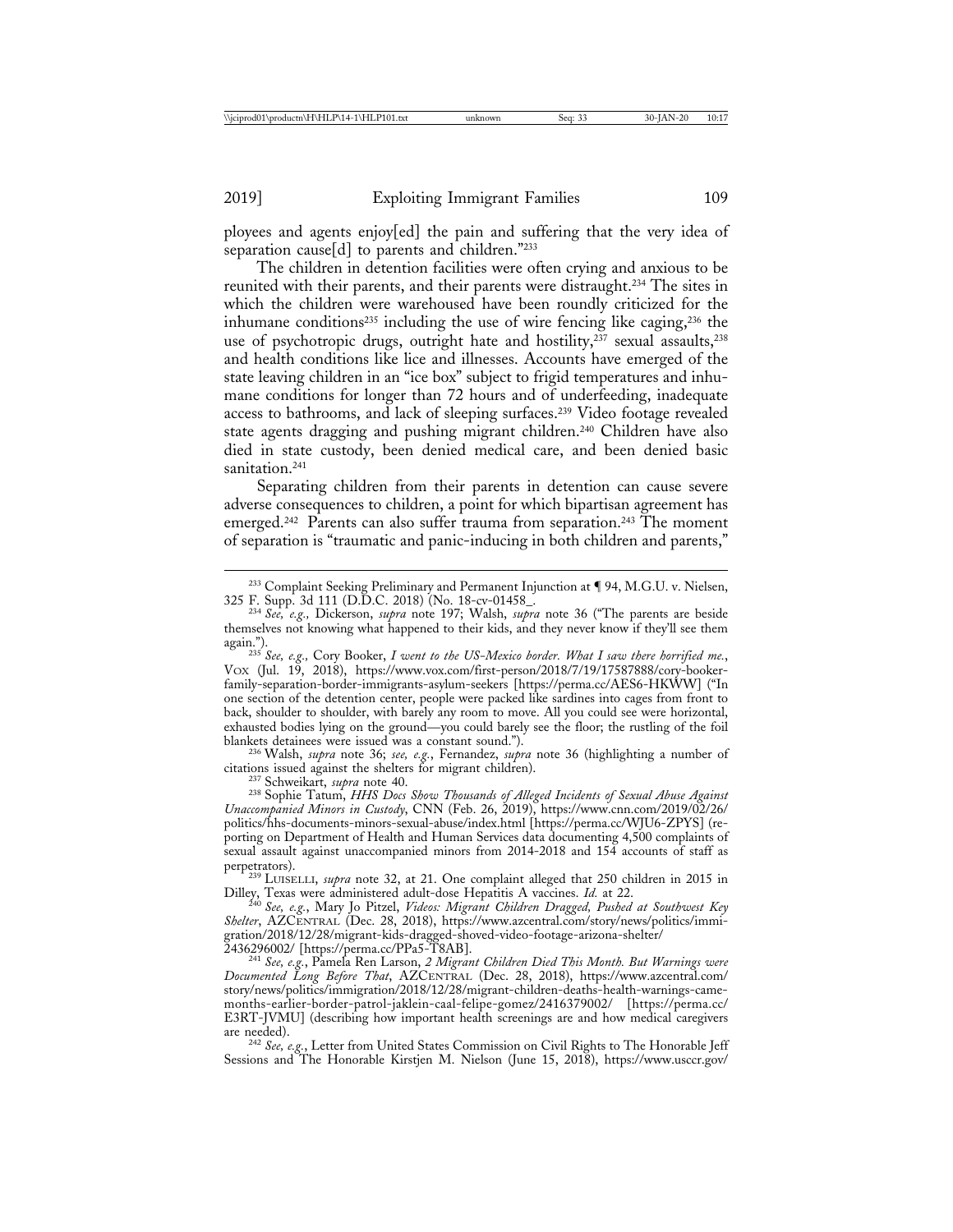and the impacts can continue for much longer biologically.244 Separation affects the brain development and physiology of children.245 It can trigger stress hormones that disrupt the proper functioning of neural circuits. The long-term separation of parents and children "is correlated with increased risk of developing chronic mental health conditions, such as depression and post-traumatic stress disorder (PTSD), and even physical conditions such as cancer, stroke, diabetes, and heart disease."246

The court in Ms. L. held that the separation of a parent from her child constituted irreparable harm for injunctive relief purposes.<sup>247</sup> The court further cited extensive evidence demonstrating how family separation risks cause enduring psychological harms that jeopardize the children's well-being, safety, and development.248

Family separation reflected a shift in state intentionality that has been nearly universally condemned. The United Nations has described the separation practices as a "serious violation of the rights of the child."249 International and national observers have described the separation of children and parents at the border as a "form of state terror."250 The UN has condemned the practice251 and concluded it "always constitutes a child rights violation."252 The UN High Commissioner for Human Rights described the practice as an arbitrary and unlawful interference in family life, stating that it "runs counter to human rights standards and principles," which requires that the children's

<sup>248</sup> *Id.* at 1147 (describing these practices as "highly destabilizing" and "traumatic"). <sup>249</sup> Press Release, U.N. High Commissioner for Human Rights, Press Briefing Note on

press/2018/06-15-18-letter.pdf [https://perma.cc/4HX4-P86Y] (stating that this policy "causes irreparable harm to children and families").

<sup>&</sup>lt;sup>243</sup> See, e.g., Jordan, *I Can't Go Without My Son,' a Mother Pleaded as She Was Deported to Guatemala*, *supra* note 230 (explaining how a mother was deported while her child was still in separate custody, which is "traumatic for parents who now have no clear path to recovering their children"); Jeffrey C. Mays & Matt Stevens, *Honduran Man Kills Himself After Being Separated From Family at U.S. Border, Report Says*, N.Y. TIMES (June 10, 2018), https:// www.nytimes.com/2018/06/10/us/border-patrol-texas-family-separated-suicide.html [https:// perma.cc/7YDW-QPH8] (describing the suicide of a father who "grew upset after learning that his family would be split up" and citing immigration lawyers who say they have worked with other parents "who have shared suicidal thoughts and who have attempted to take their own lives because of the experience of detention").

<sup>&</sup>lt;sup>244</sup> Lussenhop, *supra* note 221.<br><sup>245</sup> Id.<br><sup>246</sup> ISACSON, MEYER & HITE, *supra* note 6 (describing this as "toxic stress").<br><sup>247</sup> Ms. L. v. U.S Immigration and Customs Enforcement ("ICE"), 310 F. Supp. 3d 1133,<br>1146 (S.

Egypt, United States, and Ethiopia, U.N. Press Release (June 5, 2018), https:// www.ohchr.org/EN/NewsEvents/Pages/DisplayNews.aspx?NewsID=23174 [https://perma.cc/

<sup>&</sup>lt;sup>250</sup> Masha Gessen, *Taking Children From Their Parents is a Form of State Terror*, NEW YORKER (May 9, 2018), https://www.newyorker.com/news/our-columnists/taking-children-<br>from-their-parents-is-a-form-of-state-terror [https://perma.cc/3H8V-WL7N].

from-their-parents-is-a-form-of-state-terror [https://perma.cc/3H8V-WL7N]. <sup>251</sup> *See, e.g.,* Nick Cumming-Bruce, Taking Migrant Children From Parents Is Illegal, U.N. Tells U.S., N.Y. TIMES (June 5, 2018), https://www.nytimes.com/2018/06/05/world/ americas/us-un-migrant-children-families.html [https://perma.cc/8YVJ-EU44]. <sup>252</sup> *See Children 'as young as one' involved in U.S. separation of migrant families* – *UN rights*

*office*, UN NEWS (June 5, 2018), http://news.un.org/en/story/2018/06/1011391 [https:// perma.cc/5XTG-EBR8].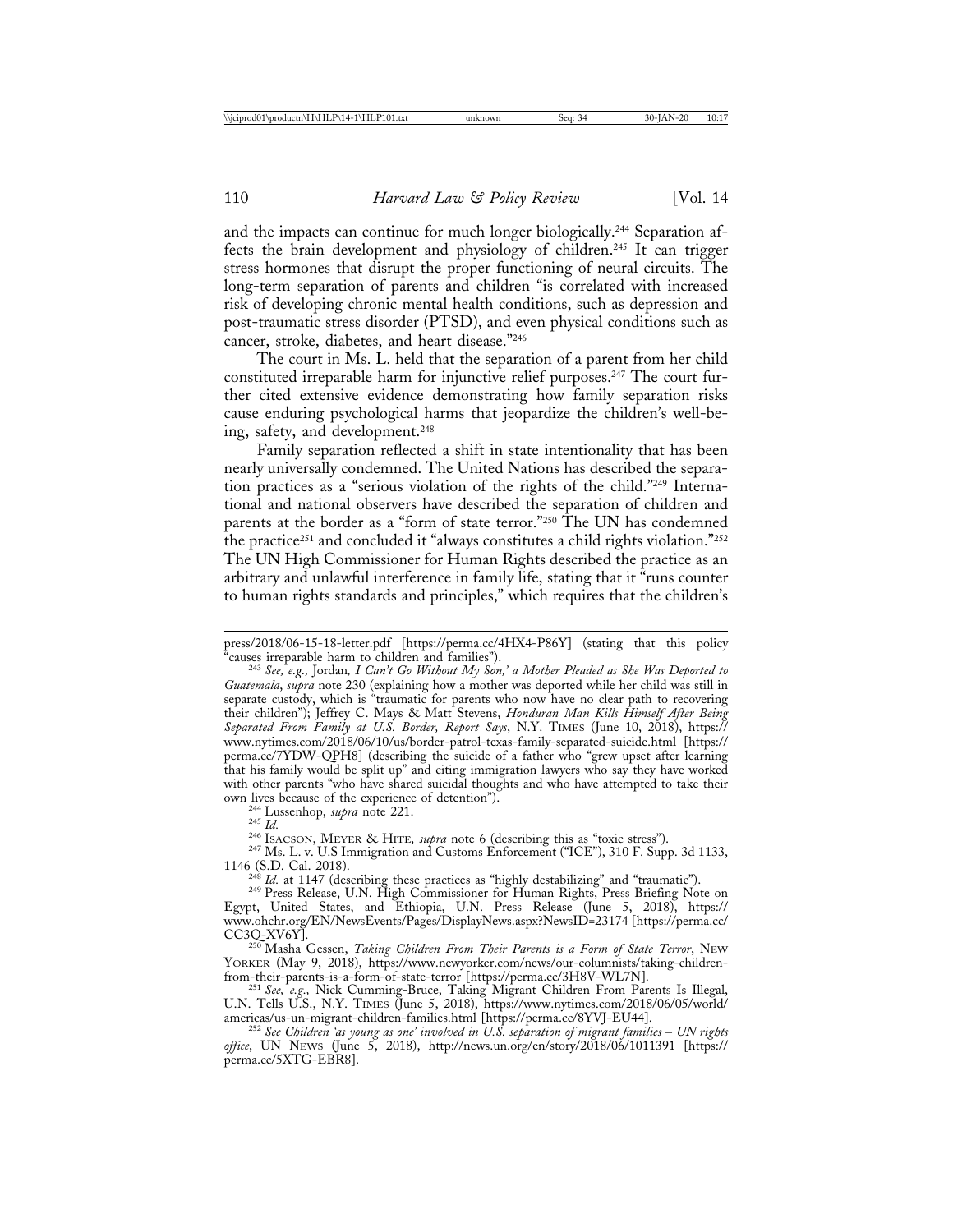2019] Exploiting Immigrant Families 111

best interests come first. "We call on the US authorities to adopt non-custodial alternatives that allow children to remain with their families and fulfill the best interests of the child, their liberty and their right to family life."253 Six hundred United Methodist clergy and church members have brought abuse charges against Jeff Sessions for the separation of parents and children and for their detention conditions.254 Leaders of the Catholic Church have condemned this practice as "immoral."255 The American Bar Association issued a statement that the treatment of immigrant children is "deeply disturb[ing] and "unacceptable."256

A family law lens reveals that the state has engaged in intentionally harmful conduct that has imposed systemic and enduring harm on immigrant families. These practices have been widely condemned, yet they endure.

## *4. Backlashes and Legal Challenges to Family Separation*

Both systemic lawsuits and individual lawsuits challenging the zero tolerance policy were filed contesting the zero tolerance policy.<sup>257</sup> The policy has also been interrogated in legislative hearings.<sup>258</sup> The ACLU, for example, brought a class action lawsuit on behalf of all adult parents detained by DHS with a minor child separated and detained in ORR custody without evidence that the parent is unfit.259 The ACLU argued the policy violated procedural and substantive due process. It explained that the "forcible separation of parents from their young children for no legitimate reason and notwithstanding the threat of irreparable psychological damage that separa-

<sup>&</sup>lt;sup>253</sup> Press Release, U.N. High Commissioner for Human Rights, *supra* note 249.<br><sup>254</sup> Ramsey Touchberry, *Jeff Sessions Charged with 'Child Abuse' by United Methodist Church Members After Implementing Child Separation Policy*, NEWSWEEK (June 19, 2018), https:// www.newsweek.com/united-methodist-charges-jeff-sessions-children-984006 [https://

<sup>&</sup>lt;sup>255</sup> Press Release, Daniel Cardinal DiNardo, President, U.S. Conf. of Catholic Bishops, A Statement from Daniel Cardinal DiNardo (June 12, 2018), http://www.usccb.org/news/2018/

<sup>&</sup>lt;sup>256</sup> Statement of ABA President Bob Carlson, Re: Improper Detention of Immigrant Children, AM BAR ASS'N (May 31, 2019), https://www.americanbar.org/news/abanews/abanews-archives/2019/05/statement-of-aba-president-bob-carlson—re—improper-detention-o/

<sup>&</sup>lt;sup>257</sup> See, e.g., Nomaan Merchant, *US Sued for \$60 Million After Infant in Detention Later Died*, WASH. TIMES (Nov. 27, 2018), https://www.washingtontimes.com/news/2018/nov/27/

<sup>&</sup>lt;sup>258</sup> See, e.g., Nick Miroff, Maria Sacchetti, and Felicia Sonmez, *Democrats Grill Trump Over Family Separations and Threaten Wider Legal Probe*, WASH. POST (Feb. 26, 2019), https:/ /www.washingtonpost.com/politics/house-panel-to-subpoena-trump-administration-officialsfor-records-on-child-separation-policy/2019/02/26/95e71e02-39e8-11e9-a2cd307

b06d0257b\_story.html?noredirect=ON&utm\_term=.e5718565b968 [https://perma.cc/9QCA-

<sup>&</sup>lt;sup>259</sup> Complaint at 9, Ms. L. v. United State Immigration & Customs Enf<sup>t</sup>, 302 F. Supp. 3d 1149 (S.D. Cal. 2018) (No. 18 Civ. 0428) [hereinafter ACLU Complaint].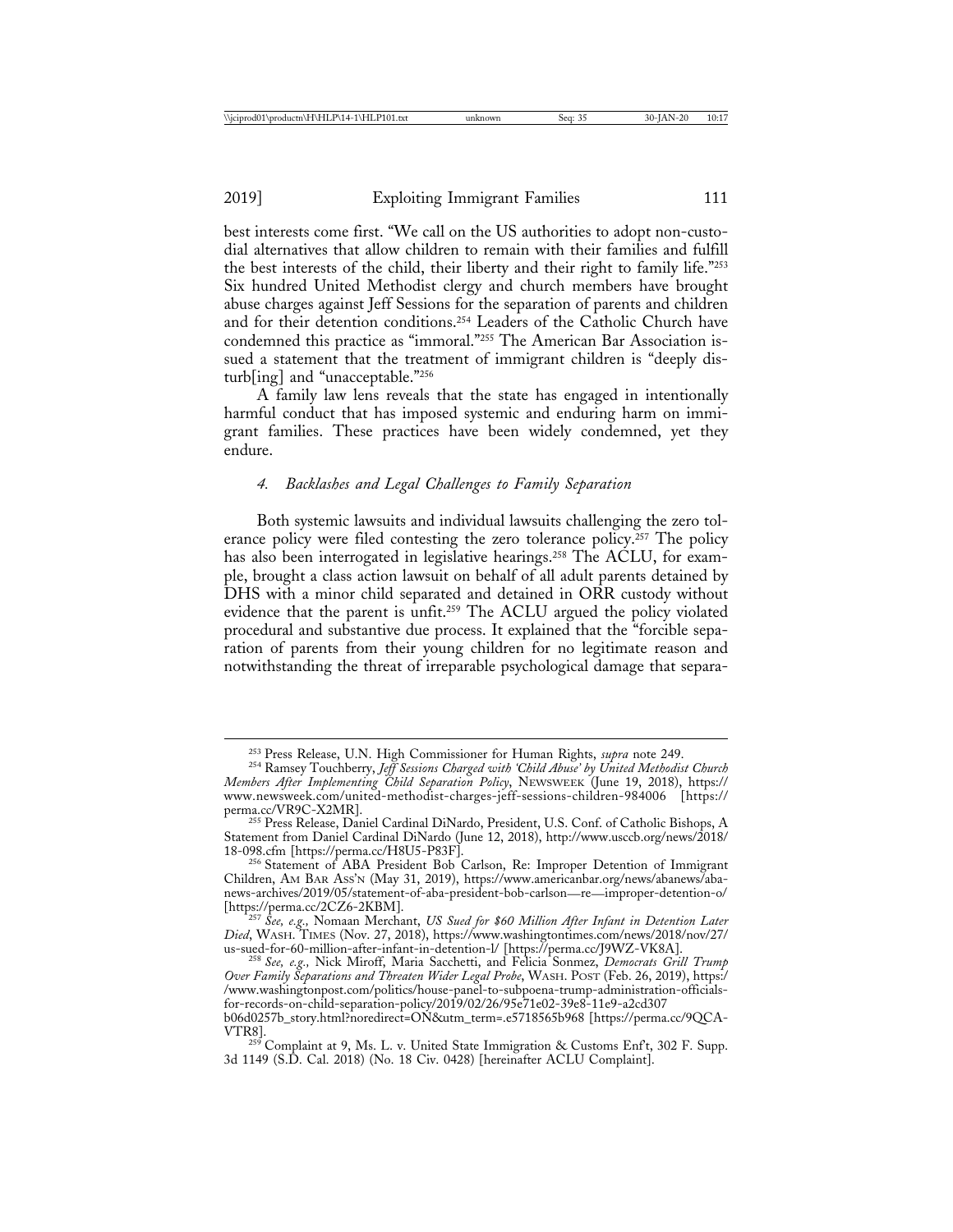tion has been universally recognized to cause harm to children" is a constitutional violation.260

One of the lead plaintiffs in the ACLU suit traveled from the Republic of Congo to Mexico with a seven-year-old daughter and sought asylum at the United States border only to be forcibly separated without any findings of unfitness or neglect.261 Mother and daughter were separated for months over 2,000 miles.<sup>262</sup> The daughter was placed in a youth shelter in Chicago for "unaccompanied" minors while the mother was detained in an immigration detention center in San Diego.<sup>263</sup> Both the Plaintiff and her daughter submitted evidence of emotional and psychological harm from this separation.<sup>264</sup>

The ACLU argued that this separation violated the parent's constitutional right to due process by making the "child a pawn in a public policy move by the administration trying to deter other asylum seekers."265 The ACLU argued that the overwhelming scientific literature reveals the irreparable harm these children will suffer from parental separation.266 It requested that the parents and children be released and "reunited in a non-governmental shelter, or alternatively, that they be detained *together* in a government family detention center."267

With litigation already pending and public pressure mounting, on June 20, 2018, President Trump issued an Executive Order ending the practice of family separation.<sup>268</sup> It ordered the Secretary of Homeland Security "to the extent permitted by law and subject to the availability of appropriations, to maintain custody of the alien families during the pendency of any criminal improper entry or immigration proceedings involving their members."269 Im-

<sup>260</sup> *Id.* at 1. <sup>261</sup> *Id.* at 1, 4–8; *see also* John Burnett, *To Curb Illegal Immigration, DHS Separating Families at the Border*, NPR (Feb. 27, 2018), https://www.npr.org/2018/02/27/589079243/activistsoutraged-that-u-s-border-agents-separate-immigrant-families [https://perma.cc/KG6K-

<sup>&</sup>lt;sup>262</sup> Id. at 4–8.<br>
<sup>263</sup> Burnett, *supra* note 261.<br>
<sup>263</sup> Burnett, *supra* note 261.<br>
<sup>264</sup> ACLU Complaint, *supra* note 259, at 6–7.<br>
<sup>265</sup> *See* Burnett, *supra* note 261 (quoting the ACLU Deputy Director of the Immigra Rights Project). Another named plaintiff is a Brazilian woman who entered the United States seeking asylum with her fourteen-year-old son. ACLU Compl. 7–8. Mom was jailed in Texas and the son was sent to Chicago, leaving them separated for many months. *Id.* <sup>266</sup> Memorandum in Support of Classwide Preliminary Injunction at 17, Ms. L. v. United

State Immigration & Customs Enf't, 302 F. Supp. 3d 1149 (S.D. Cal. 2018) (No. 18 Civ. 0428). <sup>267</sup> *Id.* at 19 (emphasis in original). <sup>268</sup> Exec. Order No. 13,841 § 3(e), 83 Fed. Reg. 29,435 (June 20, 2018); *see, e.g.*, Glasser,

*supra* note 91 (noting that this was one of the only times that Trump reversed course in policy).

<sup>269</sup> Exec. Order No. 13,841 § 3(e), 83 Fed. Reg. 29,435 (June 20, 2018) (noting, however, that the family cannot be detained together "when there is a concern that detention of an alien child with the child's alien parent would pose a risk to the child's welfare"). The order directs the Secretary of Defense to provide existing facilities for the "housing and care of alien families." *Id.* §3(c),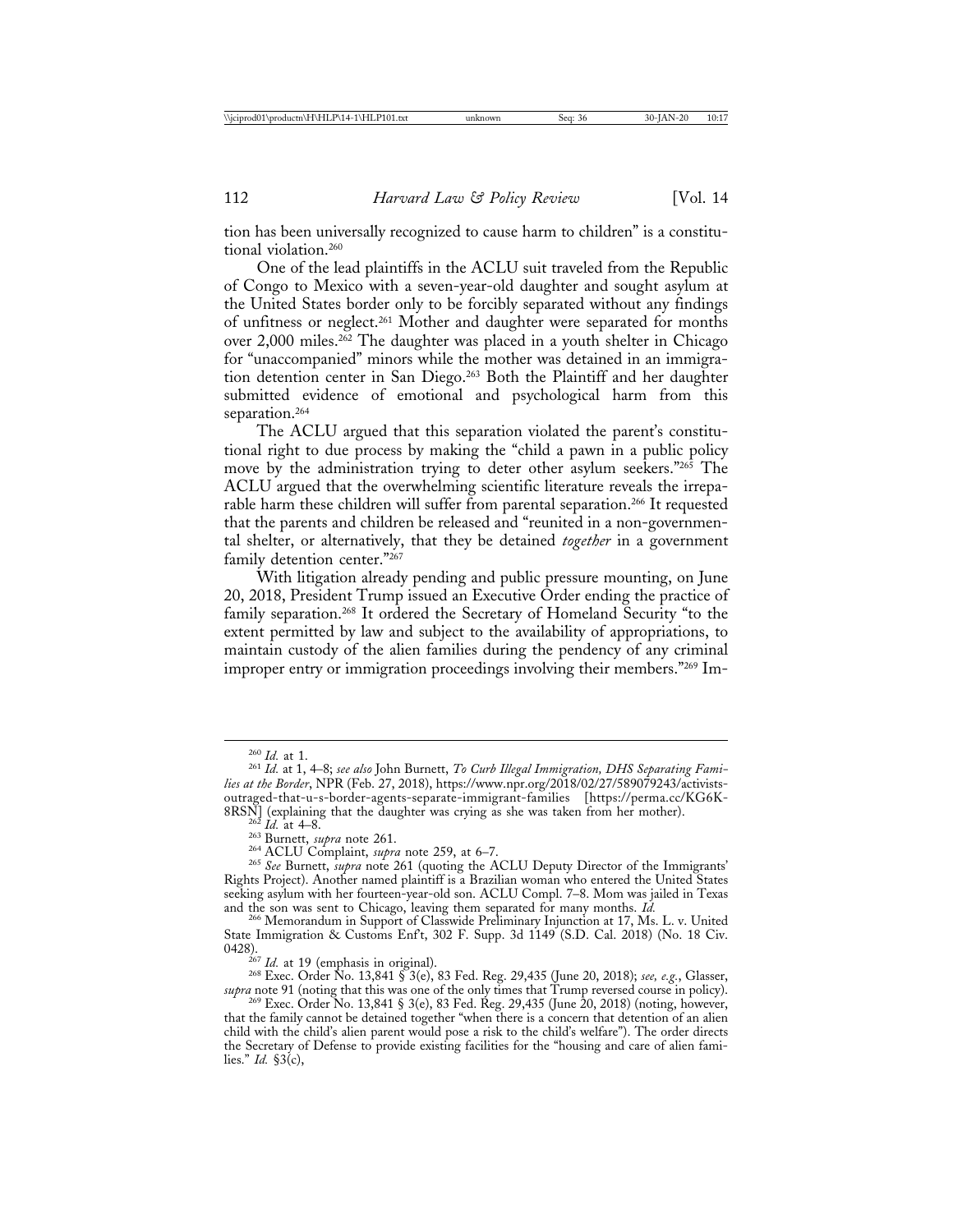migration advocates are clear though that this is only an incremental improvement.270

President Trump's June 20, 2018 Executive Order sought permission to bypass the *Flores* Settlement to "detain alien families together throughout the pendency of criminal proceedings for improper entry or any removal or other immigration proceedings," which the Administration requested on June 21, 2018 in the District Court for the Central District of California.<sup>271</sup> *Flores* was a class action suit brought by immigrant children detained by Immigration and Naturalization Services.<sup>272</sup> The settlement required the government to release children from immigration detention without unnecessary delay, detain children when necessary in the "least restrictive setting" and implement standards ensuring the proper care and treatment of children in detention.273 Years of litigation ensued seeking to bring the federal government into compliance with the settlement.<sup>274</sup> It reflected the longstanding view of child advocates that the long-term detention of children is not in the children's best interests.275 The *Flores* Settlement applied the "best interests of the child standard" and held that children should not be held for more than twenty days, unless they are in a facility that is properly licensed.276

The government's request to set aside the *Flores* Settlement reasoned that it had three options when parents arrive with children: keep them together in detention, separate the children into HHS custody, or provide a notice to appear.277 The government argued that the *Flores* Settlement excluded the first option, creating a "powerful incentive for aliens to enter into this country in violation of our criminal and immigration laws."278 The government asked for immediate relief to allow family detentions during pend-

<sup>&</sup>lt;sup>270</sup> Family detention is not the answer either. Real questions have emerged about the ethics and effectiveness of these political tactics. *See, e.g.,* Christian Jorgensen, *Family Separation, Harsh Enforcement Tactics Do Not Deter Migration*, IMMIGR. IMPACT (Aug. 10, 2018), http:// immigrationimpact.com/2018/08/10/family-separation-enforcement-migration/ [https:// perma.cc/EN8Z-49SW] (concluding that recent policies intended to deter migration are not

<sup>&</sup>lt;sup>271</sup> Exec. Order No. 13,841 § 3(e), 83 Fed. Reg. 29,435 (June 20, 2018). *See also* Defendants' Memorandum of Points and Authorities in Support of *Ex Parte* Application for Relief from the Flores Settlement Agreement at 1, *Flores v. Sessions*, No. CV 85-4544-DMG

<sup>&</sup>lt;sup>272</sup> See Flores v. Reno, 507 U.S. 292 (1993).<br><sup>273</sup> Human Rights First, The Flores Settlement: A Brief History and Next STEPS 1 (2018), https://www.humanrightsfirst.org/resource/flores-settlement-brief-history-<br>and-next-steps [https://perma.cc/ZT87-4S4B].

<sup>&</sup>lt;sup>274</sup> Id.<sup>275</sup> See ADAM IsACSON, MAUREEN MEYER, & ADELINE HITE, WOLA, A National Shame: The Trump Administration's Separation and Detention of Migrant Families 10 (2018), https://www.wola.org/wp-content/uploads/2018/08/National-Shame-Report-FINAL

<sup>&</sup>lt;sup>276</sup> Id. at 16.<br><sup>277</sup> Defendants' Memorandum of Points and Authorities in Support of *Ex* PARTE APPLICATION FOR RELIEF FROM THE FLORES SETTLEMENT AGREEMENT at 1, Flo-<br>res v. Sessions, 2018 U.S. Dist. LEXIS 115488 (C.D. Cal. July 9, 2018) (No. CV 85-4544).

<sup>&</sup>lt;sup>278</sup> Id. at 2 (arguing they "*expect to be released from custody*") (emphases original). The government argued "[i]llegal family crossings and apprehensions that were in the range of 1,000 to 3,000 per month in early 2015 dramatically increased to a range of 5,000 to 9,000 per month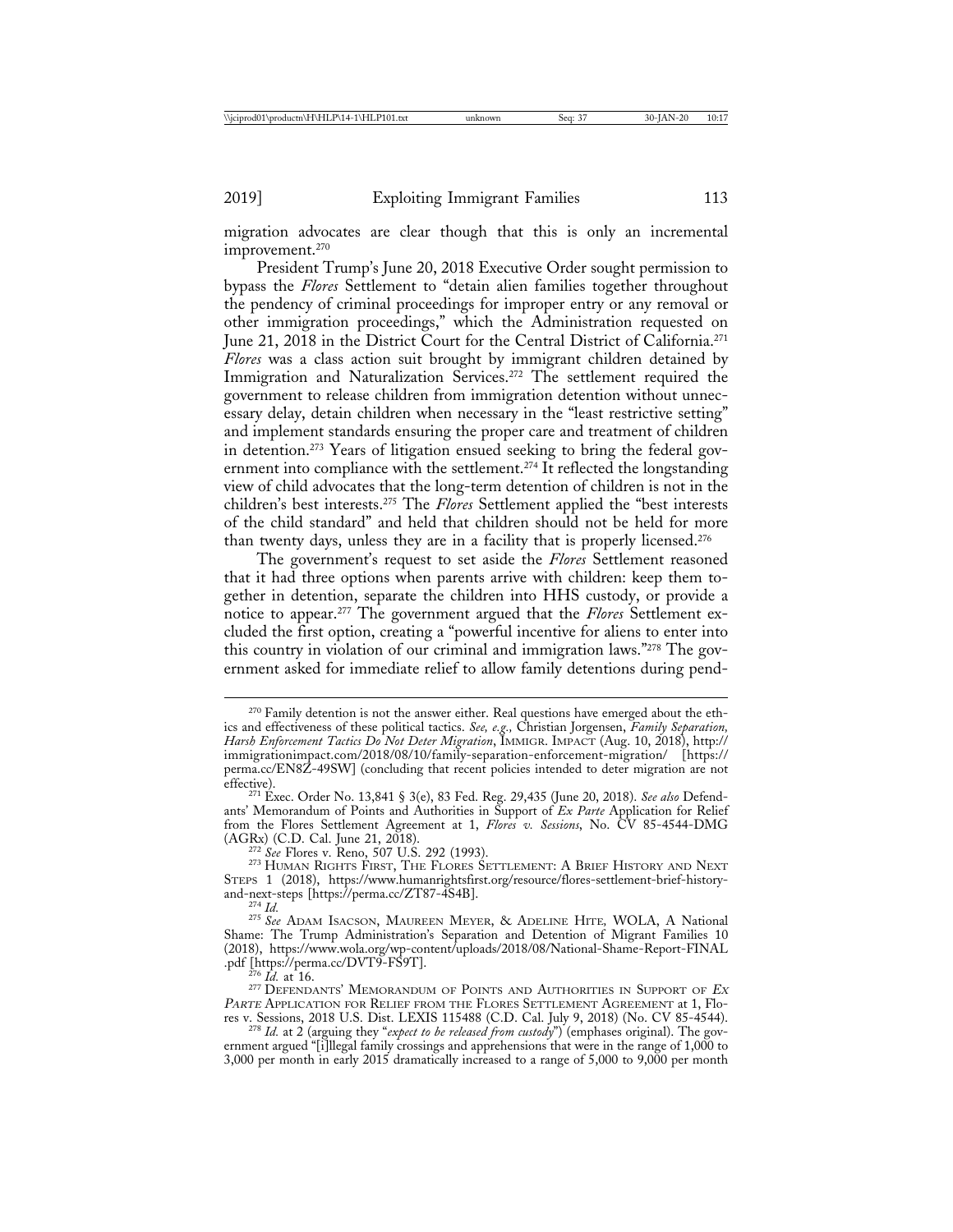ing proceedings to allow "limited exemption from [the court's] construction of the Flores Settlement Agreement's release provisions so that ICE may detain alien minors who have arrived with their parent or legal guardian together in ICE family residential facilities.279

Judge Dolly Gee denied this request describing it as a "cynical attempt" to use the courts to modify immigration law and policy following "over 20 years of congressional inaction and ill-considered executive action that have led to the current stalemate."280 This ruling effectively restored the "catch and release" program.

Shortly after President Trump's Executive Order was issued rescinding the zero tolerance policy, a Federal Court demanded even greater protections than the Executive Order had provided. On June 26, 2018, the District Court for the Southern District of California granted the plaintiffs' motion for a class wide preliminary injunction on the practice of separating migrant families.281 The court summarized:

This situation has reached a crisis level. The news media is saturated with stories of immigrant families being separated at the border. People are protesting. Elected officials are weighing in. Congress is threatening action. Seventeen states have now filed a complaint against the Federal Government challenging the family separation practice. And the president has taken action.<sup>282</sup>

The court expressed concerns, however, with the Executive Order's ability to accomplish the necessary corrections because it was not absolute (e.g., "where appropriate and consistent with law and available resources").<sup>283</sup> The Executive Order *is* absolute that "rigorous enforcement" of immigration at the border would continue under the current administration.<sup>284</sup>

The Executive Order said nothing of the reunification of the over 2,000 children then still separated from their parents. Litigation further sought to reunite these families.<sup>285</sup> The court enjoined the practice of systemically separating children from parents absent a determination of the parent's lack of fitness or of a danger to the child.286 It further ordered the reunification of children currently separated.287 The court critiqued the separation of children without adequate tracking linking parent and child, without communication

in the months after July 2015, when this Court ruled to prevent the Government from detain-

ing families together." *Id.* at 3.<br><sup>279</sup> *Id.* at 17–19 (requesting further permission to house families in facilities outside of the state licensure rules).

<sup>&</sup>lt;sup>280</sup> Flores v. Sessions, 2018 U.S. Dist. LEXIS 115488 (C.D. Cal. July 9, 2018). <sup>281</sup> Ms. L. v. U.S Immigration & Customs Enf<sup>t</sup>t, 310 F. Supp. 3d 1133, 1140 (S.D. Cal. 2018).

<sup>&</sup>lt;sup>282</sup> *Id.* at 1140.<br><sup>283</sup> *Id.*<br><sup>284</sup> *Id.* 284 *Id.* 284 *Id.* 284 *Id.* 285 F. Supp. 3d 111, 114 (D.D.C. 2018) (pleading that the family separation violates the Fifth Amendment due process rights of the plaintiffs because it inflicts punishment on civil detainees and because it violates family integrity). <sup>286</sup> *See Ms. L*, 310 F. Supp. 3d at 1149–50. <sup>287</sup> *Id.* at 1149.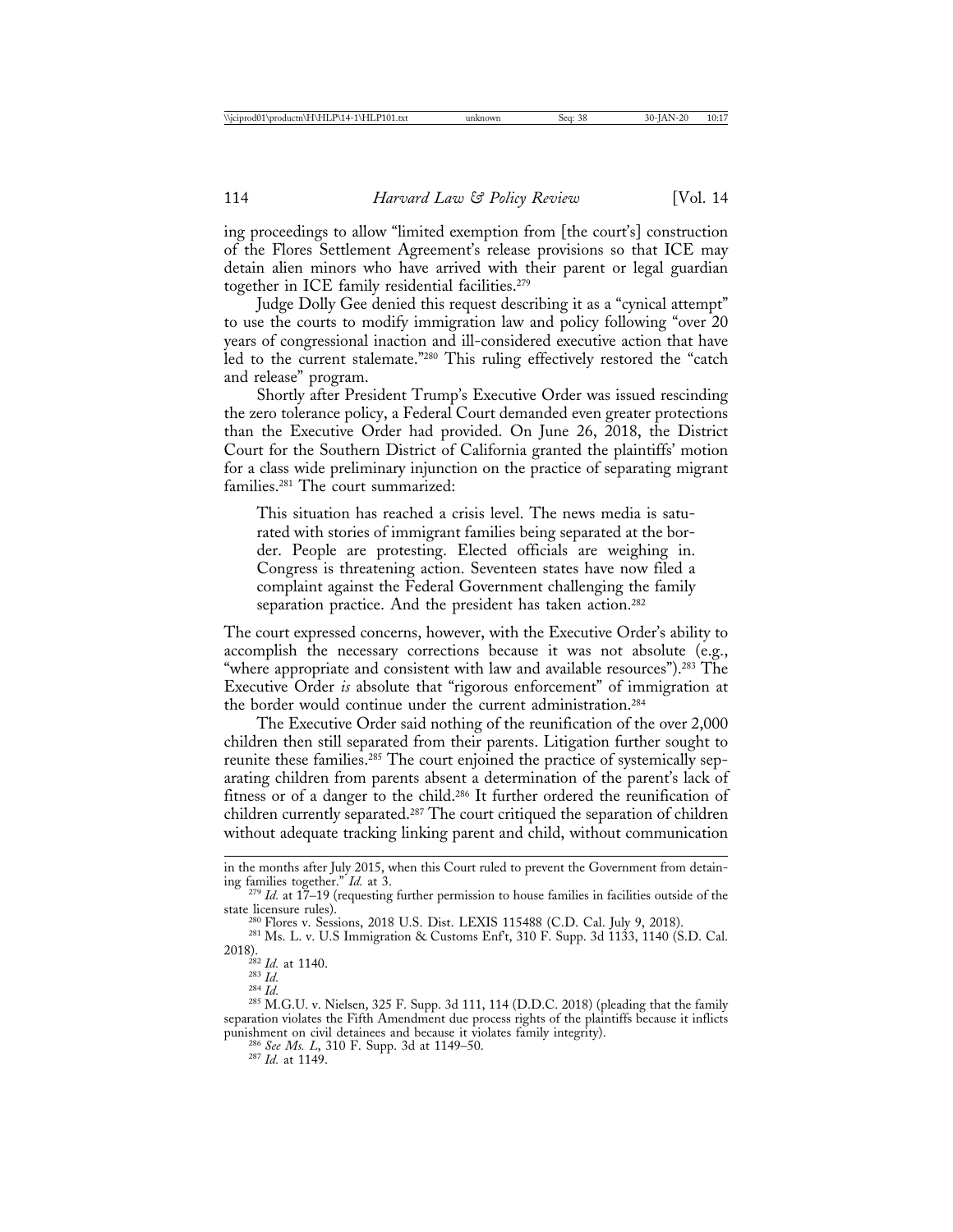enabled between parent and child in the government's systems, and without timely reunification after the parents are returned to immigration custody.288

Reunification of parents and children began immediately after the ruling,289 but each reunification revealed deep trauma, confusion, and lasting family hardships.<sup>290</sup> Reunification has been slow and challenging,<sup>291</sup> characterized as "gross incompetence and purposeful chaos."292 As of a November 2018 status conference, 2,404 children had moved to discharge or reunification.293 Shockingly, the Trump administration argued in February 2019 that it could be "traumatic" to reunite the children who were forcibly separated with their parents because of "grave child welfare concerns."<sup>294</sup> Despite the ongoing legal battles and the cessation of the practice of systemic family separation, the harms and legal questions endure.

## *B. The Intentionality Shift of Deportations and Detentions*

Immigrant families have also experienced a stark shift in intentionality relating to deportations and detentions. The United States presently detains more families than any other country.295 A series of policy reforms relating to detention policies and practices have also powerfully exacerbated the hardships of immigrant families as an intentional political strategy.296

<sup>288</sup> *Id.* at 1139. <sup>289</sup> *See* Caitlin Dickerson & Manny Fernandez, *First Wave of Migrant Children Reunited with Parents*, N.Y. TIMES (July 10, 2018), https://www.nytimes.com/2018/07/10/us/migrant-children-reunification-immigration.html [https://perma.cc/ESA7-Z76V].

<sup>&</sup>lt;sup>290</sup> See, e.g., Miriam Jordan et al., *As Migrant Families are Reunited*, Some Children Don't *Recognize Their Mothers,* N.Y. TIMES (July 10, 2018), https://www.nytimes.com/2018/07/10/ us/politics/trump-administration-catch-and-release-migrants.html [https://perma.cc/VLN6-

<sup>&</sup>lt;sup>291</sup> See, e.g., Veronica Stracqualursi, Catherine E. Shoichet, & Eli Watkins, *Government Says It May Need More Time to Reunite Some Separated Families*, CNN (July 6, 2018), https:// www.cnn.com/2018/07/06/politics/justice-department-family-reunification/index.html

<sup>[</sup>https://perma.cc/2LYQ-23C3]; Liz Robbins, *Chaos Marks Effort to Reunite Separated Families, New York Officials Say*, N.Y. TIMES (July 26, 2018), https://www.nytimes.com/2018/07/ 26/nyregion/separated-children-new-york-border-parents.html [https://perma.cc/LQ5A-WMDQ]; Miriam Jordan, *A Migrant Boy Rejoins His Mother, but He's Not the Same*, N.Y. TIMES (Jul. 31, 2018), https://www.nytimes.com/2018/07/31/us/migrant-children-separationanxiety.html [https://perma.cc/N2Q5-6Z87] (noting how a five-year-old's favorite game after detention is to practice "shackling 'migrants' with plastic cuffs").

<sup>&</sup>lt;sup>292</sup> Robbins, *supra* note 291.<br><sup>293</sup> See Joint Status Report at 1, Ms. L. v. U.S Immigration & Customs Enf't, 310 F.<br>Supp. 3d 1133 (S.D. Cal. 2018) (No. 18-1458).

<sup>&</sup>lt;sup>294</sup> See Jason Lemon, *Trump Administration Argues it Could be 'Traumatic' to Reunite Thousands of Migrant Children With Their Parents*, NEWSWEEK (Feb. 3, 2019), https:// www.newsweek.com/trump-administration-argues-it-could-be-traumatic-reunite-thousands-

and Loresson [Intepermant Corporation 1316].<br><sup>295</sup> Eagly, et al., *supra* note 185, at 787. Many conclude that these data reflect a regime of over-detention; *id.* at 791 (concluding that these detentions occur where there is no flight risk or danger).

<sup>&</sup>lt;sup>296</sup> See, e.g., Cummings, *supra* note 179, at 482 (explaining that the Illegal Immigration Reform and Immigrant Responsibility Act permitted detention of asylum seekers and children).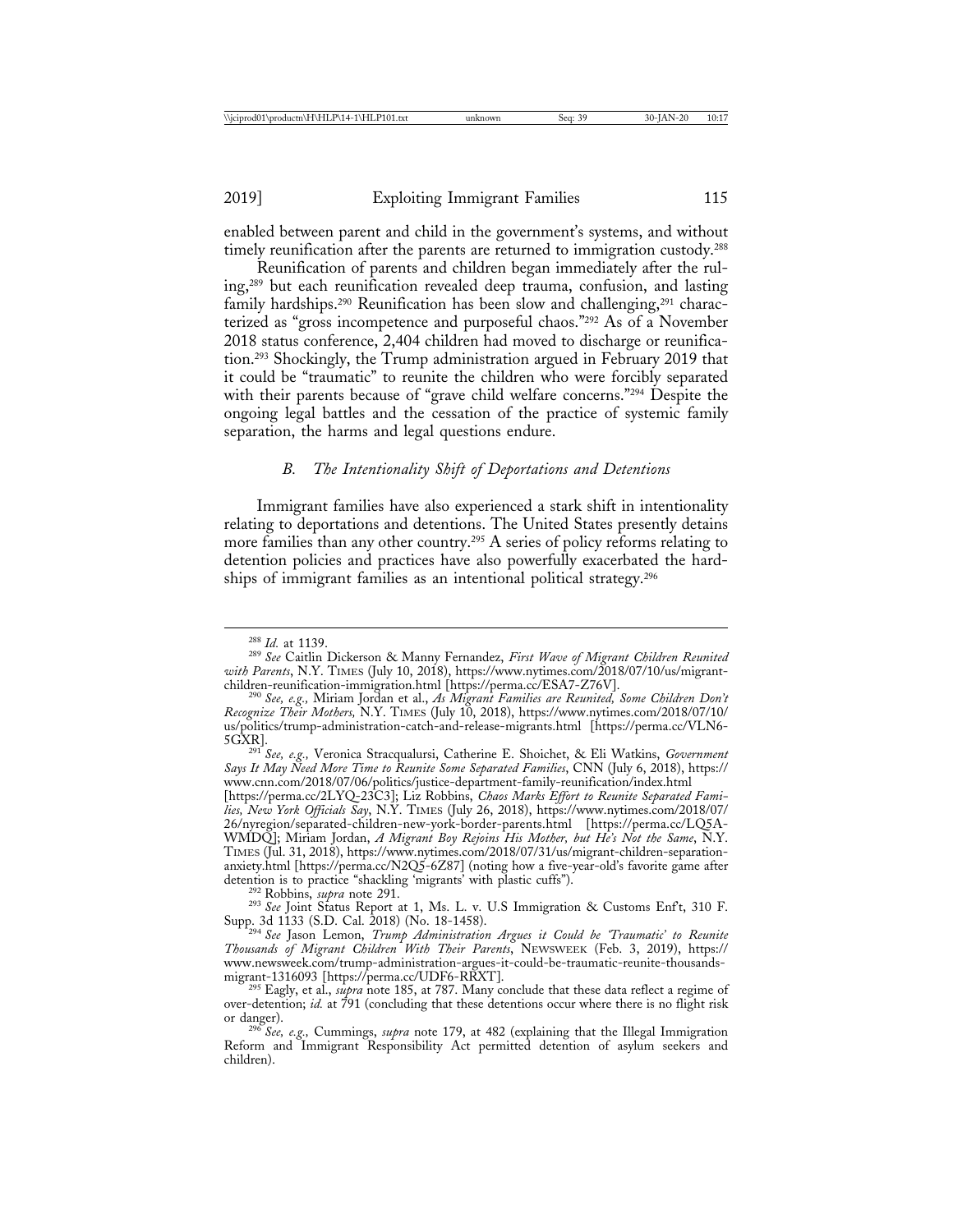While the travel ban received the most high-profile attention at the beginning of President Trump's term, the interior orders had the potential to devastate mixed-status immigrant families in ways far more sweeping than the travel ban. The *Border Security and Immigration Enforcement Improvements* Executive Order of January 2017 authorized an increase of more than 15,000 agents from Customs and Border Protection (CBP) and Immigration and Customs Enforcement (ICE).297 It included directives toward building a wall and increasing detention facilities at the Southern Border.298 It called for the expanded detentions of any individuals unlawfully present in the United States and increased efforts to enter agreements with local law enforcement agencies enforcing immigration laws.<sup>299</sup> It directed ICE officers to expand the expedited removal process beyond just those within 100 miles of a United States border to anyone lacking documentation who have no lawful status and who have committed fraud or a material misrepresentation.<sup>300</sup>

The Executive Order *Enhancing Public Safety in the Interior of the United States* had sweeping effects on immigrant families.<sup>301</sup> It rescinded all prior policies governing enforcement policies, leaving all unauthorized noncitizens in the United States vulnerable to detention and removal proceedings.302 The Executive Order shifted enforcement priorities so dramatically as to effectively cover all immigrants without lawful presence. It included, for example, anyone who committed any acts that are a "chargeable criminal offense," anyone who is suspected of fraud or willful misrepresentation in immigration matters, and anyone believed to be abusing government benefits.303

For the many children who have witnessed the detention of a parent by ICE, this action can be particularly traumatic.304 Losing a parent to deportation can also be devastating to a child's development.305 The deportation of a family member can create a toxic stress event for children, which can have long-term adverse consequences to the brain development and cognitive

<sup>&</sup>lt;sup>297</sup> Exec. Order No. 13,767, 82 Fed. Reg. 8,793 (Jan. 30, 2017).<br><sup>298</sup> *Id.*<br><sup>309</sup> *Id.*<br><sup>309</sup> *Id.*<br><sup>300</sup> *See* 8 U.S.C. 1225(b)(1) (2012).<br><sup>301</sup> Exec. Order No. 13,768, 82 Fed. Reg. 8,799 (Jan. 25, 2017).<br><sup>302</sup> *Id.* I

<sup>&</sup>lt;sup>303</sup> Paromita Shah, Julie Mao, & Kemi Bello, *FAQ for Community Groups on Immigration Enforcement Executive Actions: Interior Enforcement*, IMMIGRANT JUST. NETWORK (Jan. 26, 2017), http://immigrantjusticenetwork.org/resources [https://perma.cc/ZN3Y-VXP8]. <sup>304</sup> HEATHER KOBAL ET AL., URBAN INST. & MIGRATION POL'Y INST., HEALTH AND

SOCIAL SERVICE NEEDS OF U.S.-CITIZEN CHILDREN WITH DETAINED OR DEPORTED IM-MIGRANT PARENTS 6 (2015), https://www.migrationpolicy.org/research/health-and-socialservice-needs-us-citizen-children-detained-or-deported-immigrant-parents [https://perma.cc/

<sup>&</sup>lt;sup>305</sup> See generally NADINE BURKE HARRIS, THE DEEPEST WELL: HEALING THE LONG-TERM EFFECTS OF CHILDHOOD ADVERSITY (2018) (describing the medical effects of toxic stress events such as the loss of a parent to deportation, incarceration, or death).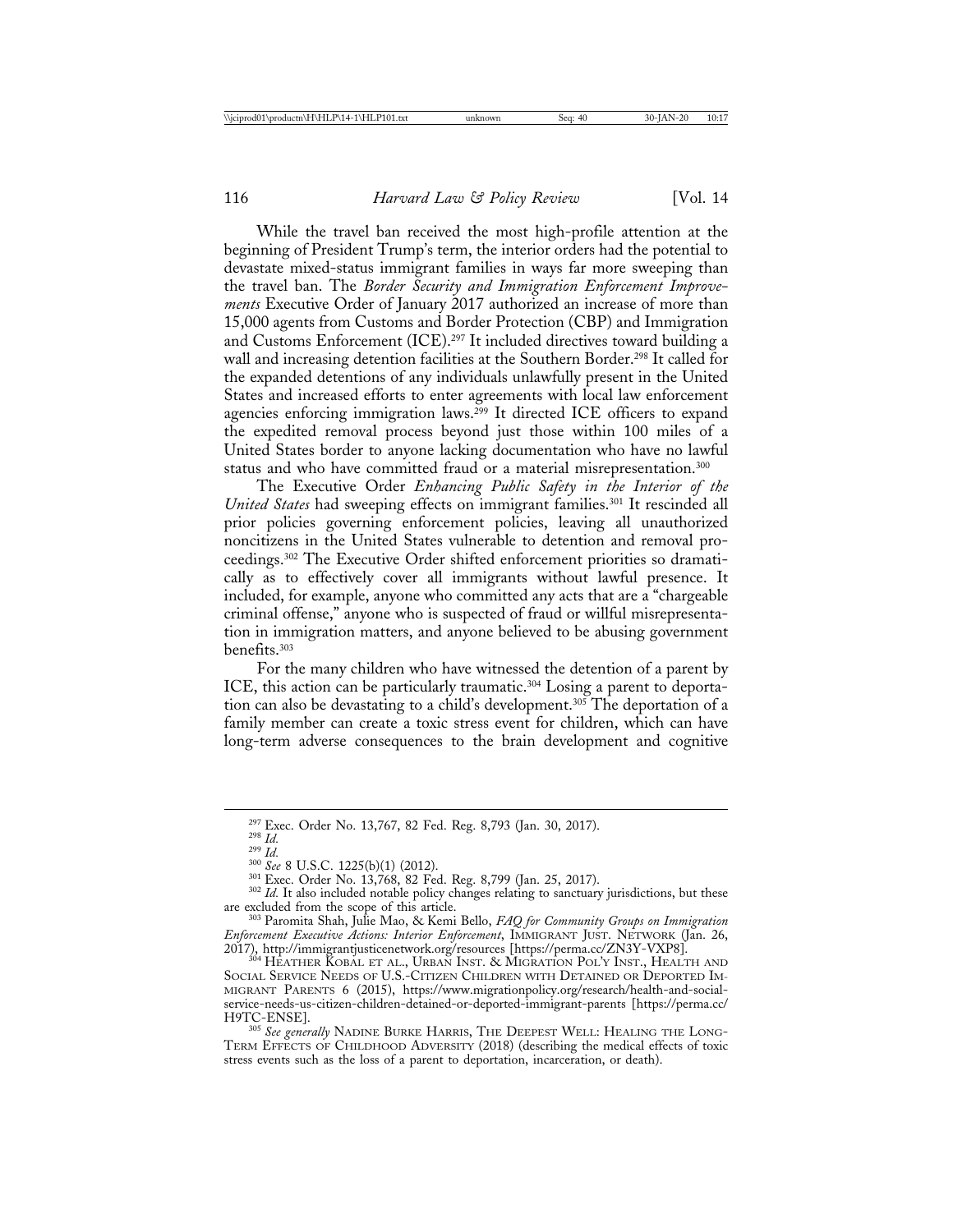growth of children, particularly young children.306 Children can become depressed, suffer deteriorating physical health, weakened academic performance, self-destructive behaviors, and more.307 The Center for Law and Social Policy (CLASP) reports that many other collateral consequences can follow further from this trauma, including "irregular sleeping habits, increased anger and withdrawal, and drops in academic achievement."308

The deportation of one parent can also compromise the health of the parental relationship with a parent who was *not* deported or detained. Children can lash out at the other parent.<sup>309</sup> The non-detained parent can also suffer depression, social isolation, and struggle to support the child's development.310

The interior orders have also harmed the "health, economic security, and overall wellbeing of children in immigrant families."311 A deported family member triggers other family harms, such as loss of income, loss of childcare, and difficulty meeting children's daily needs.312 The loss of an undocumented parent's income can reduce a family's income by 73%, which in turn can cause food and housing insecurity.<sup>313</sup> This also has a chilling effect on children's educational access, leading children to be absent from school and to forego possible public benefits. $314$  All health effects are further exacerbated by the reality that many undocumented children are uninsured.315 Over time, longer-term secondary effects can emerge including "social isolation, depressive symptoms and suicidal ideation among remaining caregivers; and anxiety, depression, and post-traumatic stress disorder in children."316

Even for families not affected by deportations or detentions, the interior enforcement Executive Orders forced immigrant families underground. Every encounter of a mixed-status immigrant family with places of worship, school, childcare, bus stops, restaurants, and community events, can become a point of danger potentially to be avoided.<sup>317</sup> Families have "sequestered . . . in their homes, keeping their children out of school, a reaction we usually

<sup>307</sup> See KOBALL, ET AL., *supra* note 127, at 5.<br><sup>308</sup> CERVANTES & WALKER, *supra* note 306, at 3.<br><sup>309</sup> See KOBALL, ET AL., *supra* note 127, at 5.<br><sup>310</sup> See id.<br><sup>311</sup> CERVANTES & WALKER, *supra* note 306, at 2.<br><sup>312</sup> S withdrawn their children from public benefits for fear of attracting legal attention).<br><sup>315</sup> See DREBY, *supra* note 1, at 25–26.<br><sup>316</sup> YOSHIKAWA, *supra* note 33, at 54.<br><sup>317</sup> See CERVANTES & WALKER, *supra* note 306.

<sup>306</sup> WENDY CERVANTES & CHRISTINA WALKER, CTR. FOR LAW AND SOC. POLICY, FIVE REASONS TRUMP'S IMMIGRATION ORDERS HARM CHILDREN 3 (2017), https:// www.clasp.org/sites/default/files/public/resources-and-publications/publication-1/Five-Reasons-Immigration-Enforcement-Orders-Harm-Children.pdf [https://perma.cc/C5N5- EBPQ] (citing Jack P. Shonkoff, Andrew S. Garner, et al., *The Lifelong Effects of Early Child-hood Adversity and Toxic Stress*, PEDIATRICS 129 (2012)).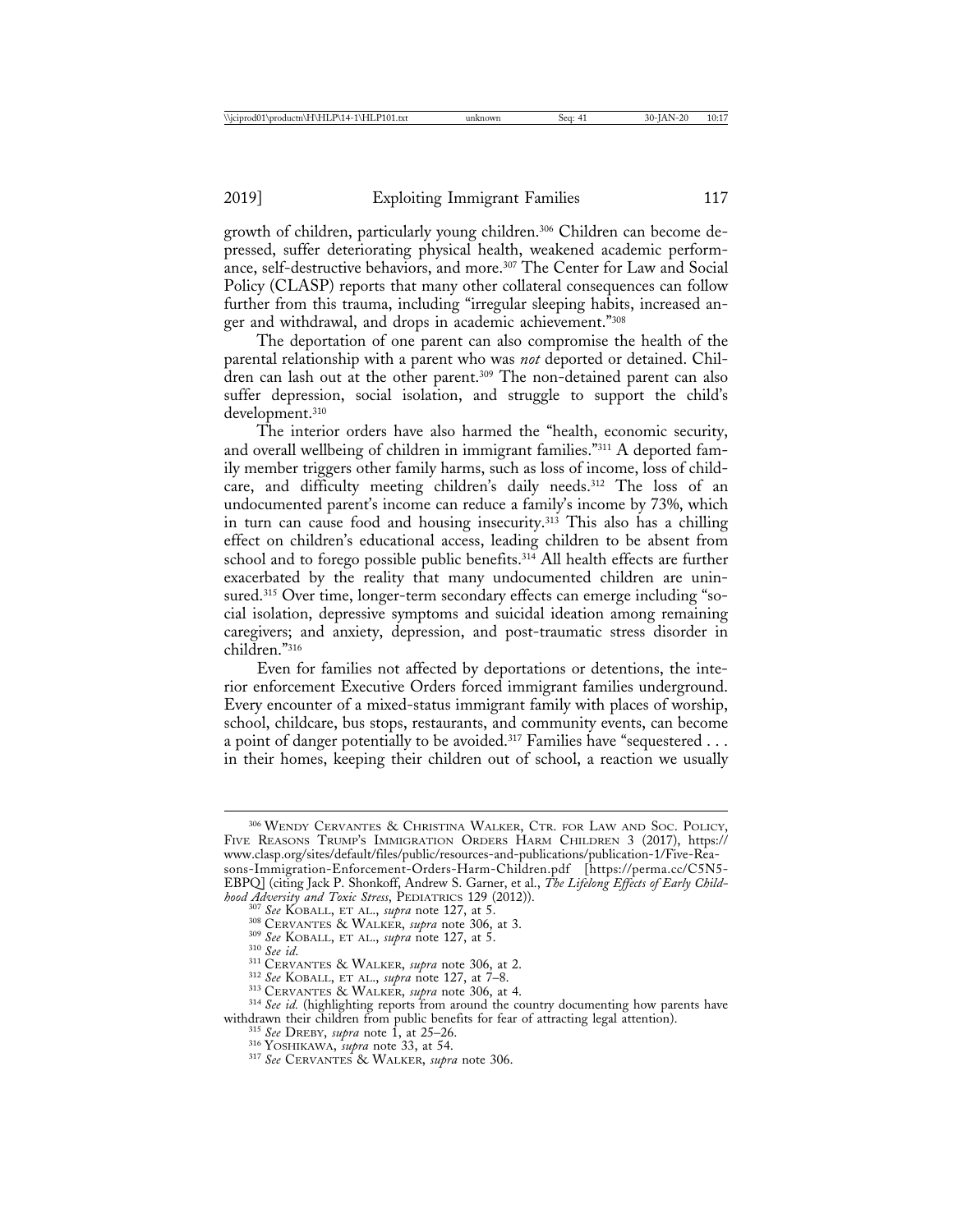associate with armed conflict."318 This fearful existence compromises the autonomy of immigrant families and pushes families to the "shadows of citizenship."319 Families are then less likely to use the social services that *are* available to the parents or the children because of immigration status uncertainty, misunderstandings, and paralyzing fear.320 Families nationwide, for example, have un-enrolled citizen children from benefit programs such as SNAP and school lunches for fear of government surveillance.<sup>321</sup>

In the summer of 2019, President Trump ratcheted up considerably the intentionality of deportation threats to immigrant families as a legal and political strategy.322 These political actions only heightened the risks and concerns facing immigrant families documented in this section. This culture of fear, in turn, empowers other private actors to use the pressure point of immigration status negatively, such as landlords or employers who might skirt laws or mistreat immigrants.<sup>323</sup>

The interior orders and the related nationwide raids reflect intentional political strategies that perpetrate harm on immigrant families that are far more sweeping and systemic than just the direct targets of the interior orders. They have shattered immigrant communities, disrupted families, and imposed paralyzing fear.

lyzed by enormous fear"). <sup>321</sup> *See* Edwards, *supra* note 180; *see also* Annie Lowrey, *Trump's Anti-Immigrant Policies Are Scaring Eligible Families Away From the Safety Net*, ATLANTIC (Mar. 24, 2017), https:// www.theatlantic.com/business/archive/2017/03/trump-safety-net-latino-families/520779/ [https://perma.cc/2HPQ-25EP]; Sara Tiano, *Report: Trump's Immigration Policies are Keeping Kids From Accessing Healthcare and Going to School*, CHRON. SOC. CHANGE (Mar. 5, 2018), https://chronicleofsocialchange.org/report/report-trump-immigration-policies-kids-healthcare-school [https://perma.cc/ULD3-ZVU7]. This source relies upon a report based on "interviews with more than 150 parents, educators and staff at community-based service providers" conducted by the Center for Law and Social Policy. *Id.* It indicates that fear of deportation has resulted in "some families. . .only leaving the house when absolutely necessary, like to go to work or pick up groceries." *Id.* Fear of deportation has also caused some immigrant parents to keep their children home from school and not attend regular appointments with doctors. *Id.* As a result of " $[t]$ his disruption to daily routine and the underlying fear causing these changes," the children are experiencing fear and anxiety.  $Id$ .

<sup>322</sup> Caitlin Dickerson & Zolan Kanno-Youngs, *Thousands Targeted as ICE Prepares to Raid Undocumented Migrant Families*, N.Y. TIMES (July 11, 2019), https://www.nytimes.com/ 2019/07/11/us/politics/ice-families-deport.html *[*https://perma.cc/2QLY-J6QD] (reporting that the raids would also include "'collateral' deportations" of individuals present on the scene,

<sup>323</sup> See, e.g., Julia Wick, *L.A. Landlords Exploiting Immigration Fears to Threaten Tenants*, LAIST (Apr. 7, 2017), https://laist.com/2017/04/07/landlords\_ice.php [https://perma.cc/ U3S8-LABK].

<sup>&</sup>lt;sup>318</sup> See Yoshikawa, *supra* note 33, at 54.<br><sup>319</sup> See generally Immigrant Rights in the Shadows of Citizenship (Rachel Ida Buff ed., 2008). <sup>320</sup> *See, e.g.,* Edwards, *supra* note 180 (explaining that ICE agents are making arrests while

dropping kids off at school, that tens of thousands of kids a year see their parents deported, and that parents are now pulling their kids from SNAP, reduced lunches, etc. to hide their names from government databases); DIANE GUERRERO, IN THE COUNTRY WE LOVE 29 (2017) (explaining how her father had a "deep mistrust of its systems" leaving him "just para-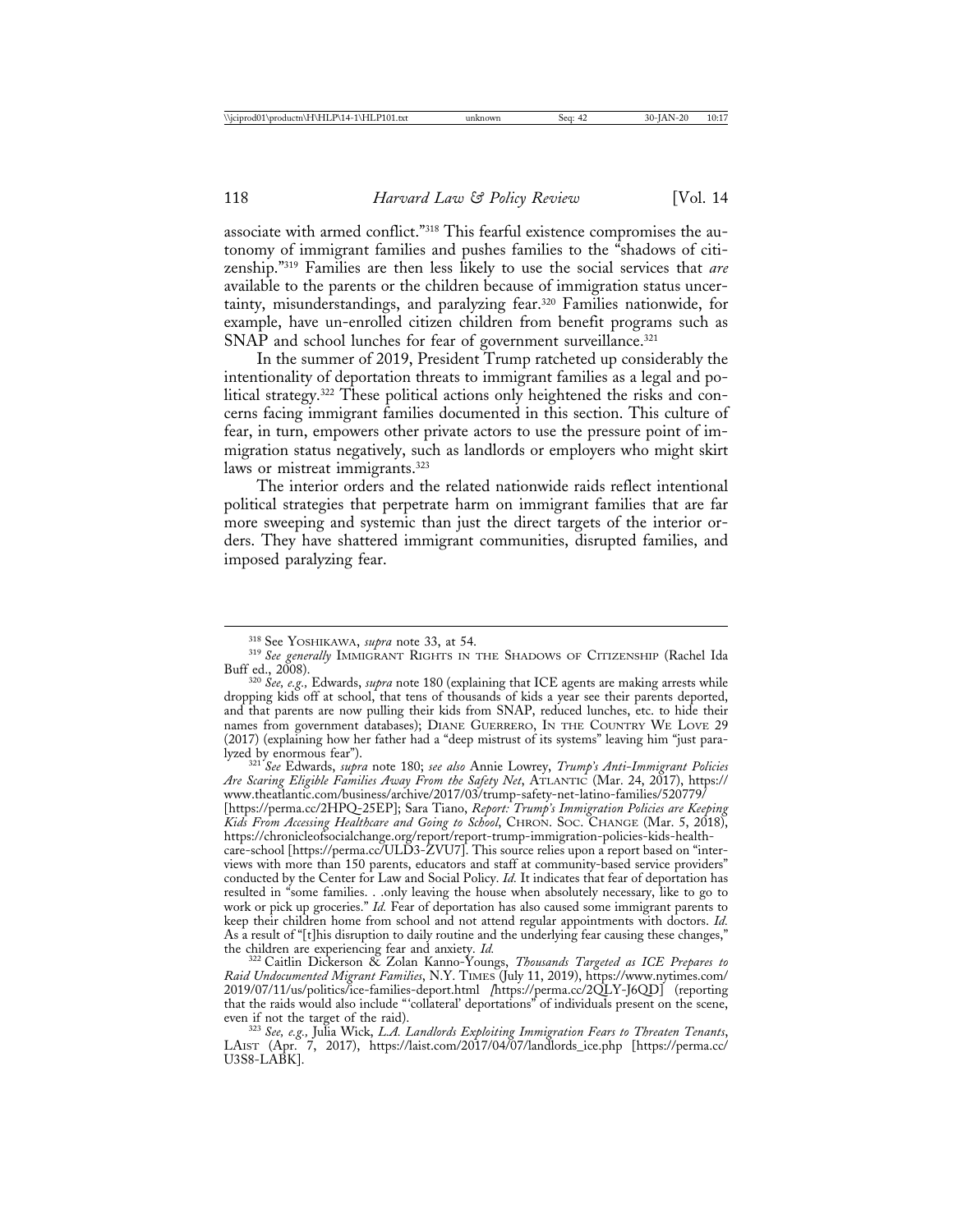#### *C. Harms to Pregnant Women*

Pregnant women in immigration detention have also been intentionally targeted in harmful ways under the Trump administration. Previously, ICE policy was to "consider and address the particular needs and vulnerabilities of pregnant women detained in its custody."324

Under the Obama administration, pregnant women not subject to mandatory release were to be presumptively released.325 The prior policy directed that a pregnant detainee should not be detained unless she was subject to mandatory detention or "extraordinary circumstances" warranted detention.326 If detained, a full medical assessment would occur, including referral for prenatal and medical care.327

The Trump administration revised this policy in an ICE directive on December 14, 2017.328 This marks another policy change affecting immigrant families. Between December 2017 and March 2018, ICE detained 506 pregnant women.329 These women will now be analyzed on a case-by-case basis with those deemed a danger or a flight risk most likely to be detained.330 ICE stated its commitment to "providing appropriate care for pregnant detainees in ICE custody."331 ICE detention centers now provide notice when a pregnant woman falls under its care and then commit to providing "appropriate medical care including effectuating transfers to facilities that are able to provide appropriate medical treatment."332

These policy shifts raise concerns about the conditions of detention for pregnant women, which can be harmful to fetal health.<sup>333</sup> Detained pregnant women are subject to overcrowding, exposed to contagious diseases, and receive little or no prenatal care.334 At least ten women have filed complaints

<sup>324</sup> Memorandum from U.S. Immigration and Customs Enforcement Office of Enforcement and Removal Operations to Field Office Directors, Deputy Field Office Directors, Assistant Field Office Directors, & ICE Health Service Corps on Identification and Monitoring of Pregnant Detainees (Aug. 15, 2016) [hereinafter ICE Memorandum on Identification and Monitoring of Pregnant Detainees], https://www.ice.gov/sites/default/files/documents/Document/2016/11032.2\_IdentificationMonitoringPregnantDetainees.pdf [https://perma.cc/

<sup>&</sup>lt;sup>325</sup> See Dan Levine, *U.S. ends presumed freedom for pregnant immigrants*, REUTERS (Mar. 29, 2018), https://www.reuters.com/article/us-usa-immigration-women/u-s-ends-presumed-

<sup>&</sup>lt;sup>326</sup> ICE Memorandum on Identification and Monitoring of Pregnant Detainees, *supra* note 324, at 1.

<sup>&</sup>lt;sup>327</sup> *Id.* at 2 (noting that all decisions to detain should be cleared with a Field Office Director). <sup>328</sup> U.S. IMMIGRATION & CUSTOMS ENF'T, ICE DIRECTIVE 11032.2: IDENTIFICATION

AND MONITORING OF PREGNANT DETAINEES (Dec. 14, 2017), https://www.ice.gov/directive-identification-and-monitoring-pregnant-detainees [https://perma.cc/EY6A-LL5B].

<sup>&</sup>lt;sup>329</sup> See Levine, *supra* note 325.<br><sup>330</sup> See Liz Jones, *Pregnant and Detained*, NPR (Apr. 5, 2018), https://www.npr.org/2018/

<sup>04/05/599802820/</sup>pregnant-and-detained [https://perma.cc/L653-3X8Y].<br>
<sup>331</sup> U.S. Immigration and Customs Enforcement, ICE Directive 11032.2, *supra* note 328.<br>
<sup>332</sup> Id.<br>
<sup>333</sup> See, e.g., April L. Cherry, *The Detention, C* 

*Women for the Benefit of Fetal Health*, 16 COLUM. J. GENDER & L. 147, 154–55 (2007). <sup>334</sup> *See, e.g.*, *id*.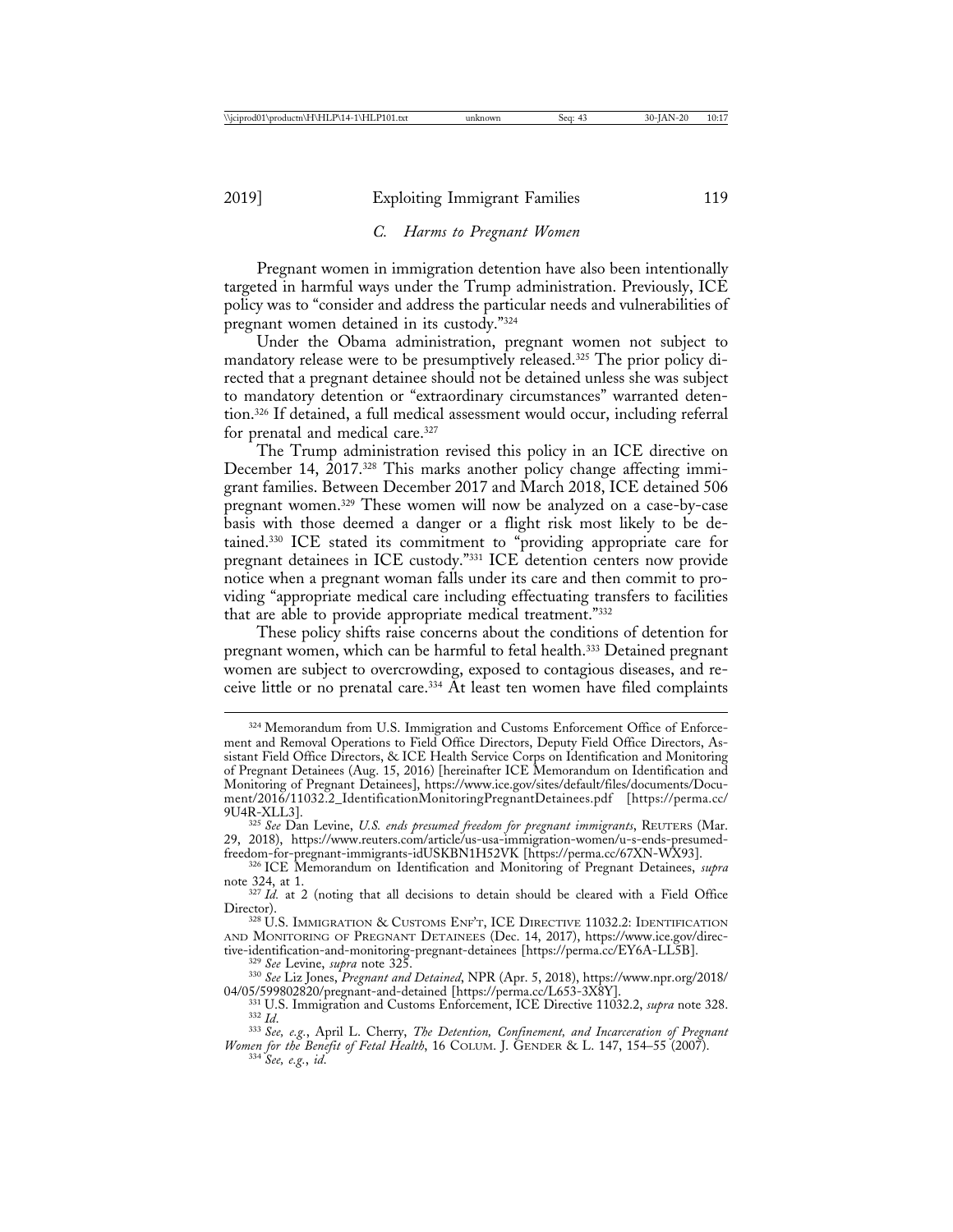about inadequate prenatal care and miscarriages.335 The letter from members of Congress to the Secretary of Homeland Security highlighted several examples of these inadequacies.

One asylum-seeking woman told Customs and Border Patrol that she was pregnant, in pain, and bleeding, but she received no medical care for six days while in ICE custody when she ultimately learned she had miscarried.<sup>336</sup> Another pregnant woman seeking asylum reported that she was detained for six months of her pregnancy during which she was transferred to six different facilities, including a 23-hour transport with limited food and bathroom access.<sup>337</sup> She suffered exhaustion and dehydration from the transport and other hardships throughout her pregnancy in detention.338 One pregnant woman reported that she accepted deportation back to an abusive partner because she feared that the conditions of detention would harm her child.<sup>339</sup> The risks to return a pregnant woman home would indeed be dangerous too. For example, NPR profiled a pregnant detainee who ICE planned to put on a flight back to Mexico when she began bleeding in the back of a patrol  $car<sup>340</sup>$ 

The detention of pregnant women is even more concerning and traumatic when understood in the context that many women "are pregnant as a result of rape and violence that they experienced either on the journey to the U.S. or that may be part of an asylum claim."341 Indeed, a letter directed to then-acting Secretary of DHS, from seventy members of Congress explained that "in light of the high rates of sexual assault women and girls experience on their journey, attorneys and advocates are reporting a marked increase in the number of pregnant women with serious medical concerns coming to their attention in recent months."342 The letter summarized "[t]he detention of pregnant women is cruel, high-risk, and almost never appropriate given the danger it poses to the life of both the mother and her unborn child."343

The treatment of pregnant women in detention is another example of the state moving to practices that intend or at least knowingly accept harmful consequences to pregnant women and their unborn children.

<sup>&</sup>lt;sup>335</sup> Jones, *supra* note 330.<br><sup>336</sup> See Letter from Members of Congress to Elaine Duke, Acting Secretary of Homeland Security (Oct. 31, 2017), https://roybal-allard.house.gov/news/documentsingle.aspx?Docu

<sup>&</sup>lt;sup>337</sup> See id.<br><sup>338</sup> See id.<br><sup>339</sup> See id.<br><sup>340</sup> Jones, *supra* note 330.<br><sup>341</sup> Tal Kopan, *ICE Paves Way to Detain More Pregnant Immigrants*, CNN (Mar. 29, 2018), https://www.cnn.com/2018/03/29/politics/ice-immigration-pregnant-women/in

dex.html [https://perma.cc/TT6J-QMV8].<br><sup>342</sup> Letter from Members of Congress to Elaine Duke, *supra* note 336.<br><sup>343</sup> *Id*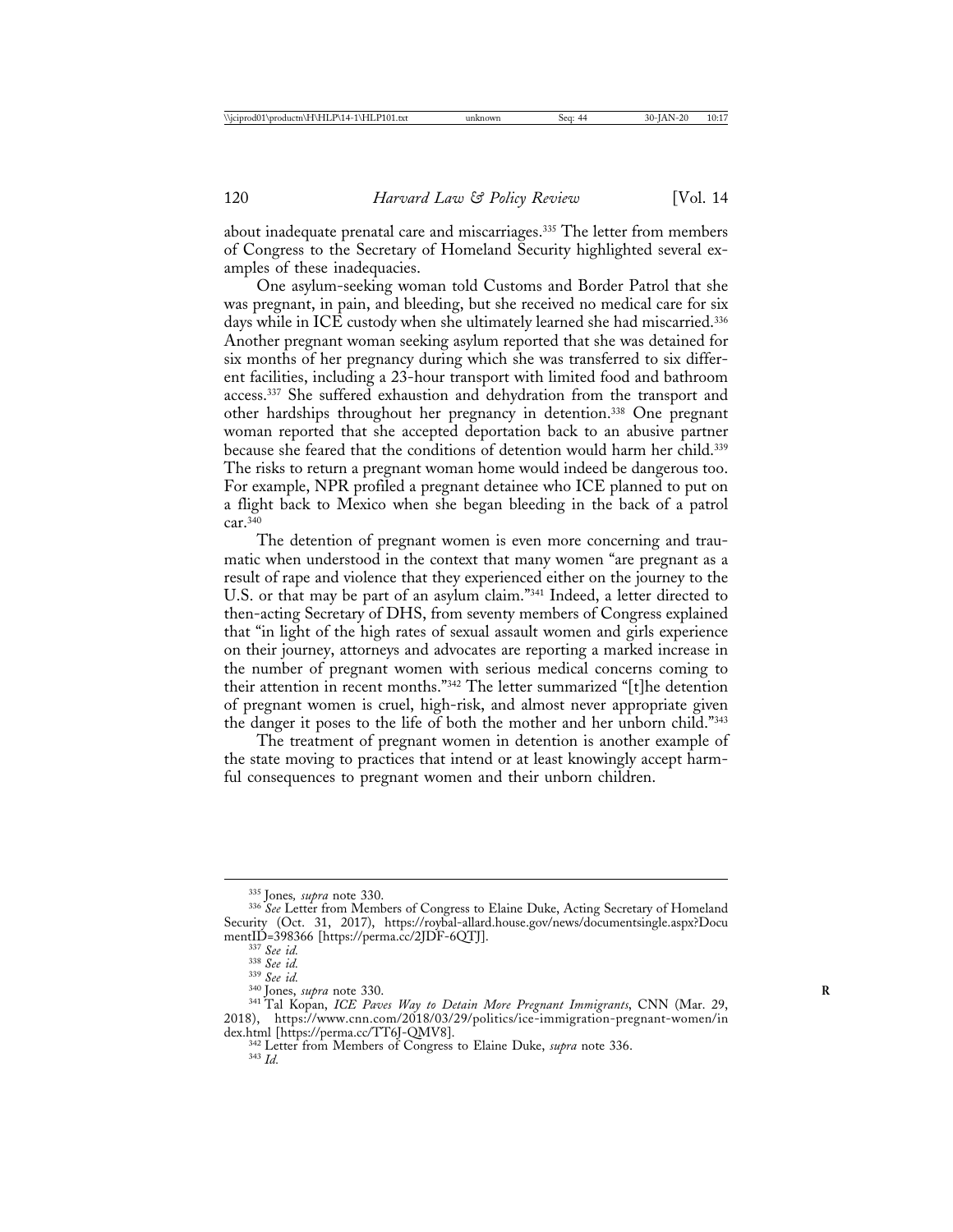## V. THE CONSTITUTIONAL DISSONANCE OF HARMFUL. FAMILY INTERVENTIONS

These policy shifts from unintended to intended traumas are deeply worrisome to the fabric of society as it relates to *all* families and to the overall course of our nation's history. This is a worrisome – horrific even – road the United States has been down before in its treatment of slave families, among other communities.<sup>344</sup> Family law doctrine reveals critical dissonance in the state using its custodial powers to perpetrate trauma. Even balanced against the strong constitutional norms granting the federal government discretion to regulate immigration, constitutional norms protecting families merit greater constitutional scrutiny when the state inflicts trauma as an intentional political strategy.

The policies described above, among others, have perpetrated pervasive harms on immigrant families<sup>345</sup> in ways that are dissonant with the power the constitution entrusts to the state to support families. Many of the harms were notably inflicted while the state exercised its *parens patriae* power over minors. The harmful targeting of families suggests a glaring constitutional dissonance with the state using its *parens patriae* power to undermine the "well-rounded growth of young people," espoused as the rationale for state intervention in *Prince* above. This reality suggests that the state's use of its *parens patriae* power with immigrant families is less protective and more punitive and harmful than its interactions with families generally.

Parents have the discretion to raise, rear, and direct the upbringing of their children. The child retains a right to be free from abuse and neglect. When parents commit abuse or neglect, the state asserts its *parens patriae* power to take custody of the child. In so doing, the parent notably retains some rights and the state's conduct is subject to scrutiny and regulation. The child retains the same constitutional rights to be free from abuse and neglect that she had under her parent's care.346

When the state affirmatively acts to take custody of children and deprive them of their personal liberty, the state owes affirmative duties of care. In exercising custody, the state should provide the same "measure of protection against harmful state action as [it] did against harmful parental conduct

<sup>344</sup> *See generally* Williams, *supra* note 112, https://www.npr.org/2012/07/16/156843097/ piecing-together-stories-of-families-lost-in-slavery [https://perma.cc/L99J-KDTK]. <sup>345</sup> *See, e.g.*, Jordan, *supra* note 290 ("There is no greater threat to a child's emotional well-

being than being separated from a primary caregiver. Even if it was for a short period, for a child, that's an eternity."); *Separated Families Report Trauma, Lies, Coercion*, HUMAN RIGHTS WATCH, (July 10, 2018), https://www.hrw.org/news/2018/07/26/us-separated-families-report-trauma-lies-coercion [https://perma.cc/LQ7D-V7EQ] (reporting accounts of parents not knowing where their children were, parents being induced to waiver their rights, and harms

<sup>&</sup>lt;sup>346</sup> See Washington, *supra* note 7, at 29.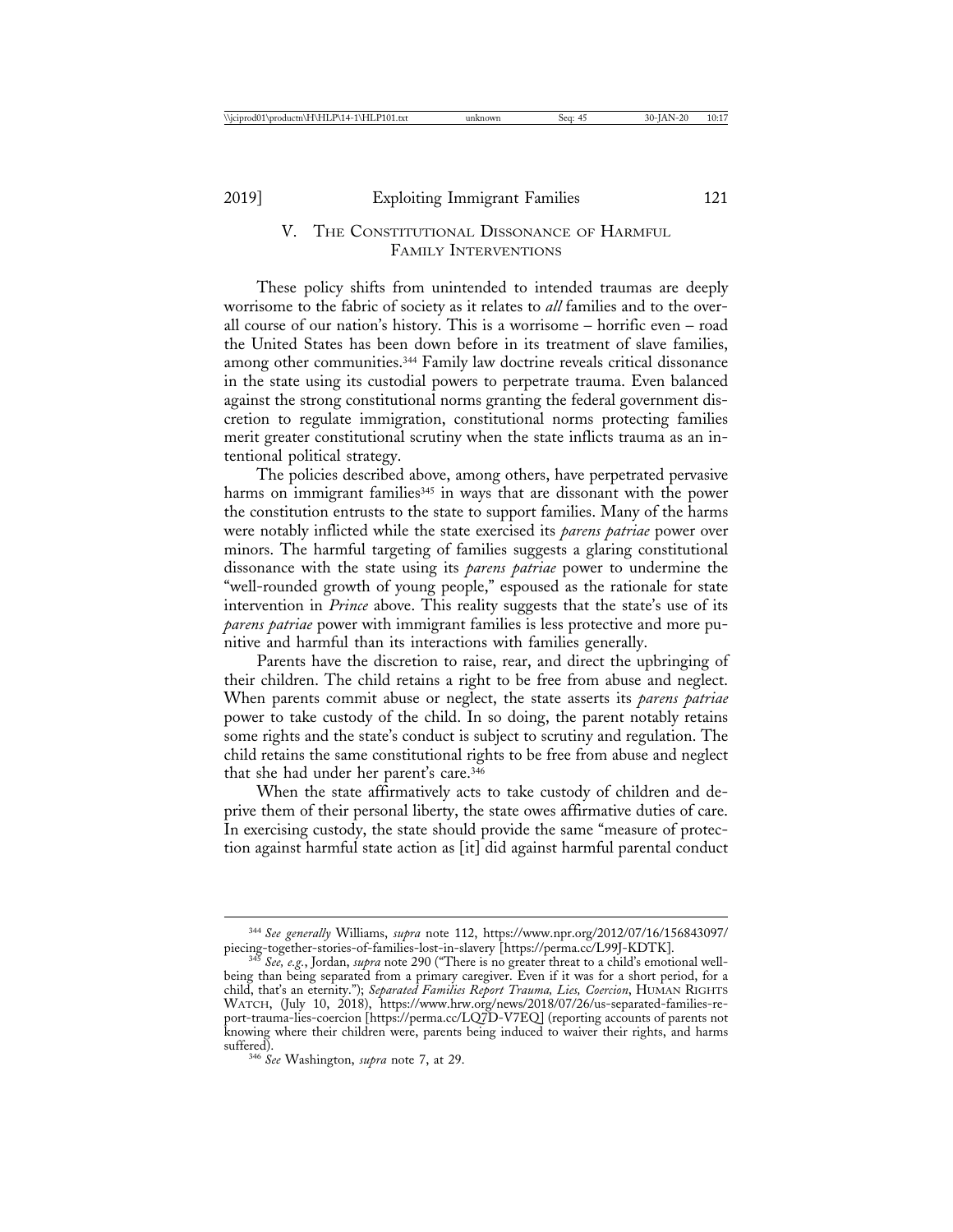and ensure that [the child] receives care that serves, promotes, and protects her best interests."347

Professor Tanya Washington powerfully invokes the *DeShaney* case to clarify state responsibility when it takes custody of a child.348 *DeShaney* considered the affirmative duties the state owes to protect a child from the abuse of his father when it knows of prior abuse.<sup>349</sup> While the state generally has no affirmative duty to protect,<sup>350</sup> *DeShaney* contrasted, "when the State takes a person into its custody and holds him there against his will, the Constitution imposes upon it a corresponding duty to assume some responsibility for his safety and general well-being."351 The Supreme Court explained the rationale supporting these affirmative duties:

when the State, by the affirmative exercise of its power, so restrains an individual's liberty that it renders him unable to care for himself, and at the same time fails to provide for his basic human needs – e.g., food, clothing, shelter, medical care, and reasonable safety – it transgresses the substantive limits on state action set by the Eighth Amendment and the Due Process Clause.352

When the state is exercising its *parens patriae* custody over the child, a fact-specific assessment governs what is in the BIOC under the circumstances.<sup>353</sup> This includes a consideration of "administrative and fiscal challenges."354 The BIOC standard operates as a "standard for the quality of care to which a child is entitled."355 Conduct that is harmful emotionally, physically, and mentally falls outside the broad discretion generally granted to parents under the Fourteenth Amendment.356

The BIOC analysis is weighed against the government's interest, which in the case of undocumented immigrants, is at its most expansive. The plenary power doctrine gives the federal government extraordinary powers in the interest of national sovereignty.357 The state interest in national security has been in conflict with the right to family unity throughout history.<sup>358</sup> Plenary power has become more "malleable and nuanced" over time, often lead-

<sup>&</sup>lt;sup>347</sup> Id. at 30.<br><sup>348</sup> See id. at 31.<br><sup>349</sup> See DeShaney v. Winnebago Co. Dept. of Soc. Servs., 489 U.S. 189 (1989).<br><sup>350</sup> Id. at 196–97; *see also* Washington, *supra* note 7, at 33 (analyzing the differences in<br>DeShaney

*DeShaney*). <sup>351</sup> *DeShaney*, 489 U.S. at 200–01 (1989) (contrasting the holding with other factual scenarios).<br>
<sup>352</sup> *Id.* at 200.<br>
<sup>353</sup> *Id.* at 36.<br>
<sup>354</sup> *Id.* at 36.<br>
<sup>354</sup> *Id.* at 36.<br>
<sup>355</sup> *Id.* at 26.<br>
<sup>357</sup> Kerry Abrams, *Plenary Power Preemption*, 99 VA. L. Rev. 601, 603 (2013).<br>
<sup>357</sup> Kerry Abrams, *Family* 

<sup>(2017) (</sup>explaining that "their relative strength has waxed and waned over time").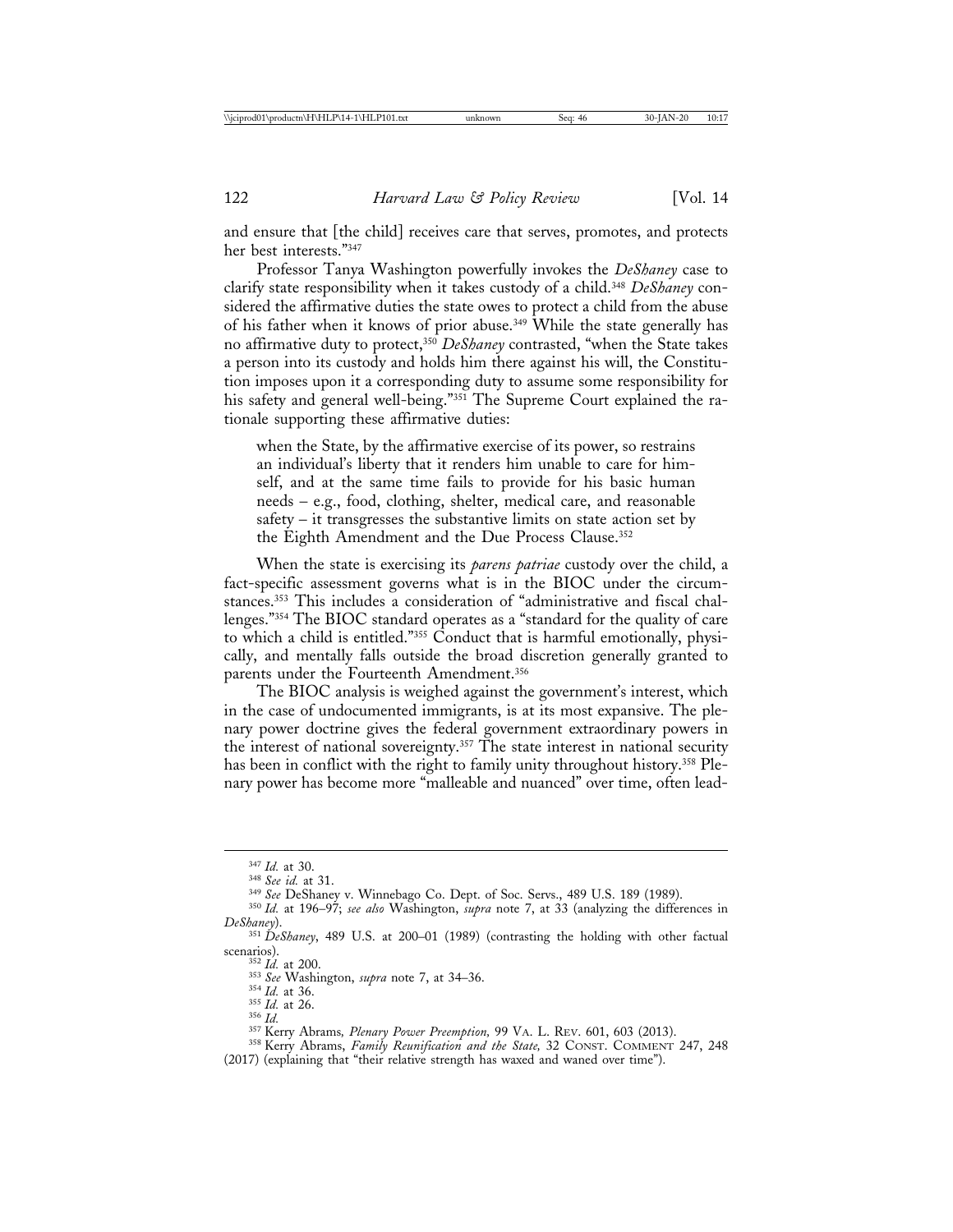ing to a "balancing of interests rather than a rigid rule of deference to the political branches."359

The thesis of this article reveals that the plenary power doctrine should not be allowed to go so far as to harm families as an intentional political strategy. The separation of parents and children, the interior orders, and the detention of pregnant women have had devastating effects on families that shatter existing constitutional norms.360 The constitutional protections of family autonomy demand that the state exercise its power to intervene in families more competently than it has in the policies described in this article.

The state should be compelled to intervene at least in ways that do not *intentionally* harm the BIOC. Applying these balancing tests of family autonomy and federal plenary power to modern policies reveals that historic "catch and release" policies are certainly more consistent with family law constitutional norms, without compromising the national security concerns that trigger plenary review.

The historical approach to family border crossings was to release the parent-child and issue orders to appear. This approach preserved parental autonomy, reduced the state costs, and was more consistent with the child's best interests. Even President Trump's executive order ending the practice of family separation used child welfare as the determining factor to determine whether a parent will be detained with her child, reinforcing the relevance of the BIOC as sound policy.361 Detaining immigrant family members together costs \$161 a day compared to \$126 a day for average detentions because of the facilities needed suggesting that the fiscal review lens also leads away from family detention or separate detentions.<sup>362</sup>

When the state exercises its *parens patriae* powers in the abuse and neglect system, the legal parent still retains limited rights relating to the child.<sup>363</sup> This should apply to children in the immigration system too. The Court expressed in *Ms. L.* the "startling reality" that the government "readily" tracks, catalogues, and returns property of immigrant detainees immediately upon relief, yet did not enact similar – or better!! – mechanisms for parents and children.364 The state's failure to track the records between detained parents and detained children in the immigrant detention system is a constitutional concern given the parent's ongoing constitutional legal rights. The ACLU briefing further explained how parents were often placed thousands of miles away from their children and were difficult to locate, making it challenging to schedule calls and initiate contact between parents and chil-

<sup>&</sup>lt;sup>359</sup> *Id.* at 271–72.<br><sup>360</sup> *See, e.g.*, Lussenhop, *supra* note 221.<br><sup>361</sup> Exec. Order No. 13,841, 83 Fed. Reg. 29,435–36 (June 25, 2018).<br><sup>362</sup> Eagly, et al., *supra* note 185, at 802.<br><sup>363</sup> *See, e.g.*, Peter Wade, *T* migration, ROLLING STONE (Jan. 8, 2018), https://www.rollingstone.com/politics/politics-<br>news/trump-administration-terrorism-immigration-775387/ [https://perma.cc/K272-9QD7].

 $1364$  L. v. U.S. Immigration & Customs Enf't, 310 F. Supp. 3d 1133, 1144 (S.D. Cal. 2018) ("Certainly, that cannot satisfy the requirements of due process.").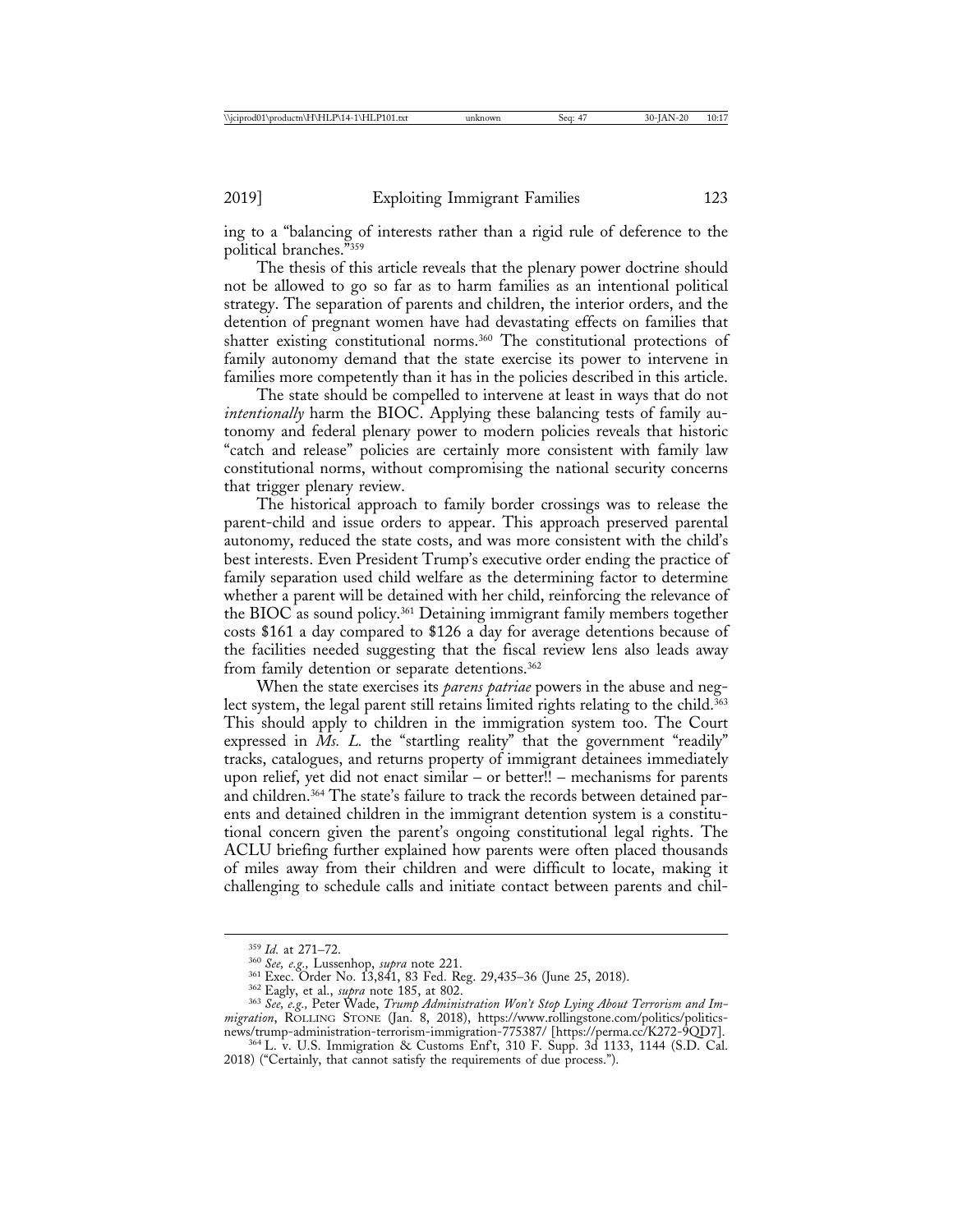dren.365 This is worrisome because the parent might be the individual with the best knowledge of the immigration claims the child might have.<sup>366</sup>

Codifying protections to link parents and children in the immigration system and to allow parents to retain decision-making roles would be a good policy start to revamping existing practices. Notably, in 2013, ICE issued a directive called *Facilitating Parental Interests in the Course of Civil Immigration Enforcement Activities* (Parental Interests Directive).367 This directive sought to better facilitate communications between parents in immigration detention with their children and loved ones with a locator system.368 It sought to ensure that enforcement activities did not "unnecessarily disrupt parental rights."369 It worked on improvements in working with the child welfare system, transporting parents to proceedings involving their children, and creating new parental rights coordinators.<sup>370</sup> This model is a good starting point to address some of the concerns raised in this article.

This section highlighted how the state is using its powers in ways that are constitutionally dissonant to harm families instead of to protect families. The next section explores some strategies to ensure that all families are valued under the law.

#### VI. VALUING ALL FAMILIES UNDER THE LAW

This section explores some policy and advocacy directions for the analysis presented in this article. It first considers a preventative measure to evaluate the effects of laws and policies on families as a standard government practice. It next proposes the need for deeper discussions about advocacy shifts in the immigrant justice movement.

#### *A. Preventative Strategies: Imposing a Family Impact Review*

Current laws and policies need to be strengthened to hold the state accountable to consider the effects of policies on the family unit as a whole, particularly the parent-child relationship.<sup>371</sup> The Government Accountability Office concluded in 2015, "the interagency process to refer and transfer unaccompanied children from DHS to HHS was inefficient and vulnerable to errors because it relied on emails and manual data entry, and documented standard procedures, including defined roles and responsibilities, did not exist."372 It recommended in 2018, after studying the separation of parents and children, that DHS and HHS Secretaries "jointly develop and implement a

<sup>&</sup>lt;sup>365</sup> *Id.* at 1138.<br>
<sup>366</sup> *Id.*<br>
<sup>366</sup> *Id.*<br>
<sup>368</sup> *Id.* at 16.<br>
<sup>369</sup> *Id.* at 16.<br>
<sup>370</sup> *Id.* at 16-17.<br>
<sup>371</sup> See YOSHIKAWA, *supra* note 33, at 137.<br>
<sup>372</sup> U.S. GOV'T ACCOUNTABILITY OFF., *supra* note 202.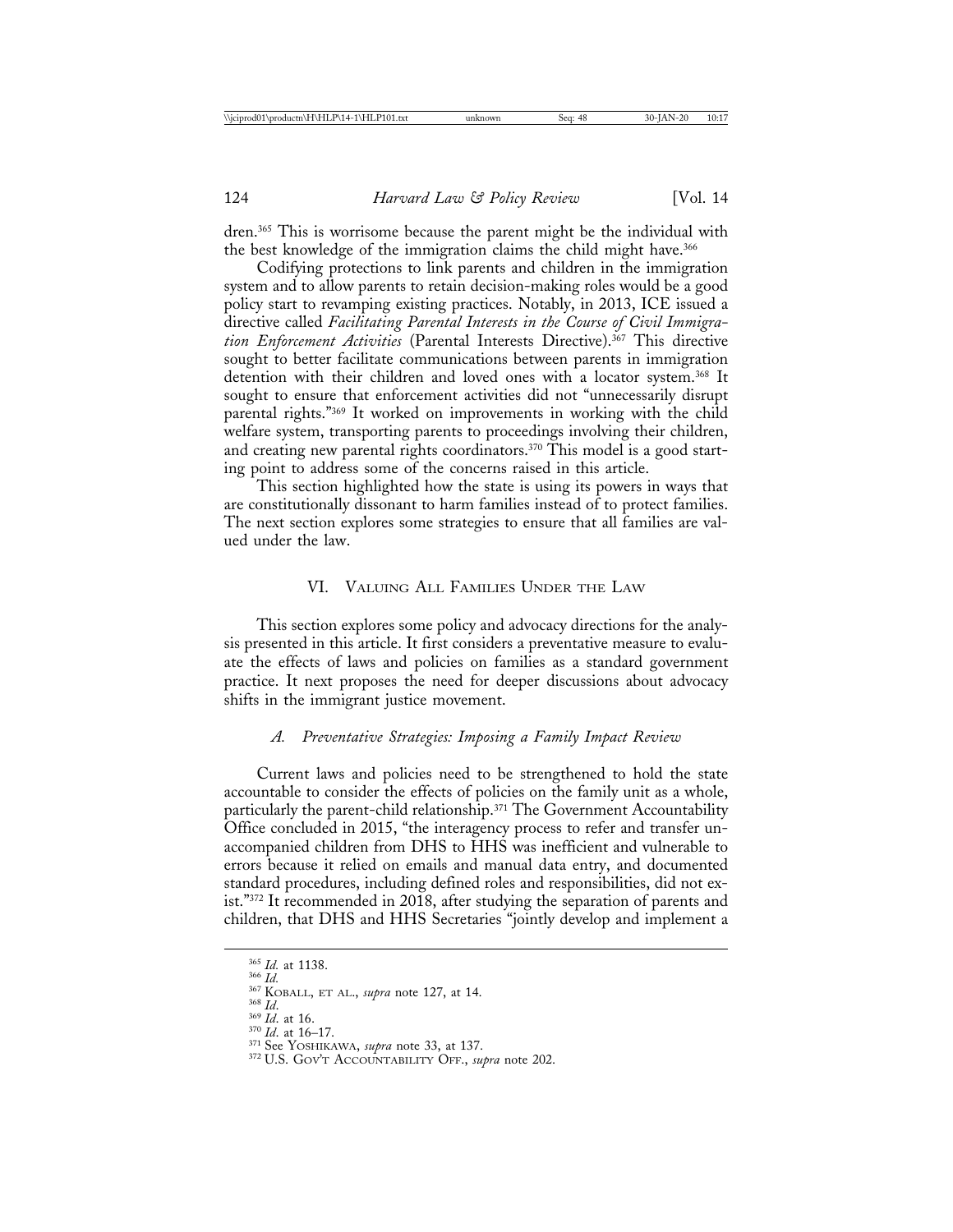documented interagency process with clearly defined roles and responsibilities, as well as procedures to disseminate placement decisions, for all agencies involved in the referral and placement of unaccompanied children in HHS shelters."373

As new policies and laws are enacted, a process analogous to the Congressional Budget Office's budget impact statements should be enacted. All ICE actions need to be informed by the reality that "there will always be children affected when adults are arrested . . . and [ICE] should develop appropriate policies."374 There is an urgent humanitarian need for the development of better methods and practices to minimize family trauma in implementing detention and deportation policies.<sup>375</sup> A "family impact review" similar to a budget impact review would be a good starting point to ensure that families are not the intentional targets of state harms and that traumas are minimized.

## *B. Advocacy Shifts*

Strategic advocacy shifts may be in order too. Professor Mariela Olivares has launched a thoughtful and well-researched call to action to frame an immigrant justice movement robustly and successfully in light of modern politics.376 Family law advocates and attorneys are one component of this coalition.

The intentionality shift in immigration law and policy described in this article requires advocacy tweaks too as revealed by the family law lens.377 Immigrant families of all compositions are in retreat and are increasingly silenced constituencies.<sup>378</sup> As Professor Olivares has poignantly concluded, "[a]s long as immigrants remain outsiders and their interests do not adequately converge with the interests of the majority while purportedly straining common resources, traditional reform frameworks are futile."379 It is important thus in advocacy efforts to frame a message that is "a powerful voice in a hostile environment," but that voice also needs to achieve "consistency in the ways in which thousands of diverse activists and advocates talk

<sup>&</sup>lt;sup>373</sup> *Id.* (noting that the agencies agreed to establish this process).<br><sup>374</sup> HERNANDEZ, *supra* note 167, at 33 (proposing parental release).<br><sup>375</sup> *See*, *e.g.*, *id.* at 33 (proposing an immigration clearinghouse to d well as better access to telephones, to counsel, and to social services and economic assistance for families). <sup>376</sup> *See generally* Olivares, *supra* note 34. <sup>377</sup> Philip Kretsedemas & David C. Brotherton, *Conclusion: Immigration Reform at a Cross-*

*roads, in* KEEPING OUT THE OTHER, A CRITICAL INTRODUCTION TO IMMIGRATION EN-FORCEMENT TODAY 366–67 (David C. Brotherton & Philip Kretsedemas eds., 2008) (concluding that the book reveals more than "the product of a cyclical, nativist reaction to new immigration flows," but rather it is likely that these trends "mark the beginning of a paradigm<br>shift in the way immigrants are being incorporated into the U.S. economy and society").

<sup>&</sup>lt;sup>378</sup> See, e.g., ROMAN, *supra* note 30, at 6 (stating that anti-immigrant rhetoric has "virtually silenced those in favor of rational prospects for reform"). <sup>379</sup> Olivares, *supra* note 73, at 1136.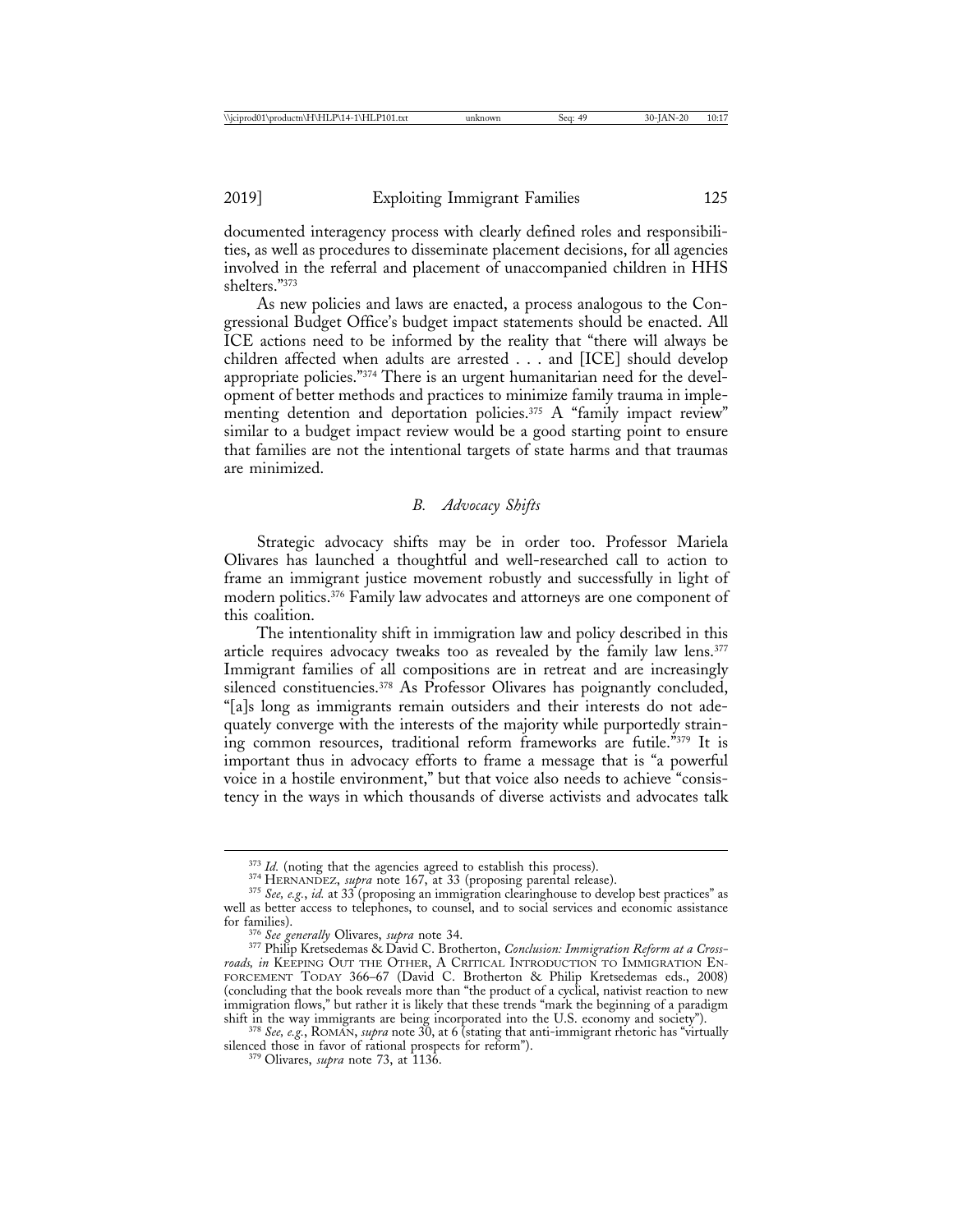about immigrants and their cause."380 Notably, lifting up connections to the universal experiences of families and to the experiences of family hardships was a critical strand of the successes of the marriage equality movement.

Authentic narratives around immigrant families are likewise needed to cross bridges.381 Focusing on immigrant families would expand the scope of concern over state action and show greater historic and modern context for the state's shift in intentionality. Professor Mariela Oliveras highlights how this strategy of focusing on immigrant children and families was effective somewhat in recent times because "'[t]he strategy of equating immigrant detention with the practice of jailing children" effectively brought on board other "politicians and other constituencies" similar to the effectiveness of the same sex marriage movement.<sup>382</sup>

Immigration advocacy groups have already started leveraging the immigrant family framework actively. Rallies were held nationwide with rally cries that "Families Belong Together" advocating for the end to the "zero tolerance" policy.383 Petitions and letters have circulated widely, such as an ACLU petition demanding that the Secretary of Homeland Security "[s]top separating children from their parents in immigration detention. This practice is inhumane, unnecessary, and unconstitutional."384 These framings are in direct response to narrow issues though.<sup>385</sup> They are rarely integrated systemically in the overall mission and advocacy of the organizations.<sup>386</sup>

<sup>&</sup>lt;sup>380</sup> Nicholls, *supra* note 9, at 229.<br><sup>381</sup> *See* Olivares, *supra* note 73 ("Importantly then, immigration advocates must vehemently and urgently work towards changing the dominant narrative to stop pervasive and restrictive measures before they are enacted – rather than be forced to fight for their repeal after immigrants and their communities have borne the destructive effects."); *see also* Nguyen, *supra*

note 11. <sup>382</sup> Olivares, *supra* note 73, at 1130. <sup>383</sup> *See, e.g.*, Dakin Andone, *Coast-to-Coast Protests Denounce Trump Immigration Policies*, CNN (June 30, 2018), https://www.cnn.com/2018/06/30/us/june-30-immigration-protests/ index.html [https://perma.cc/3YYE-PTKX]; Joel Rose & Marisa Penaloza, *Protesters Across the U.S. Decry Policy of Separating Immigrant Families*, NPR, (June 1, 2018), https:// www.npr.org/2018/06/01/616257822/immigration-rights-activists-protest-trump-administration-child-separation-policy [https://perma.cc/93G8-6VG6]. These larger protests began with smaller protests such as, for example, UnitedWeDream hosting rallies outside of the Department of Justice called "Rally for the Children/Keep Families Together" demanding the end to separation. *See, e.g.*, UnitedWeDream, https://unitedwedream.org [https://perma.cc/26GV-LMNW] (last visited April 14, 2019).

<sup>&</sup>lt;sup>384</sup> Separating Families is Inhumane, AM. CIVIL LIBERTIES UNION, https://action.aclu.org/ petition/separating-families [https://perma.cc/T3CM-693A]. <sup>385</sup> *See, e.g.*, Eagly, et al., *supra* note 185, at 820 (highlighting a family detention pro bono

project). <sup>386</sup> *See, e.g.*, *Our Mission*, NATIONAL NETWORK FOR IMMIGRANT AND REFUGEE

RIGHTS, http://nnirr.org/drupal/about-us/mission [https://perma.cc/CW4N-CBB5] (last visited July 8, 2018); *Our Vision*, AMERICANS FOR IMMIGRANT JUSTICE, OUR MISSION, http:// www.aijustice.org/whoweare [https://perma.cc/UB2Y-YHGG] (last visited July 8, 2018); *Mission and Vision*, DETAINED MIGRANT SOLIDARITY COMMITTEE, https://dmscelpaso.wixsite.com/dmscelpaso/about-us [https://perma.cc/5LHW-ENR7] (last visited July 8, 2018).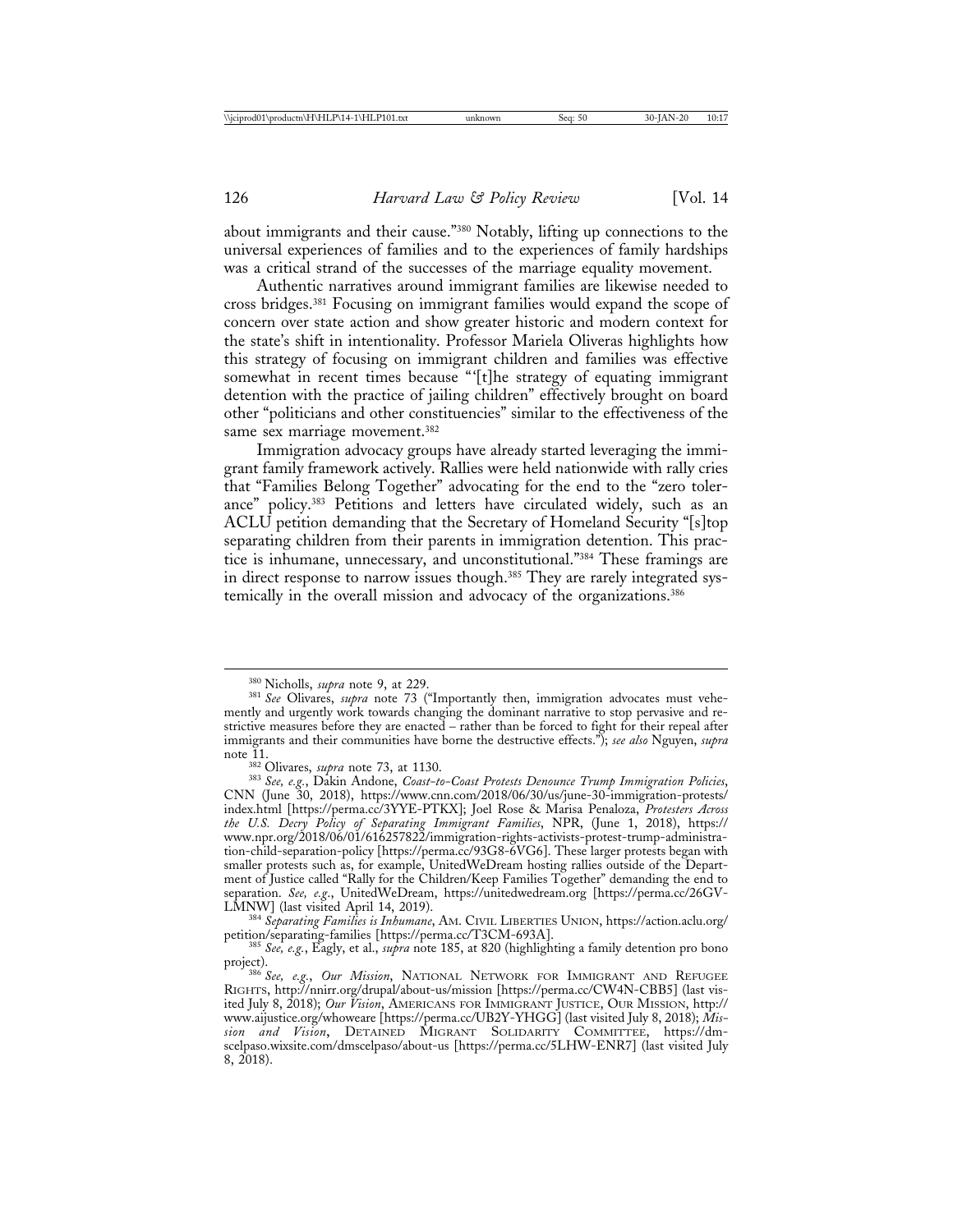Some existing messaging can be criticized for reinforcing the worrisome "good immigrant" and "bad immigrant" dichotomy.387 This messaging extends back to the Obama administration and beyond.388 Prior narrative framings have been critiqued as "ineffective and outdated."389

DACA advocacy strategies are one example of how risky it can be to decouple the parent-child relationship in advocacy. The Trump administration dismantled Deferred Action for Childhood Arrivals (DACA).390 Immigration advocates for years had sought an exemption from enforcement for undocumented youth in proposed legislation known as the Development, Relief and Education for Alien Minors (the "DREAM Act"). The DACA program, which began in June 2012 under the Obama administration, had authorized deferred action status to noncitizens without legal status who met certain requirements.391 This provided a temporary path to relief for DREAMers by executive action, but never offered a permanent path.

While President Trump expressed some early sympathies for DACA as a difficult issue, he announced plans to phase out this program on September 5, 2017.392 Homeland Security immediately started rejecting applications and requests for renewals received after this day.393 The stated goal was to incentivize Congress to act.394 This rescission prompted a string of lawsuits that has left DACA in a state of uncertainty and litigation.<sup>395</sup>

<sup>389</sup> See Olivares, *supra* note 73, at 1139.<br><sup>390</sup> See Consideration of Deferred Action for Childhood Arrivals (DACA), U.S. CITIZENSHIP AND IMMIGRATION SERVS., https://www.uscis.gov/humanitarian/consideration-deferred-action-childhood-arrivals-daca [https://perma.cc/G6CY-E2MN] (last visited Apr. 14, 2019); *see*

<sup>391</sup> See U.S. CITIZENSHIP AND IMMIGRATION SERVS., *supra* note 390. Applicants had to be under the age of 31 as of June 15, 2012. They must have entered the United States before their 16th birthday. They must have continuously resided in the United States since June 15, 2007. They had to be physically present in the United States on June 15, 2012. Applicants must have been in school or have completed a qualifying education requirement or have been honorably discharged from qualifying military service. Finally, applicants must not have been convicted of a felony, a significant misdemeanor, or three or more other misdemeanors, and they must not otherwise pose any national security or public safety concerns.

<sup>392</sup> See Memorandum from Elaine C. Duke, Acting Secretary, U.S. Department of Homeland Security, to James W. McCament, Acting Director, U.S. Citizenship and Immigration Services, on Rescission of Deferred Action for Childhood Arrivals (DACA) (Sept. 5, 2017), https://www.dhs.gov/news/2017/09/05/memorandum-rescission-daca. [https://

<sup>387</sup> *See, e.g.* Nicholls, *supra* note 9, at 234. <sup>388</sup> Olivares, *supra* note 73, at 1126 (describing how rhetoric that "confuses criminality with immigrant status is bolstered by Obama's familiar yet faulty assertion that some immigrants are worthy of relief while others are not").

perma.cc/EK2Y-6S7U]. <sup>393</sup> *Id*. <sup>394</sup> *Statement from President Donald J. Trump*, WHITE HOUSE (Sept. 5, 2017), https:// www.whitehouse.gov/briefings-statements/statement-president-donald-j-trump-7/ [https://

<sup>395</sup> On January 9, 2018, a federal judge ordered President Trump to resume DACA renewals. US DEP'T OF HOMELAND SEC., DEFERRED ACTION FOR CHILDHOOD ARRIVALS: RESPONSE TO JANUARY 2018 PRELIMINARY INJUNCTION (2018), https://www.uscis.gov/humanitarian/deferred-action-childhood-arrivals-response-january-2018-preliminary-injunction. [https://perma.cc/5FJV-47AR] (last visited July 11, 2018). The Trump administration appealed this case. Press Release, Dep't of Justice, Justice Department Files Notice to Appeal and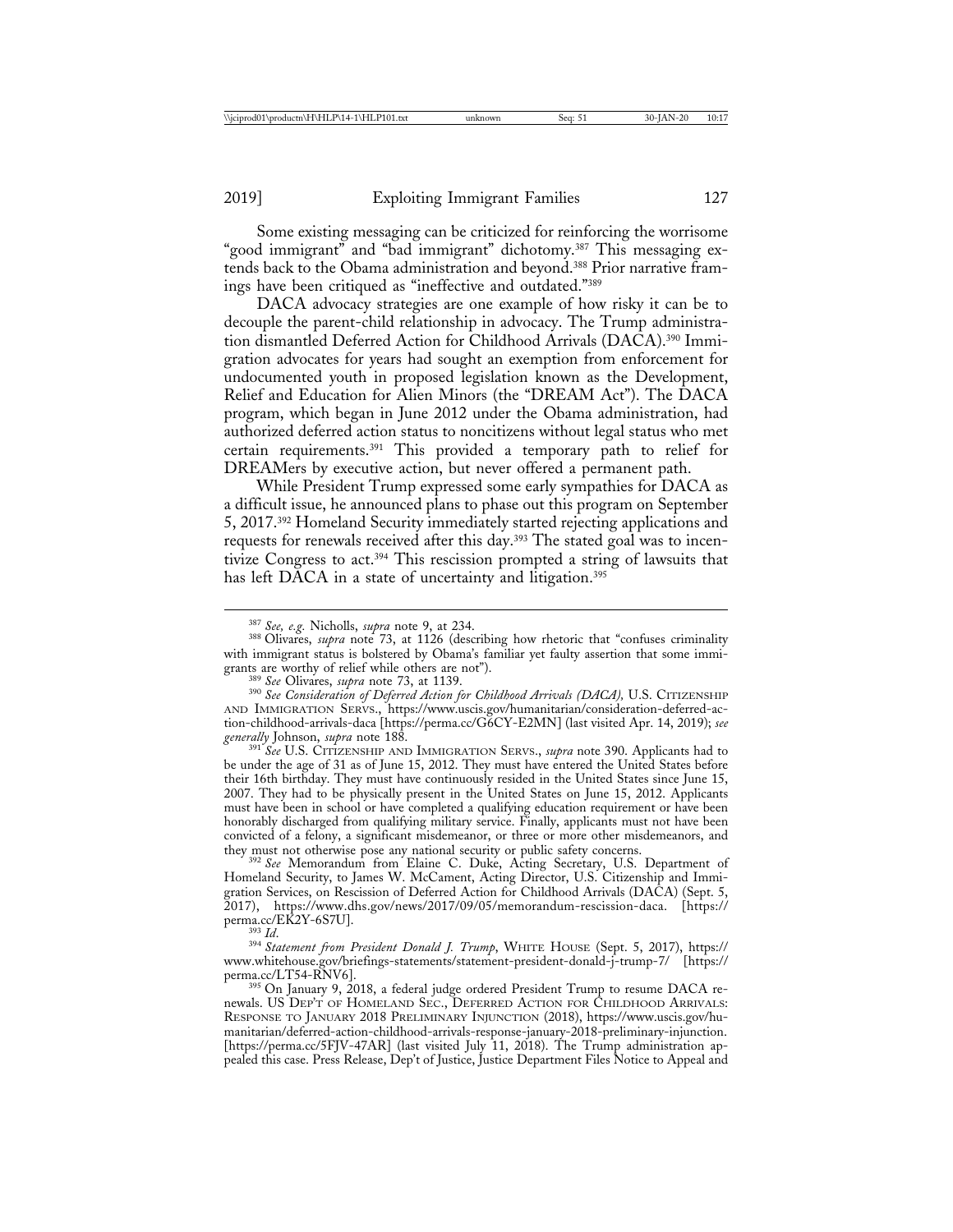Even strategic *advocacy* efforts of the immigrant justice community can contribute to the decoupling of parent-child relationships. A dominant theme of the DREAMer movement highlights how DREAMers "embody national values through their cultural dispositions and habits."396 The very concept of DREAMer was "a strategy to humanize advocacy strategies to explicitly frame DREAMers as the 'best and the brightest' of the immigrant contributors, while distancing them from the accountability of the decisions their parents made to relocate to the United States."397 The term sought to humanize immigrants and achieve empathy.<sup>398</sup>

On the one hand, this strategy has positive appeal to many because it lifts up a subsection of the immigrant community and reveals their contributions and value to the community at large and it draws upon notions of the "American Dream." This framing may have won over some stakeholders, but it does so by drawing upon the relative blame of the parents compared to the blameless children.<sup>399</sup> For example, Senator Dick Durbin, a long-time supporter of the DREAM Act has said the following on the Senate floor: "It was a decision made by their parents and if they were breaking the law, I don't believe the children should be held responsible."400 In seeking empathy, it decouples parents and children as a family unit subject to constitutional protection.

This is a problematic strategic frame. It pits immigrant parents against immigrant children, exalting the children's contributions *by* vilifying the par-

The states involved in the suit are challenging the validity of Obama's 2012 Executive Order that created DACA in the first place on the basis that President Obama did not have the authority within his capacity as the Executive Branch to "exercise a lawmaking role." Texas v. United States, 328 F. Supp. 3d 662 (S.D. Tex. 2018). While the legal status of DACA remains uncertain, its effect is still to place fear in immigrant families and threaten their stability. This uncertainty problematically undermines its positive effects within mixed-status immigrant families, even if it is technically still in place. Caitlin Patler, Erin Hamilton and Robin Savinar, *DACA Uncertainty May Undermine its Positive Impact on Wellbeing*, CTR. POVERTY RES. (May 2018), https://poverty.ucdavis.edu/policy-brief/daca-uncertainty-may-undermine-its-positiveimpact-wellbeing [https://perma.cc/V4LY-JCAF]. ("Our study supports the idea that providing undocumented immigrants legal status supports psychological wellbeing. However, it also suggests that undocumented young people are vulnerable to the stress of the uncertainty that characterizes the DACA immigration policy.").

<sup>396</sup> Nicholls, *supra* note 9, at 231–33. <br><sup>397</sup> *Id.* at 232–33.<br><sup>398</sup> Adrienne Pon, *The Dreamer Divide: Aspiring for a More Inclusive Immigrants' Rights Movement*, 14 STAN. J. C.R. & C.L. 33, 39 (2018). <sup>399</sup> *See generally Rubenstein, <i>supra* note 71.<br><sup>400</sup> SUSAN J. TERRIO, WHOSE CHILD AM I? UNACCOMPANIED, UNDOCUMENTED

CHILDREN IN U.S. IMMIGRATION CUSTODY 3 (2015).

Intends to Petition for Immediate Supreme Court Review in DACA Lawsuit (Jan. 16, 2018), https://www.justice.gov/opa/pr/justice-department-files-notice-appeal-and-intends-petitionimmediate-supreme-court-review. [https://perma.cc/S8T9-PB2R]. These cases have largely preserved DACA for the time being. The Department of Homeland Security is still accepting renewal applications from DACA candidates. Federal courts have blocked the administration from ending DACA currently, but in May 2018 seven states sued the United States requesting that the court end the program immediately. Currently, U.S.C.I.S. has resumed accepting requests for renewals of DACA status but is not accepting new applications. Any sign of political compromise seems to be fading. The case will be heard by the Supreme Court during its October 2019 term.